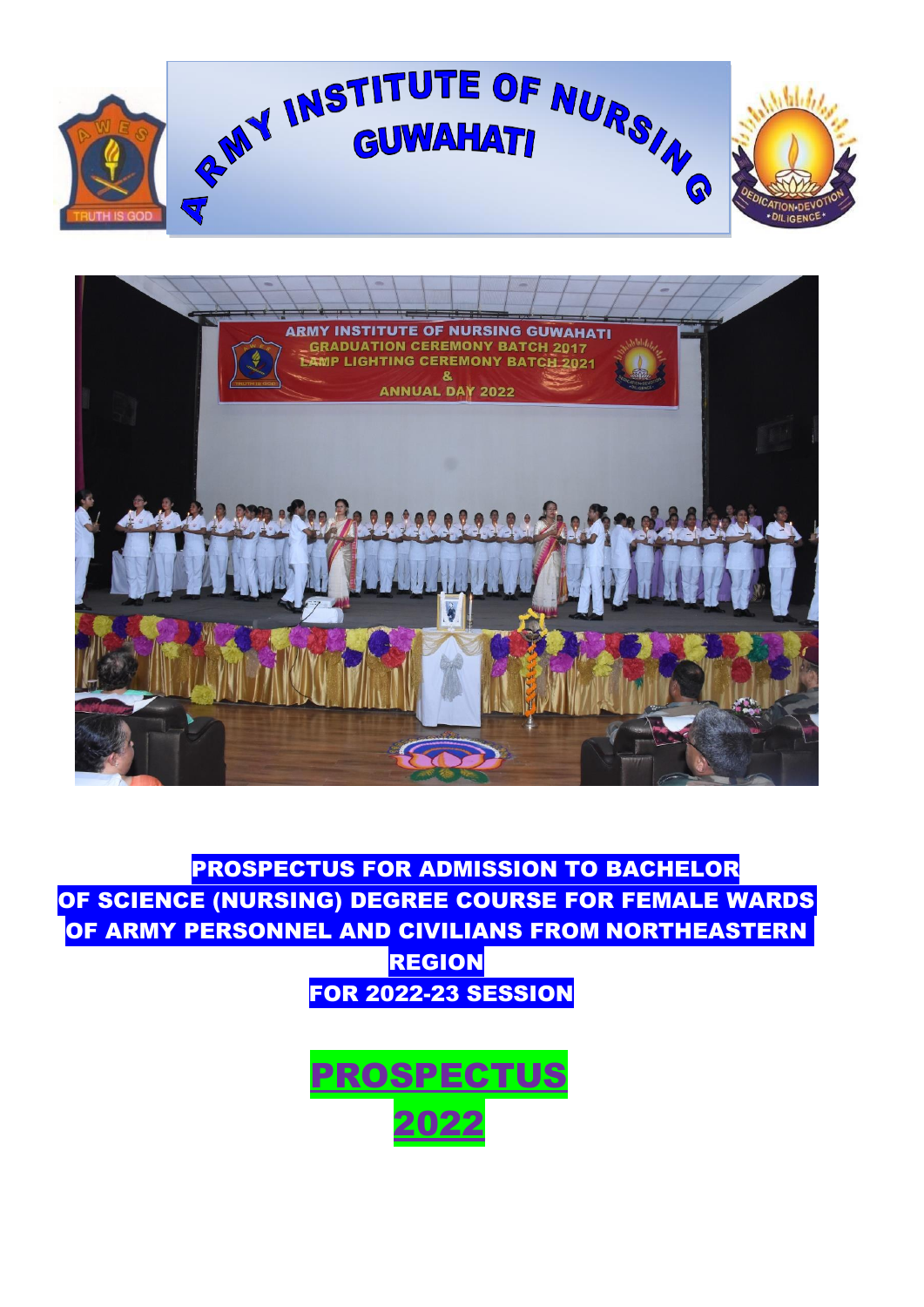### **IMPORTANT NOTICE**

### **NURSING COURSE CONDUCTED BY ARMY INSTITUTE OF NURSING, GUWAHATI DOES NOT GUARANTEE JOB IN INDIAN ARMY OR MILITARY NURSING SERVICE**

### **CONTENTS**

|     |                                             | Page No   |
|-----|---------------------------------------------|-----------|
| 1.  | <b>Management Committee</b>                 | 01        |
| 2.  | <b>Important Dates</b>                      | 02        |
| 3.  | Introduction and General Information        | 03-04     |
| 4.  | <b>Admission Criteria</b>                   | $05 - 10$ |
|     |                                             |           |
| 5.  | Selection Procedure for Admission           | $11 - 14$ |
| 6.  | <b>Admission Criteria</b>                   | $15 - 16$ |
| 7.  | OAT Session 2022-23: Common<br>Instructions | 17        |
| 8.  | <b>Courses of Study</b>                     | 18-24     |
| 9.  | Fees & Refunds                              | 25        |
| 10. | <b>UGC Notification</b>                     | 26-30     |
| 11. | Certificates                                | $31 - 35$ |
| 12. | <b>Sample Question Papers</b>               | 36-38     |

### **Address for Correspondence after Declaration of Results**

### **ARMY INSTITUTE OF NURSING, GUWAHATI BASISTHA TEMPLE ROAD, BASISTHA GUWAHATI, ASSAM, PIN- 781029**

 Telephone : Mob – 6901299910 Military - 460151 7559 & 7518

E-mail: [ainguwahati@yahoo.co.in](mailto:ainguwahati@yahoo.co.in)

Website: [www.ainguwahati.org](http://www.ainguwahati.org/)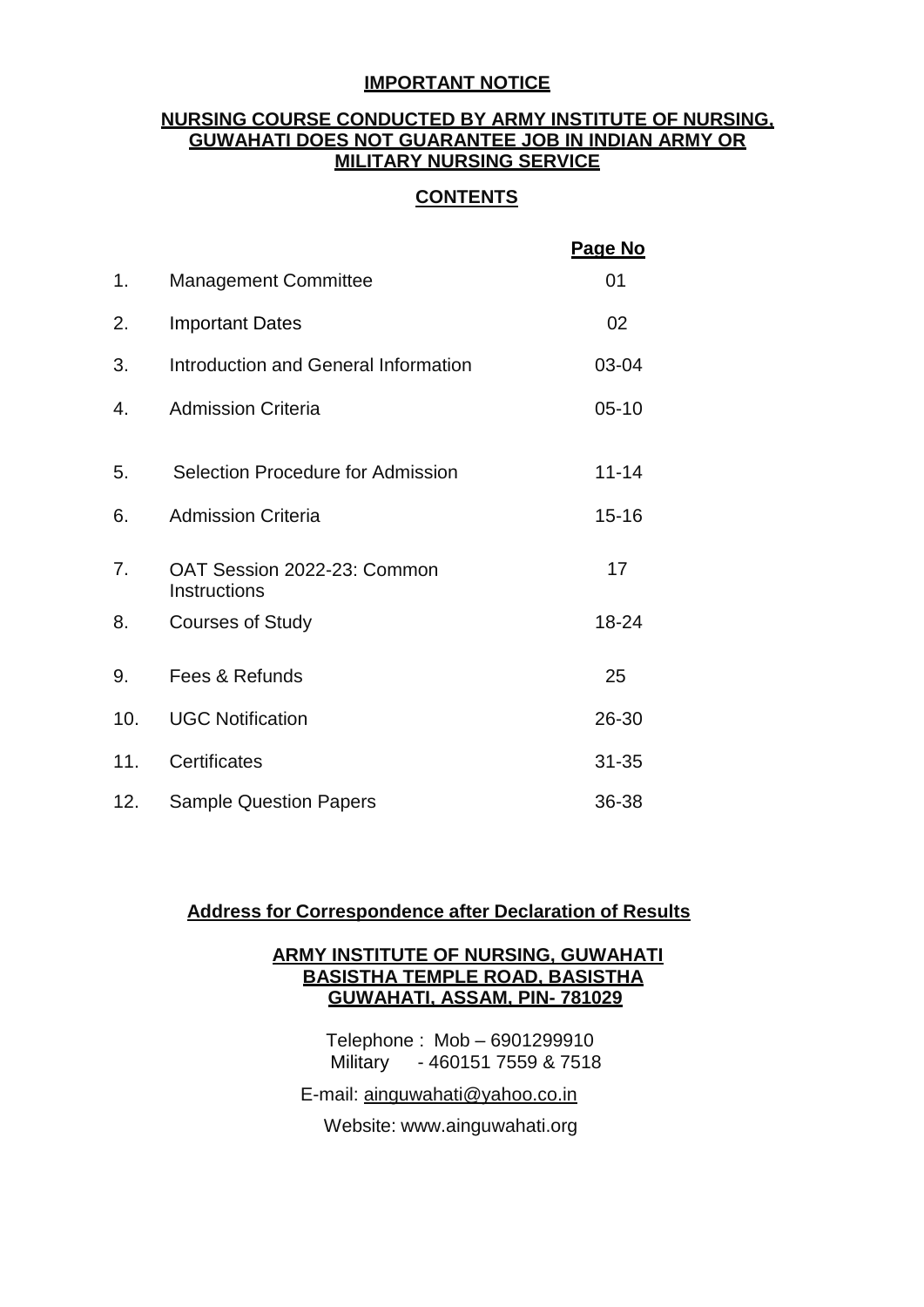# MANAGEMENT COMMITTEE

- 
- 
- 
- 
- (a) Patron Francesco Commanding, 101 Area.
- (b) Chairman General Officer Commanding, 51 Sub Area.
- (c) Director  **Commandant, 151 Base Hospital**
- (d) Members Col GS/Col A/ Col Q of HQ 51 Sub Area
	- Principal Matron, 151 Base Hospital
	- Principal, AIN Guwahati
	- Two Faculty Members of AIN.
	- Representative of University

# (e) Member Secretary - Registrar & HOA, AIN Guwahati

**1**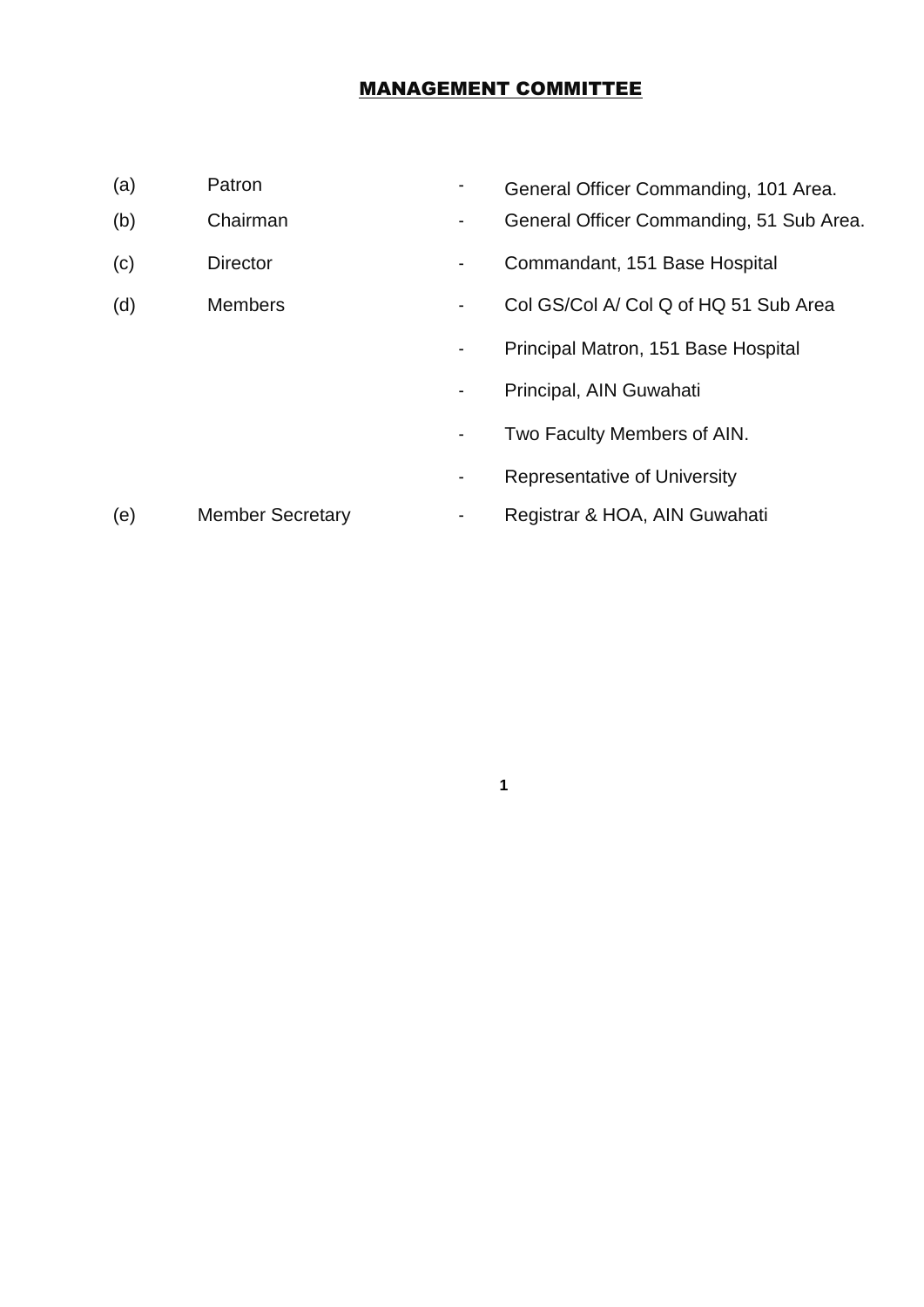

### **IMPORTANT DATES FOR ADMISSION INTO ARMY INSTITUTE OF NURSING (AIN), GUWAHATI FOR ACADEMIC YEAR 2022-23**

| 1.<br>Commencement of online Registration                                                                                                                                                                   | - 02 Jun 2022                                         |
|-------------------------------------------------------------------------------------------------------------------------------------------------------------------------------------------------------------|-------------------------------------------------------|
| 2.<br>Last date for receipt of Online Application Forms,<br>Registration and payment of Fee by Army Institute of Nursing,<br>Guwahati                                                                       | - Upto 25 Jun 2022.                                   |
| 3.<br>Downloading of Admit Card from Website of<br>Guwahati for both AIN and ACN                                                                                                                            | AIN.<br>- 28 Jun 2022<br>onwards.                     |
| Conduct of Online Admission Test (OAT)<br>4.                                                                                                                                                                | - 1430 - 1630 hours<br>on 09 Jul 2022<br>(Saturday)   |
| 5.<br>Declaration of results on the Websites of AIN, ACN<br>& HQ AWES                                                                                                                                       | - 14 Jul 2022.                                        |
| 6. Uploading of First List of candidates in Website of AIN,<br>Guwahati for Counselling-cum-Admission of selected candidates<br>according to rank/ marks obtained in OAT, for admission to AIN,<br>Guwahati | - After declaration<br>of results by AIN,<br>Guwahati |
| 7.<br>Uploading of Notice for Counselling-cum-Admission                                                                                                                                                     | -ditto-                                               |
| Counselling-cum-Admission of the candidates who have<br>8.<br>submitted their willingness for undergoing the First Year B.Sc<br>Nursing Course 2022-23 in AIN, Guwahati                                     | - Fourth week<br>of Jul 2022.                         |

### **Note :-**

a. **All queries regarding OAT, receipt/ acceptance of application form for OATetc should be clarified from the Principal of AIN Guwahati (Contact No 6901299910,email- [ainguwahati@yahoo.co.in](mailto:email-%20ainguwahati@yahoo.co.in.)**. [Requisite d](mailto:emailainguwahati@yahoo.co.in.Requisite)ocuments uploaded online alongwith the application must be legible.

**b. Application Fee of Rs 1,000/- and Rs 50/- as gateway charges will be paid online only to AIN, Guwahati for both Colleges (AIN & ACN).**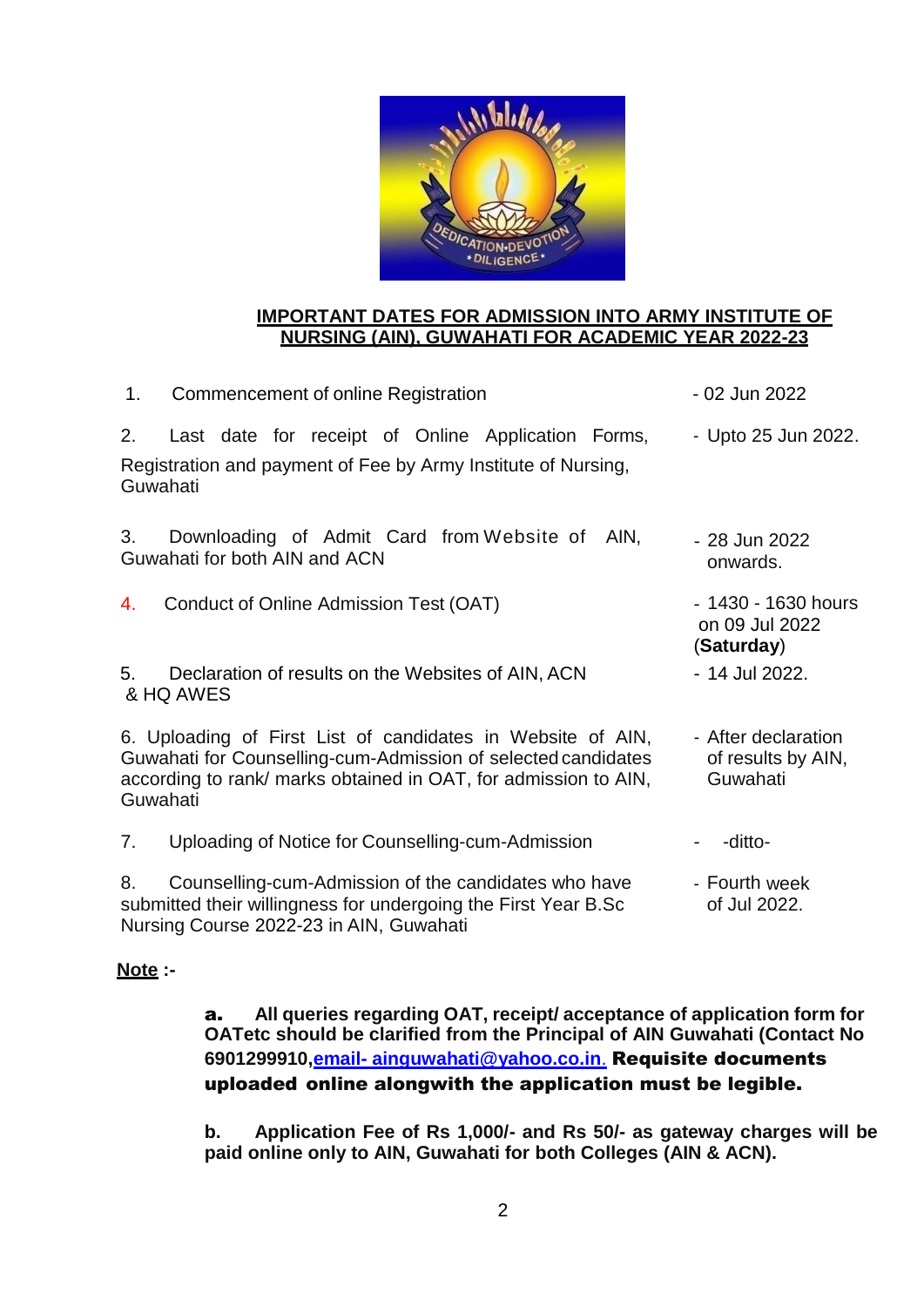### **INTRODUCTION**

1. Army Institute of Nursing, Guwahati was raised within the premises of 151 Base Hospital, Basistha Temple Road, Guwahati on 01 Aug 2006 for imparting professional education in nursing sciences primarily to female dependents of Army personnel and is affiliated to the Srimanta Sankaradeva University of Health Sciences, Assam. It is recognized by Indian Nursing Council, New Delhi and Assam Nurses Midwife's and Health Visitors' Council, Assam. The graduates of AIN have been placed in reputed Hospitals across the country with attractive fresher remuneration.

2. Guwahati is the gateway to the North Eastern Region and is the commercial hub of the region with the requisite infrastructure for such an institution and is well connected to the rest of the country by Rail, Road and Air.

### **GENERAL INFORMATION**

### **Philosophy**

**3.** The profession of Nursing is a noble service towards humanity. The scope for employment of qualified nurses is increasing day by day all over the world. Nursing is a profession influenced by advances in science and technology and as such AIN, Guwahati prepares students to be professional in nursing and health care and will emphasize in the spirit to serve humanity with **DEDICATION, DEVOTION** and **DILIGENCE.**

### **Objectives**

4. The objectives of AIN Guwahati are :-

(a) To provide a comprehensive system of education to impart thorough knowledge of nursing sciences with adequate practice in the field to prepare students to be highly competent and confident nurses in providing preventive, promotive and rehabilitative services in the healthcare settings and in community.

(b) To maintain the highest standards of education in nursing through an innovative and practical approach to provide services to the society.

(c) To develop teaching and supervisory skills in nursing, health care and administration in hospitals.

### **The Institute Campus**

5. Army Institute of Nursing, Guwahati has been established under the aegis of Army Welfare Education Society (AWES) as a centre of excellence for Nursing Science within **151 Base Hospital located at Basistha, Guwahati,** with all facilities of modern classrooms with LCD projectors for computer aided teaching, library and fully equipped laboratories and a museum. The AIN campus is self-contained in recreational facilities and amenities such as auditorium & cafeteria. Round the clock medical facilities are also available at Narangi Cantonment. Sick students are treated at 151 Base Hospital/Civil hospitals/ MI Room at Narangi.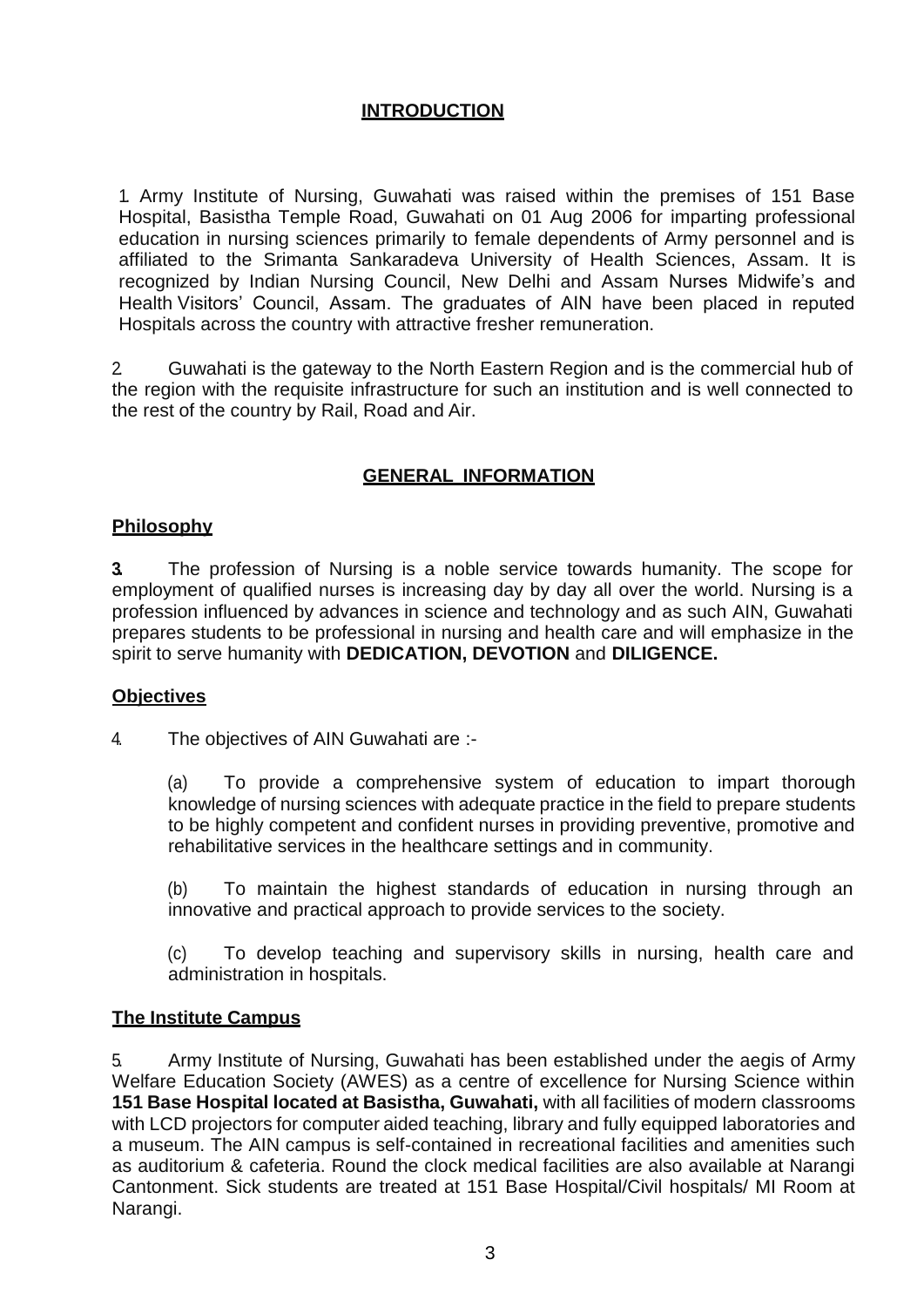# **Hostel**

6. The hostel is located at **Narangi Military Station** in a beautiful and secured environment. Each room in the hostel accommodates only two students to offer them excellent opportunity for study without disturbance. The hostel offers excellent messing and lodging facilities in addition to a calm environment aided by the natural beauty of the surrounding hills and the gardens within the hostel complex which are conducive for study. Excellent games, sports and recreational facilities are available in hostel premises to promote healthy living.

### **Degree & Seats**

7. The Institute offers a four (04) year course leading to the award of a Degree of Bachelor of Science in Nursing by **Srimanta Sankaradeva University of Health Sciences, Assam.** The duration of the course includes internship training. Number of seats for each academic year is as under :-

|     | <b>Total</b>                                                                   | 50 |
|-----|--------------------------------------------------------------------------------|----|
| (b) | For civilian female students from North<br>Eastern States                      | 05 |
| (a) | For female wards of Serving and Retired<br>eligible Army personnel and Widows. | 45 |

### **Registration**

8. The students who are declared PASS in all four years of University examinations will be registered with **Assam Nurses Midwife's and Health Visitors' Council, Assam** as **Registered Nurse and Midwife** on payment of necessary fees. The students will also become eligible for Life Membership with Trained Nurses Association of India (TNAI) on payment of necessary fees.

### **Library**

9. The Institute has a well – stocked library with text books and reference books. The library also subscribes to National & International Nursing Journals. At present the library is stocked with more than 5000 books & professional journals and other magazines. Adequate numbers of text books are available in the library so that students can make use of them.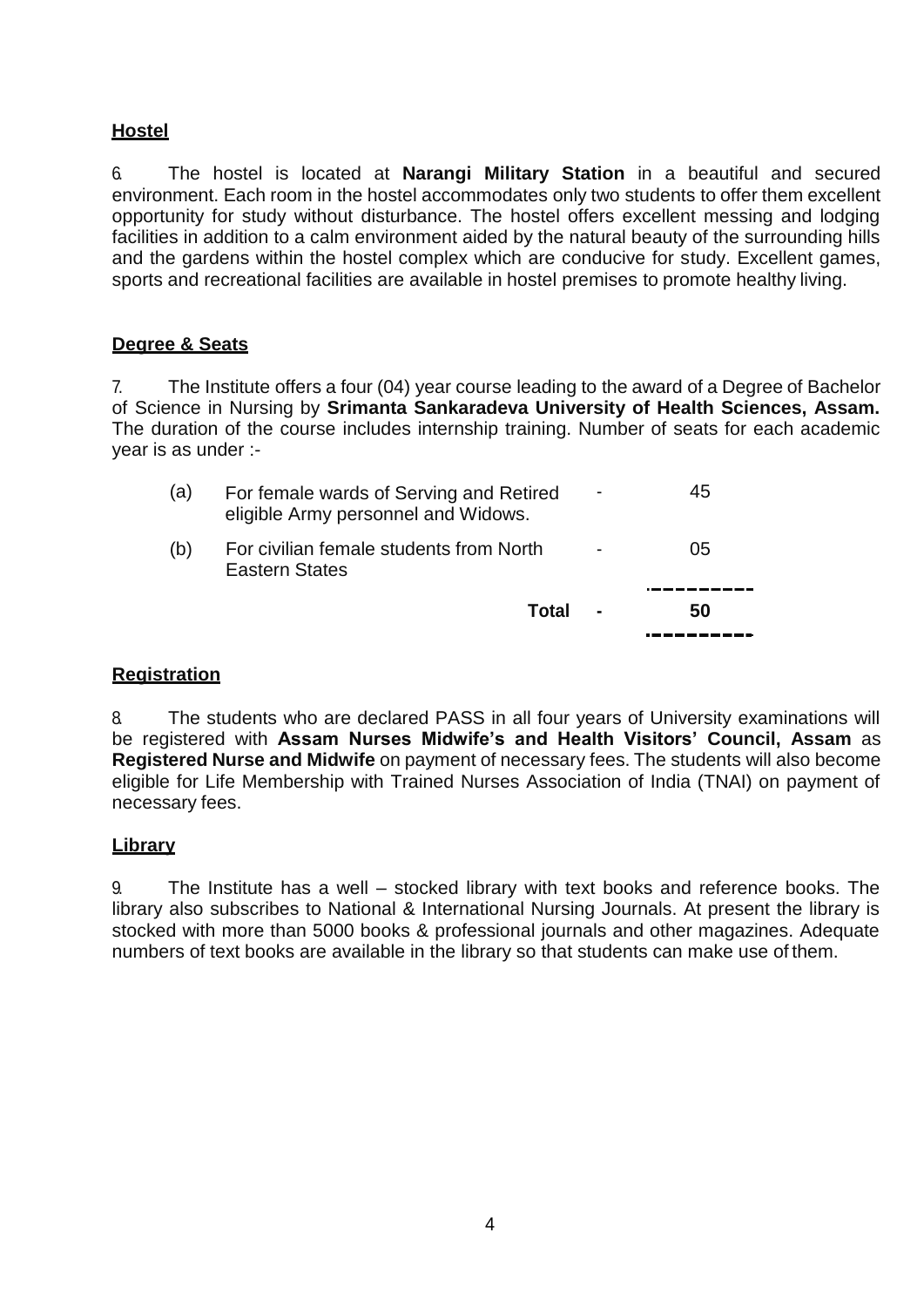### **ADMISSION CRITERIA**

10. Admission to the first year B Sc Nursing degree course at Army Institute of Nursing, Guwahati will be on inter-se merit of the candidates (female children of serving Army personnel and Retired Army personnel, war-widows/widows of Army from all over India and civilian female students from the North Eastern States) in the **Online Admission Test (OAT)** conducted by **HQ AWES, New Delhi for the year 2022**. Candidates are informed that AIN is an AWES Institution and therefore, admission to AIN **DOES NOT** automatically guarantee selection to Military Nursing Service. However, AIN management organizes Campus Interviews by renowned Hospitals located at major metros for campus placements.

### **11. Eligibility Conditions**

### **General.**

The admission is exclusively open only for the female wards of serving/ retired Army personnel including widows of such personnel. The female wards of following categories of Army personnel are eligible provided they submit relevant certificate as given against the category applicable to them as proof of their eligibility for admission to AIN :-

(a) (i) Female wards of serving Army personnel with minimum 10 years continuous service in the Army **(Submit Certificate No 1)**.

(ii) Female wards of ex-Army personnel granted/ awarded regular pension, liberalized family pension, family pension or disability pension at the time of their superannuation, demise, discharge, release medical board/ invalided medical board. This includes wards of recruits medically boarded out and granted disability pension. **(Submit Certificate No 1).**

**(iii)** Female wards of Army personnel who have taken discharge or release after ten years of continuous service **(Submit Certificate No 1).**

### (b) **Adopted /Step Female Wards and Female Wards of Remarried Widows**.

(i) Adopted female wards of Army personnel if adopted at least five years prior to seeking admission **(Submit Certificate No 2)**.

**(ii)** Step female wards are eligible provided they are *born from* a wedding where at least one parent belonged to the Army who is otherwise eligible. **(Submit Certificate No 2).**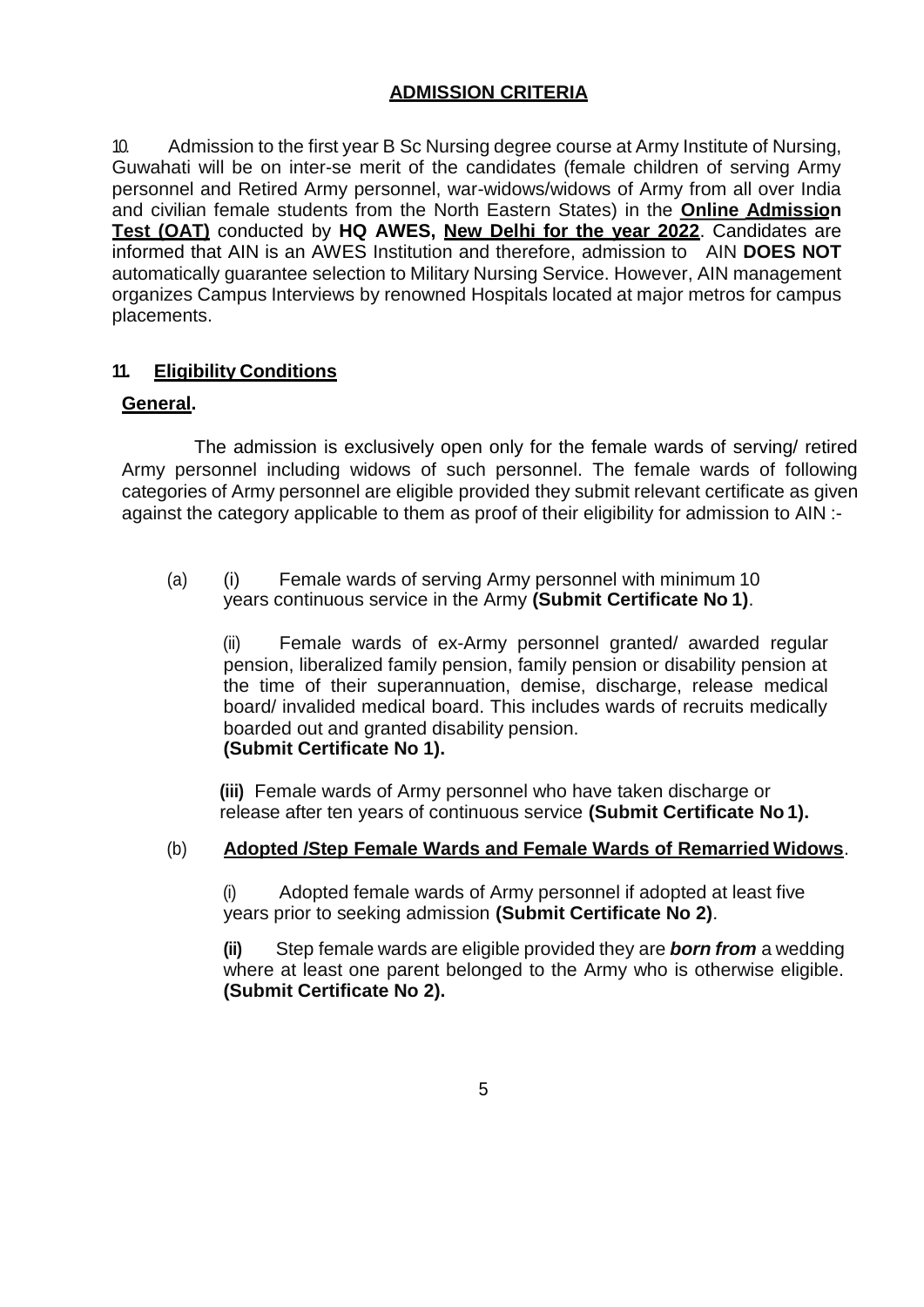# **(c) Eligibility Criteria in Special Cases.**

**(i) Eligibility Criteria for Female Wards of Army Medical Corps Officers/ Army Dental Corps Officers Presently Serving With Indian Navy or Indian Air Force (IN/IAF).** Female Wards of only those ex Army Medical Corps officers/Army Dental Corps officers presently serving with Indian Navy or Indian Air Force who have served with the Army for at least 10 years are eligible. **(Submit Certificate No 3).**

#### **(i Eligibility Criteria for Female Wards of MNS/ APS/ TA Personnel (Submit Certificate No 3)**.

(aa) Female Wards of APS personnel classified as ex- servicemen as per Govt of India, Ministry of Defence letter No 9 (52)/88/D(Res) dt 19 Jul 1989.

(ab) Female Wards of those APS personnel who are on deputation and who have put in 10 years of service in the Army.

(ac) Female Wards of APS personnel, who are directly recruited into APS who have competed 10 years of service and of those who as per their terms and conditions of service, retired from APS without reversion to P&T Department after completing their minimum pensionable service of which 10 years was in the Army.

(ad) Female Wards of only those members of MNS who have 10 years service as regular members of MNS or are in receipt of pension from the Army.

(ae) Female Wards of only those TA personnel who have completed 10 years of embodied service.

12. Civilian female students who are domicile of Assam, Arunachal Pradesh, Meghalaya, Mizoram, Manipur, Nagaland and Tripura (Submit Domicile Certificate from DC concerned district and Affidavit).

**Note :** The management reserves the right to include or exclude any eligibility criteria from time to time as stated in Paragraph 11 & 12 above.

13. **Physical Fitness.** The candidates should be certified by MO of Military Hospital/ Authorised Medical Practitioner of a Govt hospital to be in a state of good physical and mental health to pursue the course. A certificate to this effect on the enclosed form is required to be submitted by the candidate. (**Submit Certificate No 5**).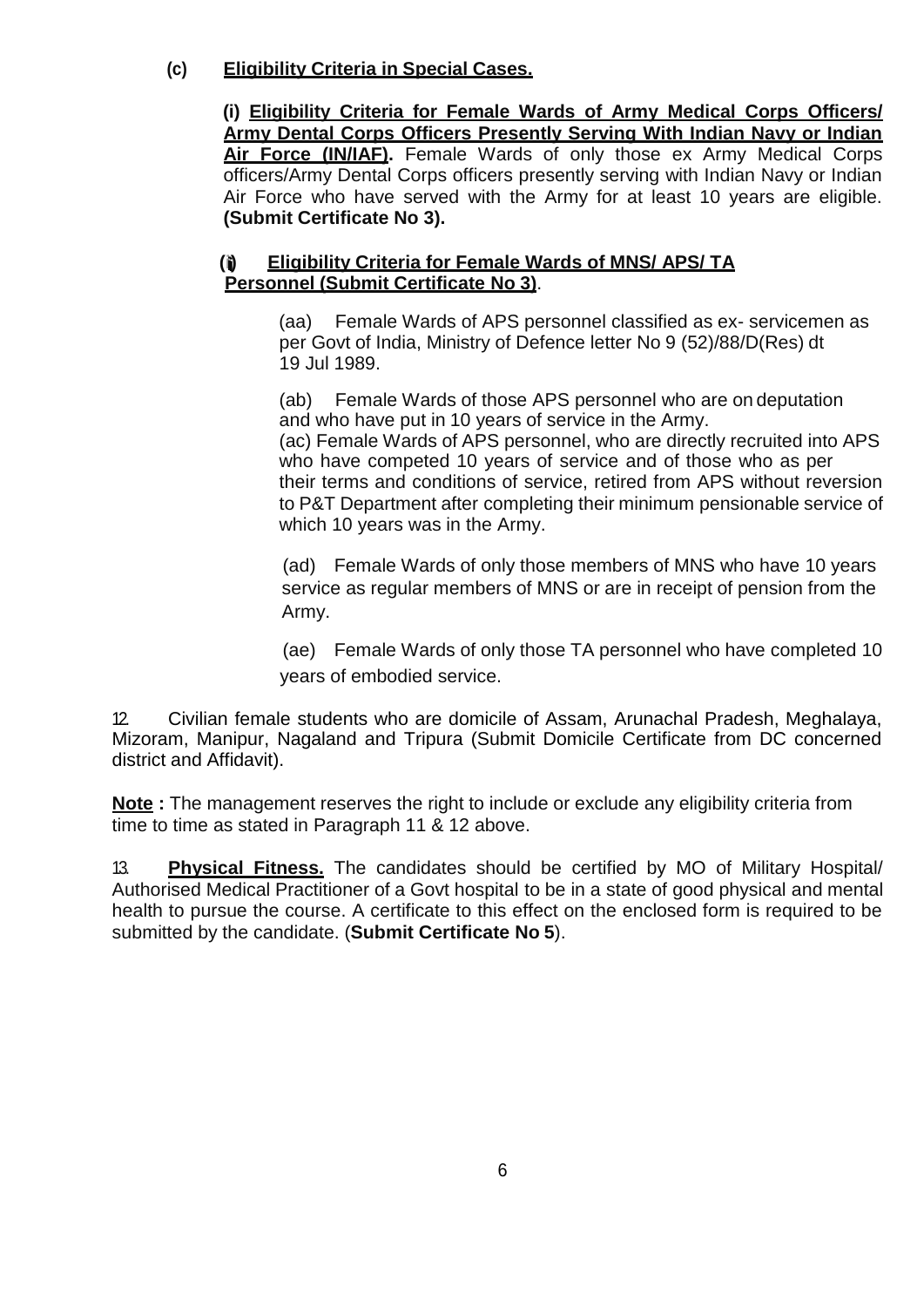### **Educational Qualification**

14. No candidate shall be allowed to be admitted to the Bachelor of Nursing (B Sc Nursing) course until she has passed the qualifying examination as a regular candidate in the **first attempt (Those who have repeated the XII Std/ have given supplementary examination in any subject and students who have passed XII as private students or from open board are not eligible).** Details are as under :-

(a) The Higher Secondary Examination or the Indian School Certificate Examination which is equivalent to 10 + 2 Higher Secondary Examination after a period of 12 years of study, the last two years of study comprising of Physics, Chemistry, Biology and English at a level not less than the core course for English as prescribed by the National Council for Educational Research and Training after the introduction of the 10+2+3 years educational structure as recommended by the National Committee on Education.

Or

(b) The Intermediate examination in science of an Indian University/Board or the recognized examining body with Physics, Chemistry and Biology which shall include a practical test in these subjects and also English as a compulsory subject.

Or

(c) The pre-professional/pre-medical examination with Physics, Chemistry and Biology, after passing either the higher secondary school examination, or the Pre University or an equivalent examination. The pre-professional/premedical examination shall include a practical test in Physics, Chemistry and Biology and also English as a compulsory subject.

Or

(d) The first year of the three years degree course of recognized university with Physics, Chemistry and Biology including a practical test in three subjects provided the examination is a "University Examination" and candidate has passed 10+2 with English at a level not less than a core course.

### Or

(e) B Sc examination of an Indian University, provided that she has passed the B Sc examination with not less than two of the following subjects i.e. Physics, Chemistry, Biology (Botany & Zoology) and further that she has passed the earlier qualifying examination with the subjects Physics, Chemistry, Biology and English.

### Or

(f) Any other examination which, in scope and standard is found to be equivalent to the Intermediate Science Examination of an Indian University Board, taking Physics, Chemistry and Biology including practical test in each of these subjects and English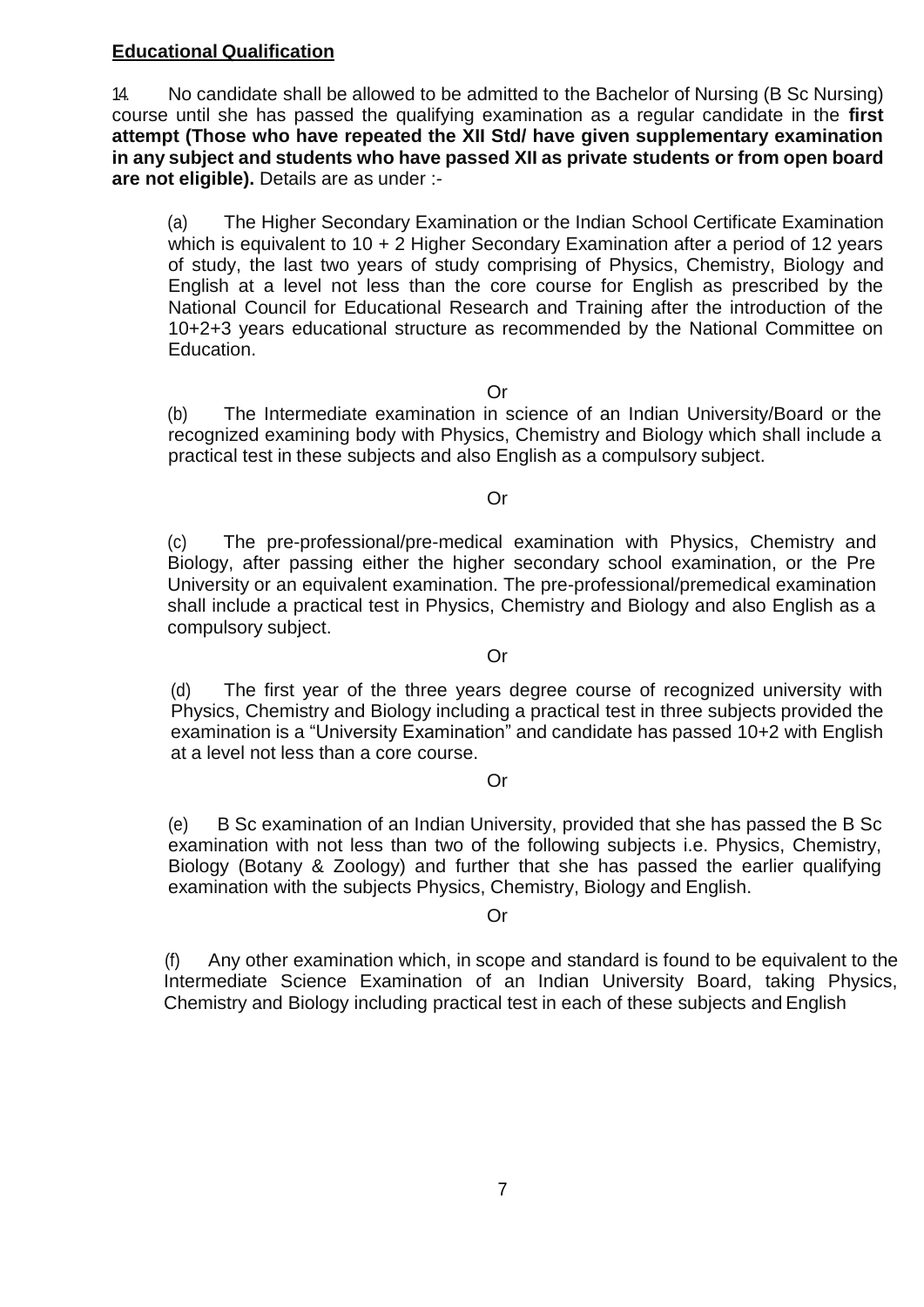**15. Minimum Aggregate**: **Candidate must have passed the qualifying examination in the first attempt with a minimum of 50% marks each in Physics, Chemistry, Biology and English.** Candidates who have appeared in the 12<sup>th</sup> Class or equivalent examination are also provisionally eligible to apply and appear in the Entrance Examination. However, their candidature will be considered only if they provide documentary evidence of having passed the qualifying examination with the required subjects and percentage of marks at the time of counseling or admission. **Candidates with compartmental papers/ Supplementary paper(s)/ Repeater/ Private in class XII are not eligible for admission to B Sc Nursing course. Gap Certificate, in case the time gap between 10th & 12th class is more than two years, from concerned School/College that candidate passed Senior Secondary examination in the First Attempt as a regular student.**

16. **Age.** The candidate should not be less than 17 years and not more than 25 years on 31 Jul 2022. The date of birth recorded in Secondary Education Board (Class X Certificate) only will be taken as authentic. Upper age limit is extendable to not more than 25 years of age as on 31 Jul 2022 for candidate holding B Sc degree with at least two subjects out of Physics, Chemistry, Botany and Zoology and has passed the remaining subjects in the intermediate or equivalent examination.

17. **Ensuring Eligibility.** Ensuring that a candidate fulfills all conditions/qualifications for eligibility in the B Sc Nursing Course is the **RESPONSIBILITY OF THE CANDIDATE. The eligibility of the candidate will be verified by AIN, Guwahati at the time of admission and also by the University during registration for the course. If a candidate is found to be ineligible at any stage during the entire process, the Institute reserves the right to cancel her candidature.** In such an eventuality only security deposit will be refunded.

18. **Ineligibility**. A candidate who has passed an examination from a Statutory University recognized as equivalent to B Sc (Nursing) shall not be permitted to appear for the examinations for the same course.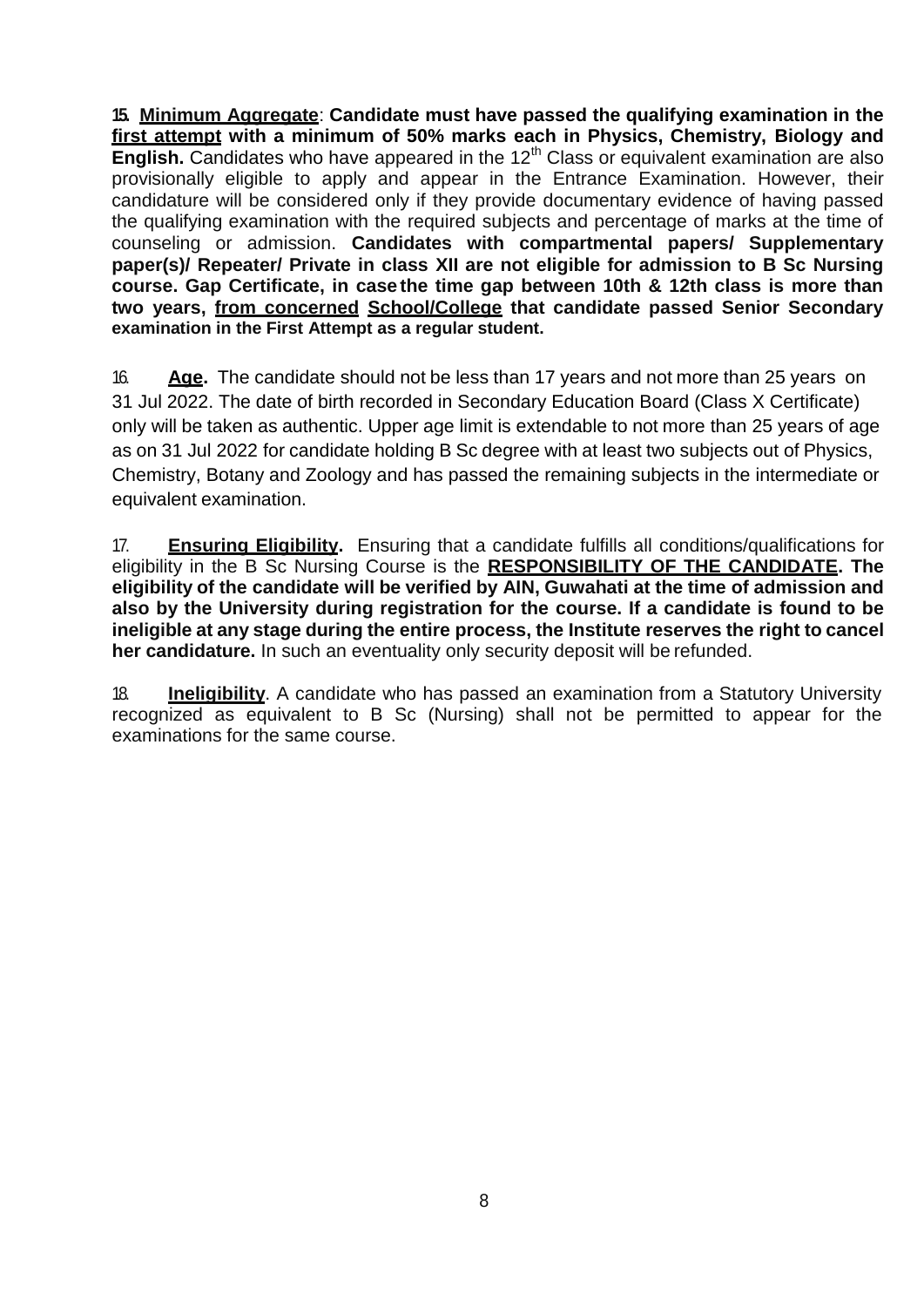19. **Weightage to Gallantry Award Winners**. The wards of the Gallantry Award Winnerswill be given weightage in admissions as follows:-

|     | S. No Award                                                                                                              |       | Weightage Short Name Code |       |
|-----|--------------------------------------------------------------------------------------------------------------------------|-------|---------------------------|-------|
| (a) | <b>Gallantry Award</b>                                                                                                   |       |                           |       |
|     | Param Vir Chakra<br>(i)                                                                                                  | 5%    | <b>PVC</b>                | $E-5$ |
|     | (ii)<br><b>Ashok Chakra</b>                                                                                              | 5%    | AC                        | $E-5$ |
|     | (iii)<br>Mahavir Chakra                                                                                                  | 4%    | <b>MVC</b>                | $D-4$ |
|     | Kirti Chakra<br>(iv)                                                                                                     | 4%    | KC                        | $D-4$ |
|     | Vir Chakra<br>(v)                                                                                                        | 3%    | <b>VrC</b>                | $C-3$ |
|     | Shaurya Chakra<br>(vi)                                                                                                   | 3%    | <b>SC</b>                 | $C-3$ |
|     | Sena Medal (Gallantry only)<br>(vii)                                                                                     | 1%    | <b>SM</b>                 | $A-1$ |
| (b) | <b>Mention in Dispatch</b>                                                                                               | $1\%$ | $M-I-D$                   | $A-1$ |
| (c) | <b>Wards of War Widows (Veer Naaris)</b><br>Submit Certificate No 1)                                                     | 5%    | <b>WW</b>                 | $E-5$ |
| (d) | Battle Causalities including Indl Disabled in<br>Action (Boarded -out and not Boarded-out                                |       |                           |       |
|     | (i) 51 % and more disability                                                                                             | 3%    |                           |       |
|     | (ii) Upto 50 % disability                                                                                                | 2%    |                           |       |
| (e) | Physical Causalities including indl died in<br>service w/o attributability to Mil Service                                | 3%    |                           |       |
| (f) | Physical Causalities including Indl Disabled<br>in service with or w/o attributability to Mil<br>Service and Boarded-out | 2%    |                           |       |

20. Candidates who are wards of Gallantry Award winners are required to fill the details in application form at appropriate place and upload **Certificate No 4** alongwith the necessaryproof to that effect for being considered for the weightage as per note (b) given below :-

**Note** : (a) The above mentioned weightage will be added to actual OAT score before drawing the overall merit list. Hence, candidates are advised to claim the weightage at the time of filling up of application, no request for the same will be considered at a later date.

(b) A certified copy of the Part II Order/Gazette Notification conferring the award / copy of the award certificate should be attached with the application form for claiming the weightage (**For Sena Medal (Gallantry) a certificate has to be obtained from MS – X or Records concerned that the Sena Medal awarded to the Officer/JCO/OR is for acts of gallantry/bravery)**.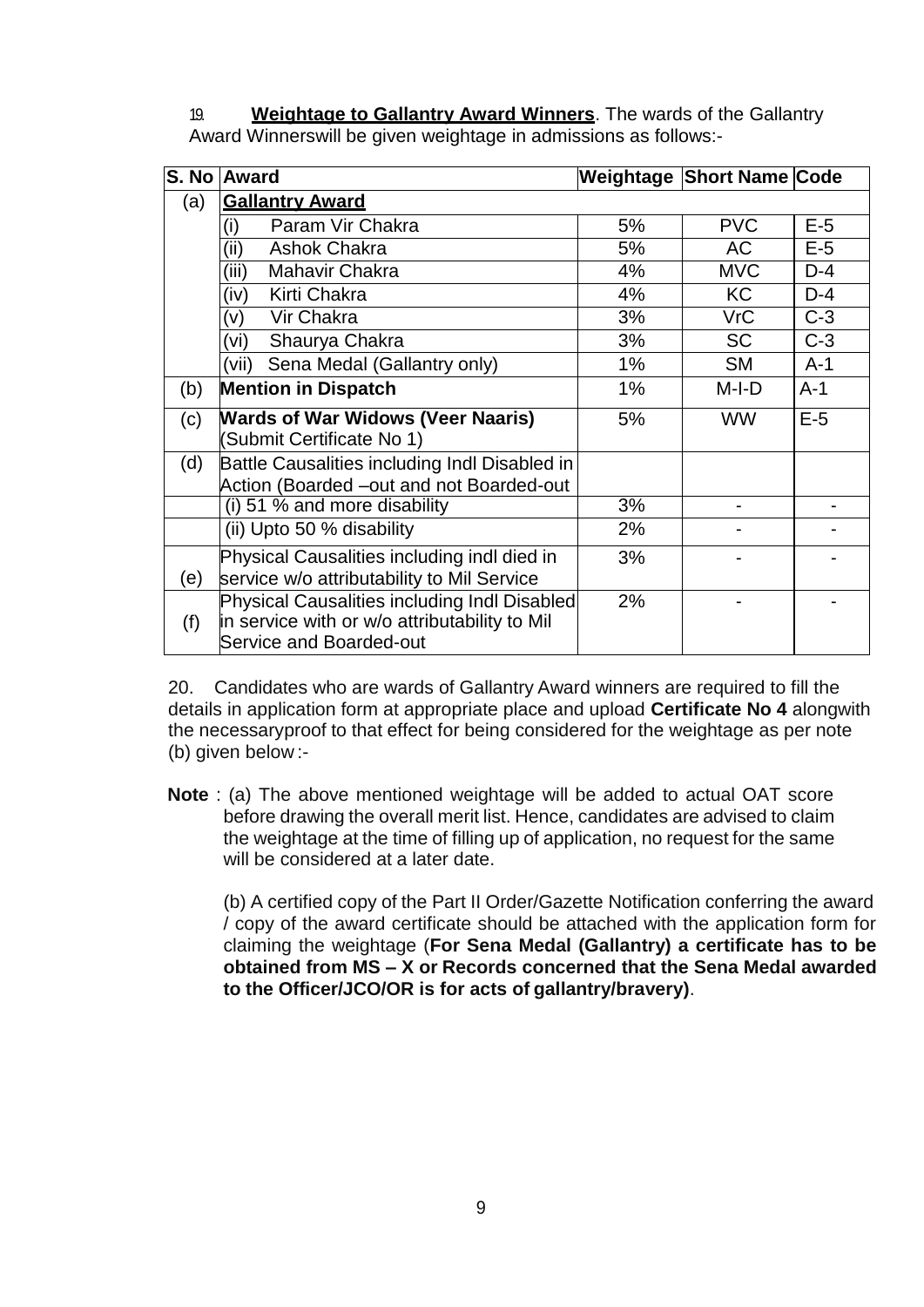### **NOTE**:

**It is the responsibility of the candidate to ensure that she possesses the requisite academic qualifications for the course and is eligible in all other respects as per the eligibility conditions given in this prospectus. The fact that a candidate has been permitted to appear in OAT or counseling does not imply that her eligibility has been verified and accepted. The final eligibility of the candidates will be verified by Army Institute of Nursing, Guwahati at the time of admission to the course as also later during the scrutiny of papers by the University (Srimanta Sankaradeva University of Health Sciences, Assam). In case of any change in the eligibility conditions made by the university & Indian Nursing council, New Delhi for the session 2022-23 at a later stage the eligibility will be verified with reference to the university's eligibility conditions prescribed at the time of candidate's admission to the B Sc Nursing course. If a candidate is found to be ineligible at any stage during the entire process, the college reserves to cancel her candidature/ admission to the course without any refund of the fees/ charges paid.**

**All admissions made by Army Institute of Nursing, Guwahati are provisional. An admission will be considered final only when the eligibility criteria are met and the admission of the candidate to the course gets the final confirmation from the university.**

**Field Service Based Weightage**. Decision on implementation of field service based weightage to the wards of Army pers is pending, vide HQ AWES, letter No B/45840/WAT/AWES dt 05 Feb 2021 (Copy att). An amendment, if required later will be issued in due course of time.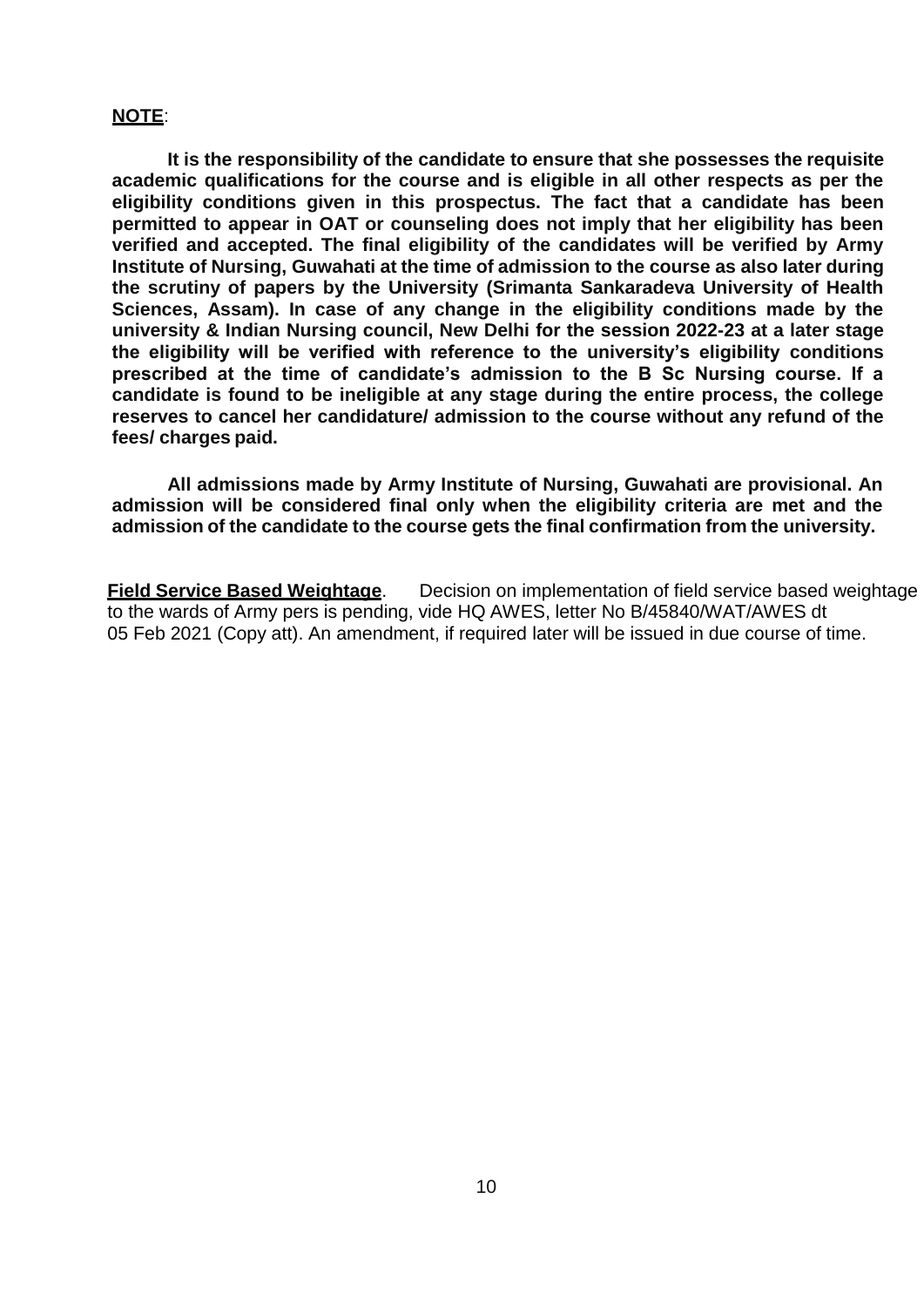### **SELECTION PROCEDURE FOR ADMISSION**

### **Online Admission Test (OAT)**

 21 The entrance test for AIN Guwahati and ACN, Jalandhar Cantt will be held as Online Admission Test (OAT). The paper will be of 2 hours duration covering five subjects (namely Aptitude of Nursing, Physics, Chemistry, Biology, and English).

### **22. Date and Time of OAT** :-

- (a) Date 09 Jul 2022 (Saturday)
- (b) Time 1430 hrs to 1630 hrs
- (c) Reporting Time : 1330 hrs

### **23. Centres for Online Admission Test (OAT).**

Various centers for OAT all over India are given below :-

- (a) Jalandhar
- (b) Bangalore
- (c) Delhi
- (d) Jaipur
- (e) Lucknow
- (f) Pune
- (g) Nagpur
- (h) Kolkata
- (j) Guwahati
- (k) Jammu
- (l) Srinagar

**Note** : (a) Exact location of Exam Centre will be given in Admit Card.

(b) Candidates are required to fill three choices among 11 Exam Centre priority wise.

### 24. **Type and Conduct of Admission Test**.

(a) The exam will consist of 100 objective type (multiple choice) questions in the following format : -

- (i) Part I. Aptitude for Nursing (Multiple Choice questions 20 marks).
- (ii) Part II. Physics (Multiple Choice questions 20 marks).
- (iii) Part III. Chemistry (Multiple Choice questions 20 marks).
- (iv) Part IV. Biology (Multiple Choice questions 20 marks).
- (v) Part V. English (Multiple Choice questions 20 marks).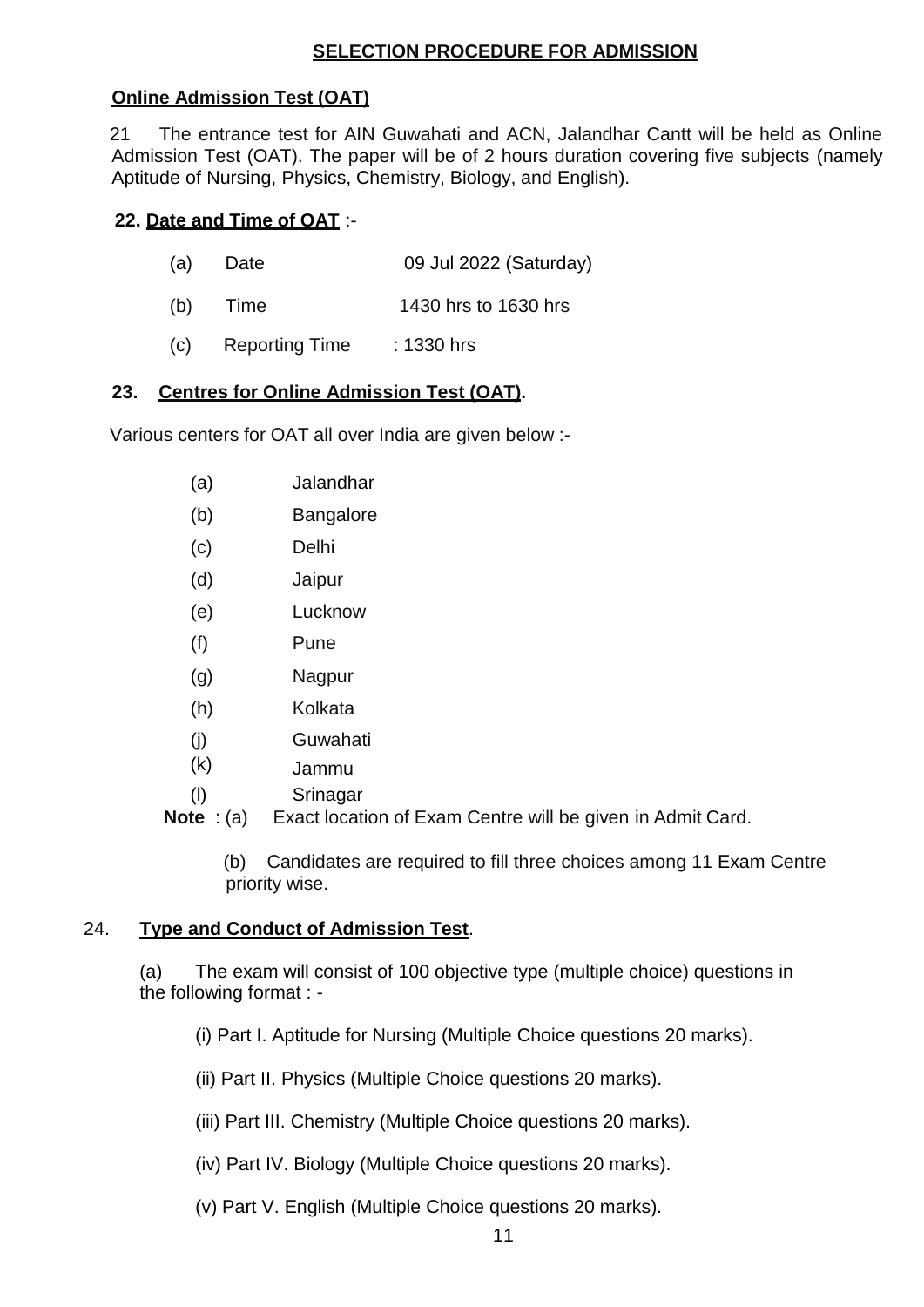25**. Syllabus for the Examination.** The general standard of the entrance examination will be that of  $11^{\text{th}}$  and  $12^{\text{th}}$  class under the 10+2 scheme/ pre medical/ intermediate Science or an equivalent examination of the State Education Board/Indian University /CBSE.

26. **Evaluation System.** The evaluation will be done through computers. Each correct answer will fetch one mark whereas incorrect answers will lead to a deduction of 0.25 marks (**Negative Marking**).

- 27**. Request for Re-evaluation Not to be Considered**. Since the entire evaluationis computerized, request for re-evaluation will not be considered under anycircumstance.
- 28. The admission will be strictly on merit based on marks obtained in OAT and weightage scored by wards of gallantry award winners. Minimum qualifying marks for entrance test shall be 50 % marks. The decision of AWES management regarding the preparation of merit list will be final and no arbitration in this matter will be accepted.
- 29. In case of seats remain vacant due to certain candidates declining to join/not joining on due date, the vacancy so created will be offered to the next candidate on merit and soon.
- **30. Relative Merit in Case of Equal Marks.** In the case of candidates securingequal number of marks, their relative merit will be reassessed, inter-se on the basis of the following order of preference :-
	- (a) A candidates securing more aggregate marks (PCBE subjects) in the qualifying examination i.e. 10+2 & its equivalent.
	- (b) A candidate securing more marks in Biology in the OAT.
	- (c) Seniority in date of birth.

### **Use of Unfair Means in OAT**

31. Use of unfair means in OAT incl use of any electronic appliance/ device inside the exam centre if reported by conducting agency/ observers will render the candidate disqualified for admission to the course. Canvassing in any form or approaching the organizers through unfair means or influencing any of the authorities will also render the candidate disqualified for admission to the B. Sc. Nursing course. Video recording of each exam center will be made by the conducting agency besides the supervisory observers detailed by Formations / Management.

### **Notification of Results**

32. The result of the OAT will be uploaded latest by **14 July 2022** on Army Institute of Nursing, Guwahati, Army College of Nursing, Jalandhar Cantt and HQ AWES websites.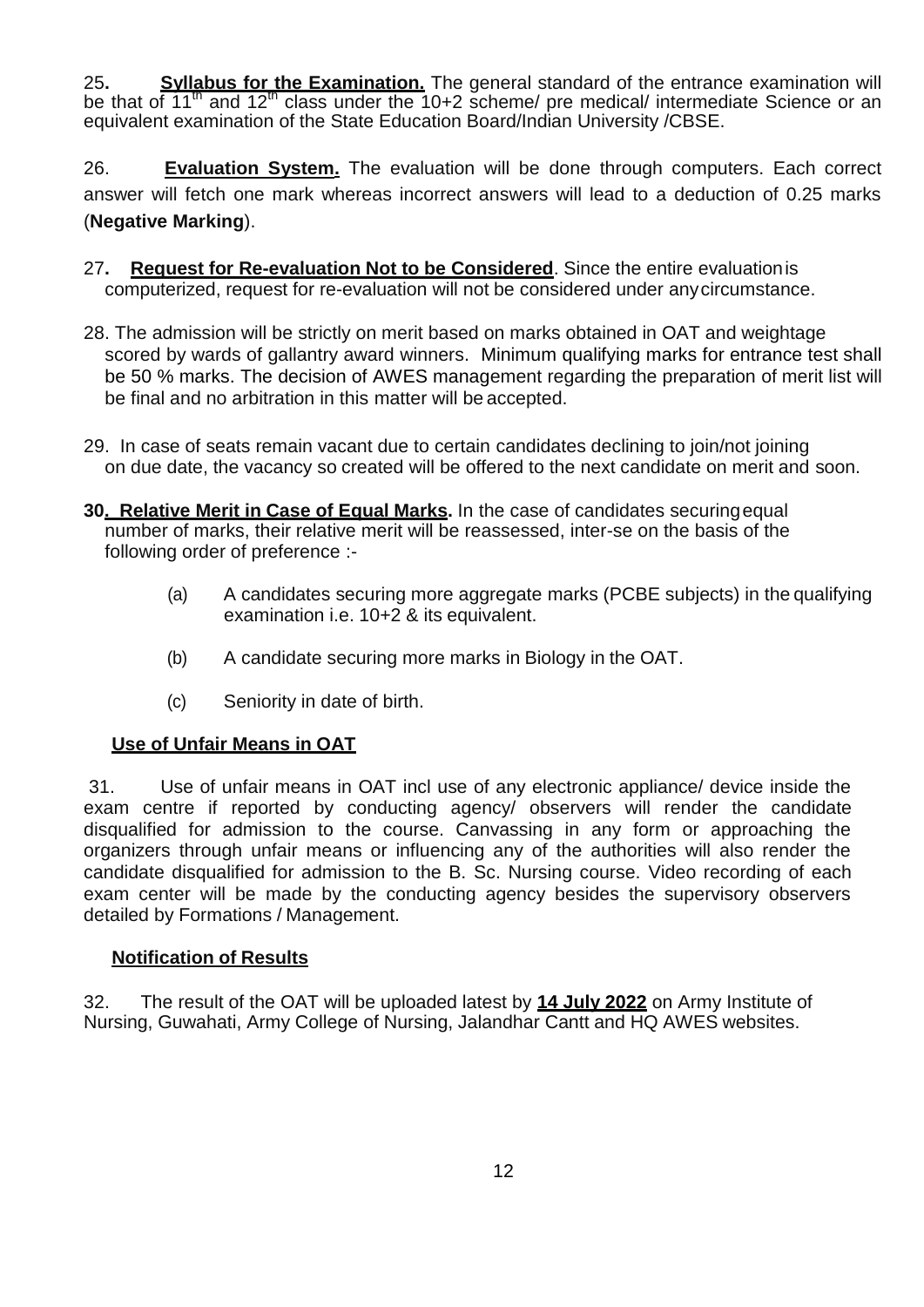# **Final authority on OAT**

33. The conduct of OAT including evaluation of OAT answers by the outsourced agency and the preparation of merit list etc. is on the sole responsibility of **AIN Guwahati**. In case of any ambiguity / confusion, the decision of **HQ AWES / AIN Guwahati** will be final and binding.

# **How to Apply**

34. Online Admission Test (OAT) for admission to the B.Sc. Nursing Course 2022- 23 of Army Institute of Nursing, Guwahati and Army College of Nursing (ACN) Jalandhar Cantt will be held on 09 Jul 2022.

35. Candidates desirous for seeking admission to AIN Guwahati can visit the website [www.ainguwahati.org](http://www.ainguwahati.org/) and fill the form online. The guidelines to fill the form, uploading of documents and payment of Application Fee will be uploaded and available on the AIN website link.

36. OAT roll numbers will be uploaded on AIN, Guwahati website for registration of those candidates only who have paid the 'Online' Application Fees.

37. Candidates should ensure their eligibility for the B Sc Nursing course before filling in their Online application forms. Ineligible candidates may forfeit the Application fees.

# **Forms and Certificates**

38. All particulars/details sought from the candidate in the form should be provided and the columns completed including legible signature by the candidate herself. Incomplete application forms will be rejected. There is no provision for uploading and receipt of application forms by post.

### **Furnishing of Incorrect Information**

39. If in case, at any stage, it is found that a candidate has furnished false information in the application form or has produced false certificates, her admission, even if granted, will be cancelled and fee paid by her is forfeited. Criminal proceedings may also be initiated against such candidates.

### **Documents to be Uploaded along with the Application Form**

40. Following documents will be uploaded by the candidate and the candidatesare advised to check the same before uploading their form :-

- a. Proof of age as per Std X / XII or Equivalent Examination Mark-sheet/TC.
- b. Statement of Marks of qualifying examination with aggregate marks.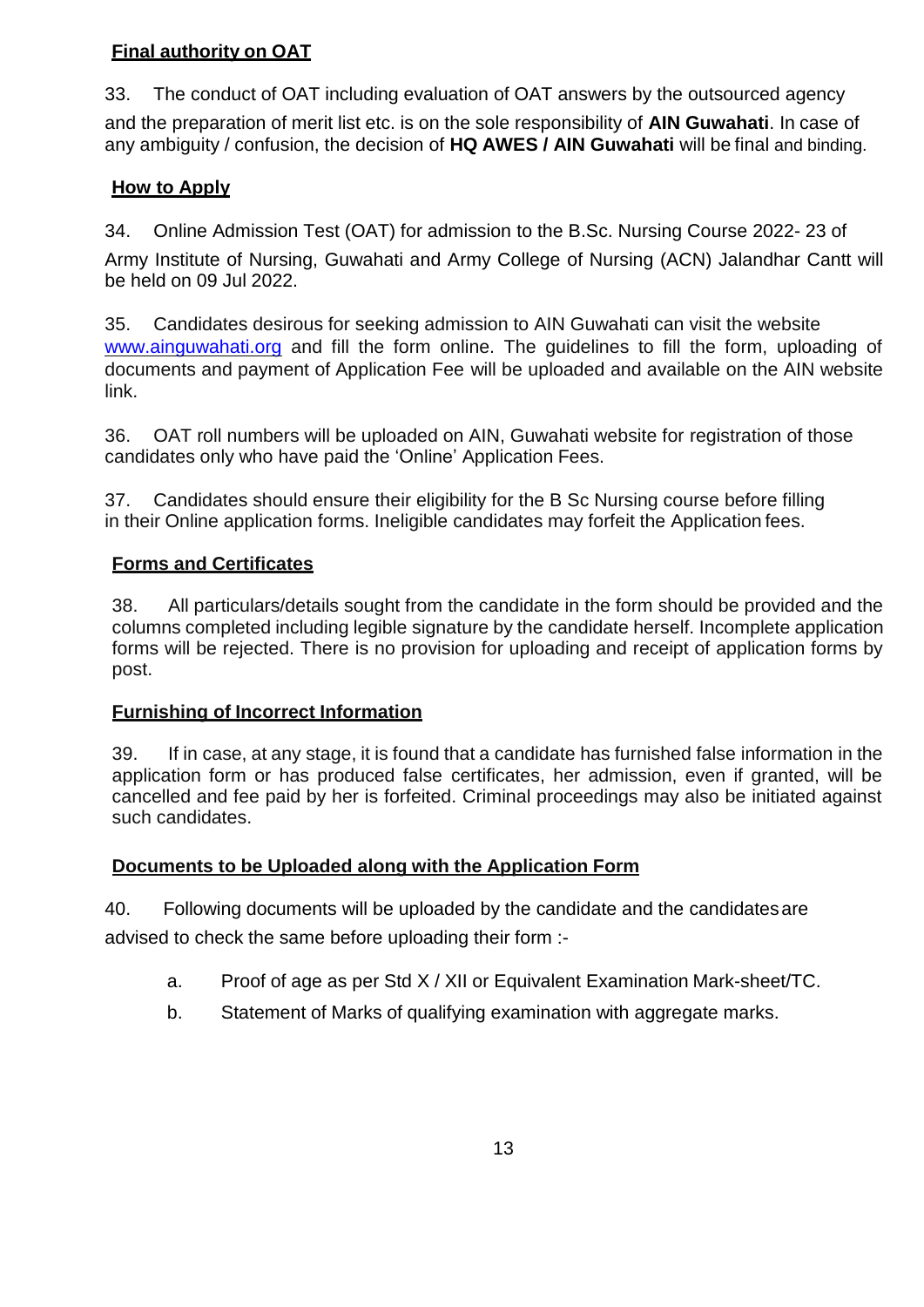c. Appropriate certificates in respect of various categories to avail priority of admission which are as under: -

> i. **Certificate No 1.** For dependents of serving army personnel having 10 years continuous service in the army, retired/ released/ discharged after 10 years of service/killed in action/died during service/disabled in action/medically boarded out with pension.

### Or

ii. **Certificate No 2.** Step children of Army Personnel who were bornfrom wedlock where at least one parent belonged to the army/adopted children of army personnel who have been adopted at least 05 years prior to commencement of course.

Or

iii. **Certificate No 3.** Children of Army Medical Corps /AD Corps Officers serving in Air Force /Navy Medical establishment/MNS/APS and TA personnel.

### Or

iv. **Certificate No 4.** To be submitted by wards of Gallantry Awardees/ War Widows (Veer Naaris) for claiming weightage as per para 19 above.

# **Admit Card**

41.The Admit Card for OAT will be uploaded on AIN website by **28 Jun 2022**. Candidates are requested to download the same. **HARD COPY OF ADMIT CARD WILL NOT BE DESPATCHED TO CANDIDATES UNDER ANY CIRCUMSTANCES**.

42. **All admit cards for Online Admission Test are Provisional and do not by any means confirm the eligibility of the candidate for admission to Army Institute of Nursing, Guwahati**. Selected candidates name will be uploaded in the Institute website [\(www.ainguwahati.org\)](http://www.ainguwahati.org/) as per the merit list only, those candidates who meet the eligibility criteria based on the correctness of certificates rendered by them. Actual admission into AIN will be done after physical verification of all the original documents at the time of counseling.

# **Mock Test**

43. Agency for conduct of OAT will provide facility to the candidates for 'Mock Test' on the Registration Portal.

### **Results and Notice of Admission**

44. Based on performance in OAT and scoring of gallantry award if any, merit list will be uploaded latest by 20 Jul 2022 on Army Institute Nursing, Guwahati, Army College of Nursing, Jalandhar and HQ AWES websites. Candidates are advised to get in touch with AIN Guwahati on or after **20 Jul 2022 and check the Institute website [\(www.ainguwahati.org\)](http://www.ainguwahati.org/) for the results**. Candidates will be considered for admission to only the Institution(s) for which she has filled the prescribed application. Letter for Counseling cum Admission will be fwd to eligible candidates only by the Institute. Candidates applying for more than one Institution will be considered for allotment of seat in the respective Institution as per the priority of choice indicated by them in the application form and as per merit list of each Institution. Priority of choice for the two Institutions (AIN & ACN) should be carefully indicated in the relevant column as it cannot be changed at a later date.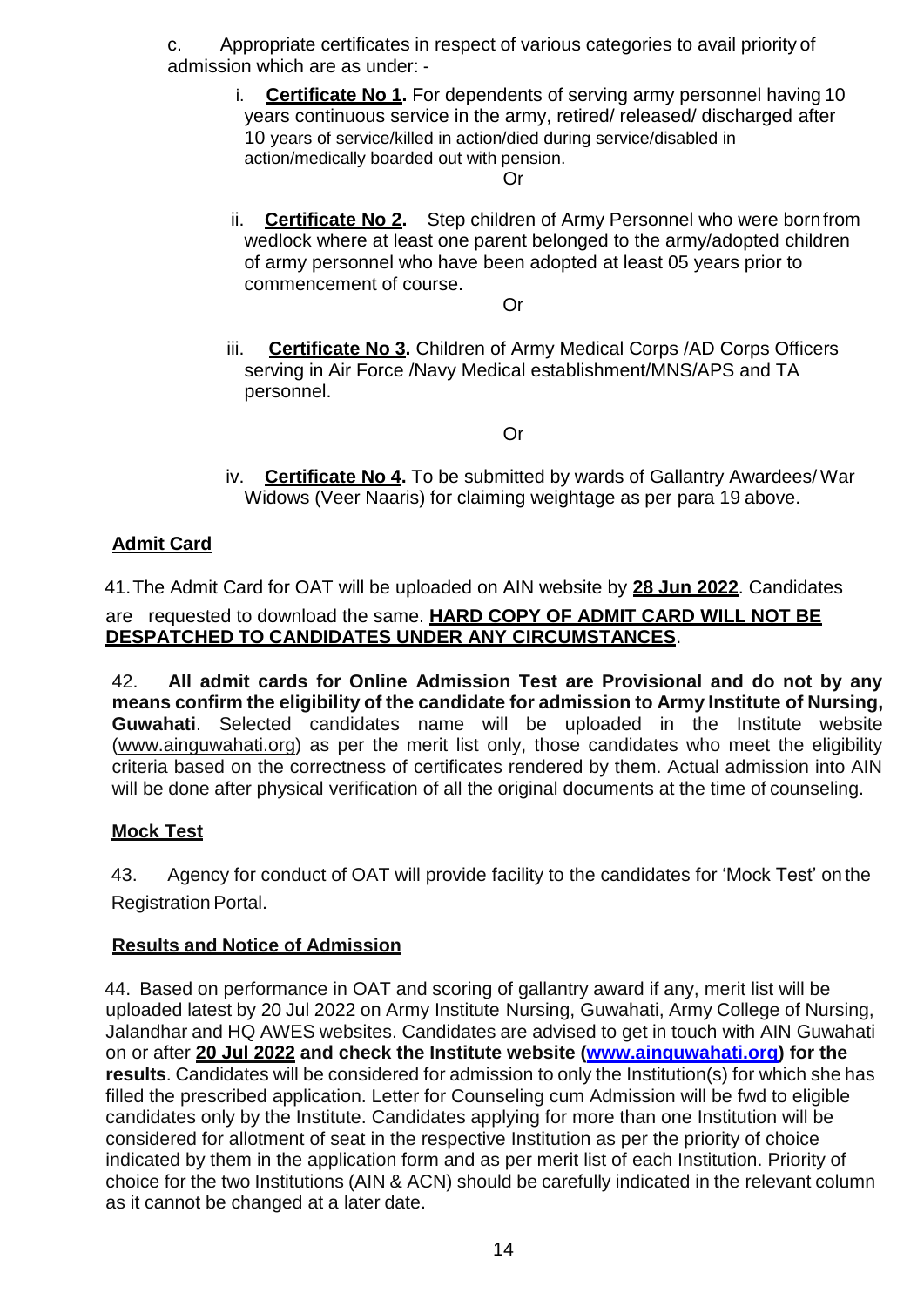# **ADMISSION CRITERIA**

### **45. Counseling:**

Counseling will commence at Army Institute of Nursing, Guwahati in fourth week of July 2022. Provisionally eligible candidates will be called strictly in order to their merit. **The presence of candidate is mandatory at the time of counseling.** Following **documents in original** are required to be produced by the candidates for verification at the time of counseling :-

- a. Proof of age as it appears in the Birth Certificate/Mark sheet of SSC/ Class 10/equivalent examination.
- b. Certificate of passing the (10+2) CBSE/equivalent examination.
- c. Marks sheet of passing the (10+2) CBSE/equivalent qualifying examination.
- d. School/Institute leaving certificate (after qualifying in 10+2 equivalent examination).
- e. Migration certificate from CBSE/ State Board/ University.
- f. Proof of eligible category as per Paragraph 11 & 12 (Certificates as applicable).
- g. Medical certificate as prescribed in the form.
- h. Gap certificate from school/college if applicable.

46. If the candidate does not produce above mentioned documents at the time of counseling, their candidature will be cancelled and no representation in this respect will be entertained. No candidate will be admitted provisionally/awaiting result of the qualifying examination. If at any point of time in the process of examination, selection or studies, the documents submitted by the candidate are found to be false/not authentic or any other discrepancy is observed, the candidature/selection /admission of the candidate will be cancelled forthwith. Any charges / payment made to AIN will not be refunded.

47. No seats will be kept vacant for candidate higher in merit in waiting list if they fail to report on the date called for counseling. In case of vacant seat due to certain candidates declining to join /not joining on due date, the vacancy so created will be offered to the candidate next in merit and so on.

### 48. **Provisional Admission**:

 All admissions made by AIN are provisional. An admission will be considered final only when the eligibility criteria are met and the admission of the candidate to the course is confirmed by the University. The rules and regulations of Srimanta Sankaradeva University of Health Sciences, Assam shall apply to all admission and the degree programme.

### 49. **Willingness Certificate and Registration Charges** :

List of selected candidates will be displayed in Institute website [\(www.ainguwahati.org\)](http://www.ainguwahati.org/). Selected candidates will be required to deposit a 'Registration Fee' of Rs 10,000/- along with awillingness certificate within 15 days of declaration of results. All other candidates securing ranks up to 100 in the merit list will have to forward **willingness certificate only** to enable the Institute to place them in the appropriate reserve list. The initial deposit will be adjusted against the first installment of fees when the candidate is admitted. Only those candidates who have submitted the willingness certificate and the Registration Fee of Rs 10,000/- will be called for the counseling. The Registration Fee will be paid through bank draft in favour of **Army Institute of Nursing, Guwahati**, payable at **Guwahati.**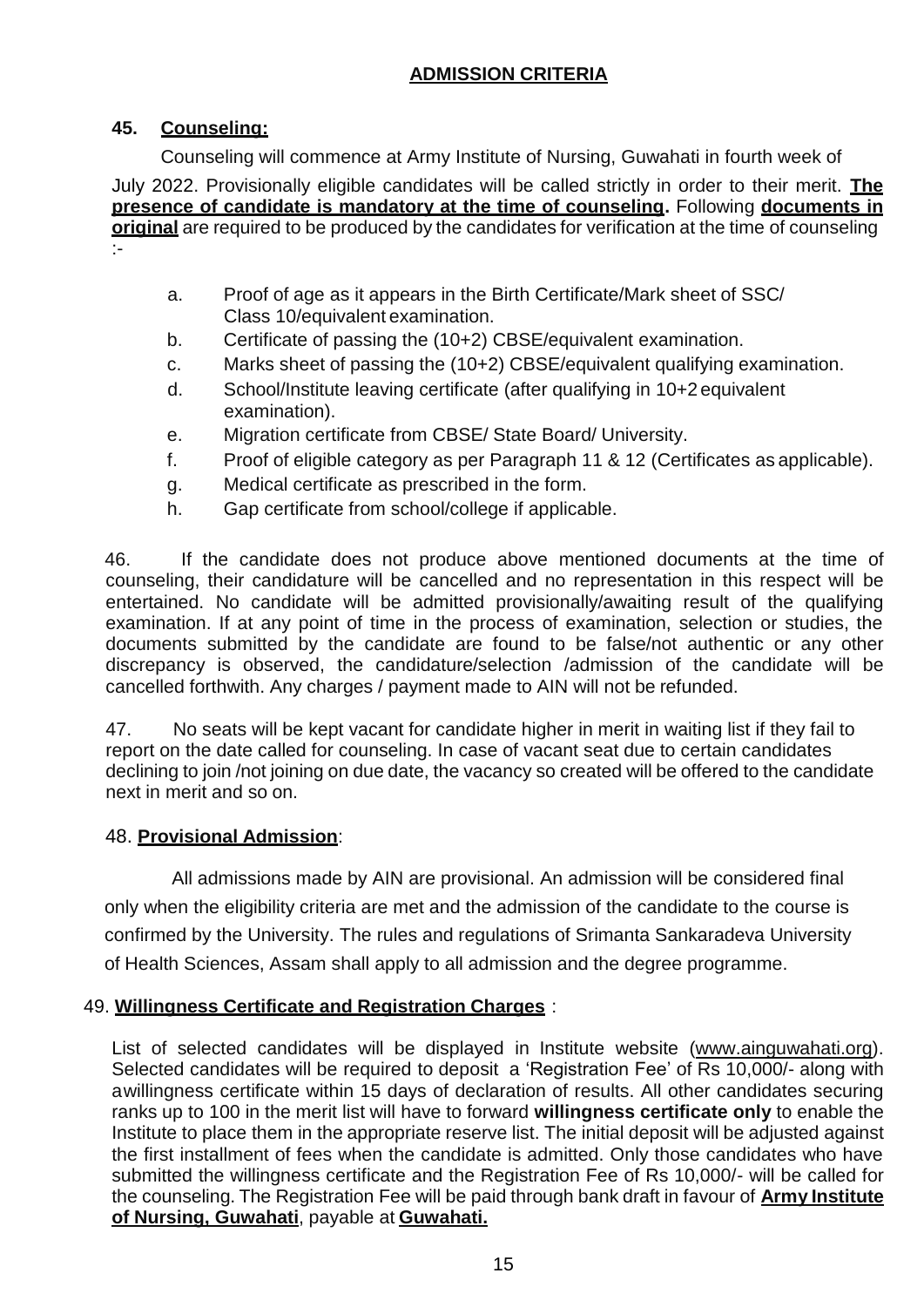**Note**: An Amount of Rs 2,000/- (Rupees Two Thousand Only) will be deducted from initial Registration Fee if any candidate withdraw their name from admission list after cutoff date\*. \* Cutoff date will be intimated by Institute authority after declaration of result.

### 50. **Discipline**.

Students admitted to AIN Guwahati are expected to behave and conduct themselves in a most disciplined manner. The discipline and behavior of the students will be governed by AWES Rules and Regulations for Colleges, rules and regulations of Srimanta Sankaradeva University of Health Sciences and UGC. Serious breach of discipline detrimental to the general tenor or discipline of the Institution will be dealt with outright expulsion. Non payment of fees by due date will also result in expulsion of the student. The management reserves the right to expel any student forthwith from the Institute/ Hostel for any kind of indiscipline.

### 51. **Ragging.**

Ragging in any form is banned by the orders of Hon'ble Supreme Court as well as management. If any incidents of ragging come to the notice of the management, the concerned student shall be served notice to explain and if her explanation is not found satisfactory, the management would expel her from the institution and necessary legal action will be taken under relevant laws. AIN, Guwahati and ACN Jalandhar a "Ragging Free" campus.

### 52. **Enquiries**.

Queries on filling up online application form or declaring result or any other information can be made to Principal Army Institute of Nursing, Guwahati.

### 53. **Filling up of Application Form.**

Online application from will be filled up for both AIN Guwahati and ACN, Jalandhar Cantt along with Application Fees on AIN website from **01 Jun 2022** to **25 Jun 2022**.

54. Candidates should fill in the application form very carefully. If the candidate knowinglyfurnishes false information, admission will be cancelled at any stage and fees paid will not berefunded.

55. AIN, Guwahati will not accept application forms by post.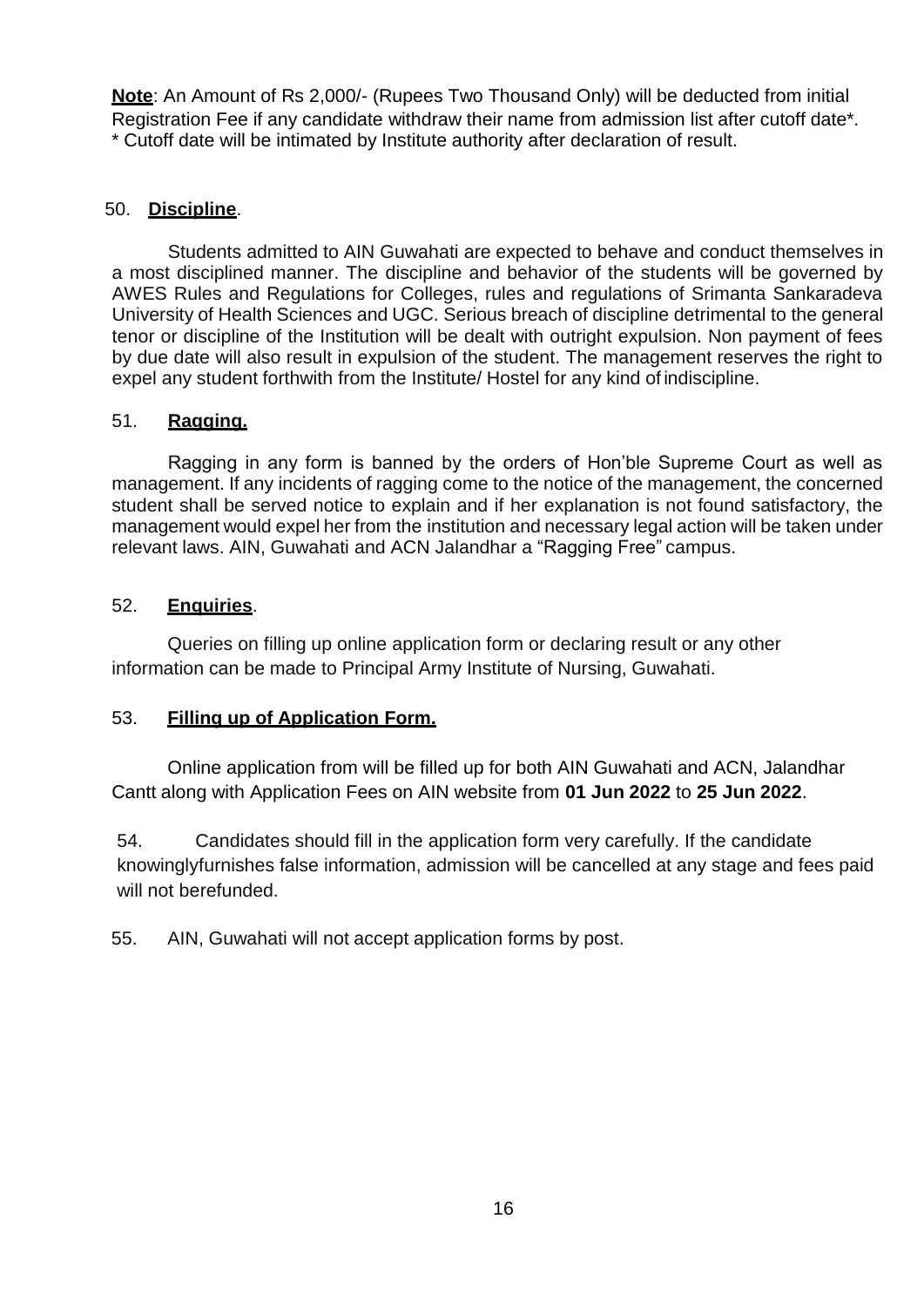### **ONLINE ADMISSION TEST (OAT) SESSION 2022-23 : COMMON INSTRUCTIONS**

56. There will be a Online Admission Test (OAT) for admission to session 2022-23 of Army Institute of Nursing, Guwahati and Army College of Nursing Jalandhar Cantt. The Prospectus for admission to two institutions, however, are available on websites separately. The two colleges i.e. Army Institute of Nursing, Guwahati and Army College of Nursing Jalandhar Cantt bring out their separate prospectus, which are available on respective college websites of the two institutions free of cost.

57. Candidates **applying for more than one institution** are advised to clearly mention their **priority of choice** of the **respective institutions** online in their application forms giving particulars of the application forms of the institutions they have applied, as sought in relevant column of the application form. Candidates applying for both institutions will have to pay double amount of application fee i.e Rs 1050/- + 1050/- = Rs 2,100/-.

58. Based on the candidates' performance in OAT and awards, separate merit lists will be drawn for the two institutions. Candidates will be considered for admission **only to the institution(s) for which they have filled the prescribed application**. Candidates applying for more than one institution will be considered for allotment to the respective institutions as per the priority of choice indicated by them in their applications and as per their position in the merit list. For example, if as per her performance in OAT, a common applicant gets the institution of her first choice then she will not be considered for a seat in the institution of her second choice. But a common candidate who gets her lower priority choice will be consideredfor a place in the waiting list in the institution of her higher priority choice as per her OAT merit. Priority of choice for the two institutions should therefore be indicated carefully in relevant column of the application form as the choice once indicated would neither be revised nor change at a later stage.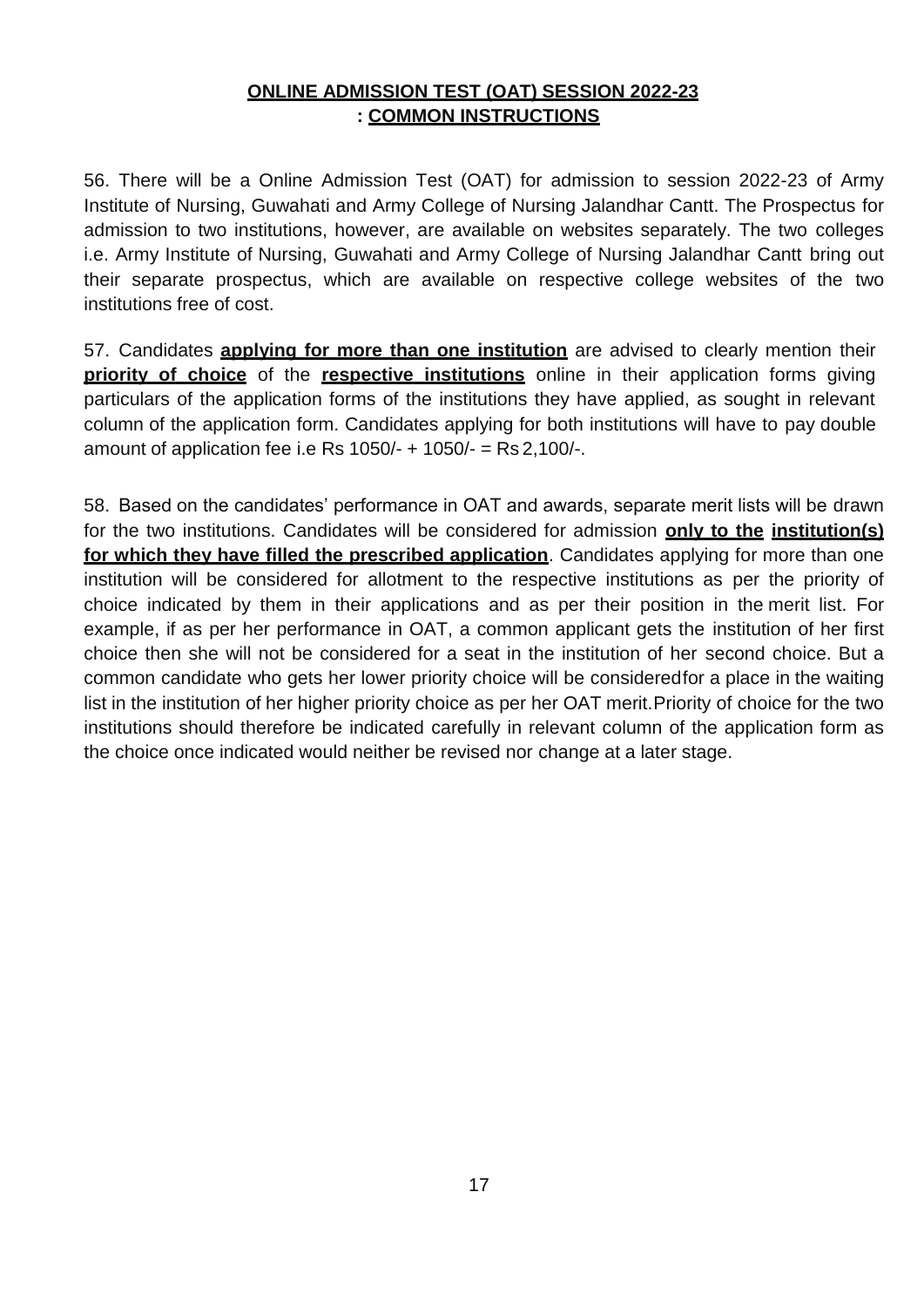#### **COURSES OF INSTRUCTION WITH CREDIT STRUCTURE:**

| S.N            | <b>Semester</b> | Course<br>Code          | <b>Course/Subject Title</b>                                                                                                        | <b>Theory</b><br>credits | <b>Theory</b><br><b>Hours</b><br>credits | <b>Contact Lab/Skill</b><br>Lab<br>credits | Lab/<br><b>Skill</b><br>Lab<br><b>Contact</b><br>hours | <b>Clinical</b><br>credits | <b>Clinical</b><br><b>Contact</b><br>hours | credit        | <b>Total Total</b><br>(hours |
|----------------|-----------------|-------------------------|------------------------------------------------------------------------------------------------------------------------------------|--------------------------|------------------------------------------|--------------------------------------------|--------------------------------------------------------|----------------------------|--------------------------------------------|---------------|------------------------------|
| $\mathbf{1}$   | <b>First</b>    | <b>ENGL 101</b>         | <b>Communicative English</b>                                                                                                       | $\overline{2}$           | 40                                       |                                            |                                                        |                            |                                            |               | 40                           |
|                |                 | <b>ANAT 105</b>         | <b>Applied Anatomy</b>                                                                                                             | $\overline{3}$           | 60                                       |                                            |                                                        |                            |                                            |               | 60                           |
|                |                 | <b>PHYS 110</b>         | <b>Applied Physiology</b>                                                                                                          | 3                        | 60                                       |                                            |                                                        |                            |                                            |               | 60                           |
|                |                 | <b>SOCI 115</b>         | <b>Applied Sociology</b>                                                                                                           | $\overline{3}$           | 60                                       |                                            |                                                        |                            |                                            |               | 60                           |
|                |                 | <b>PSYC 120</b>         | <b>Applied Psychology</b>                                                                                                          | 3                        | 60                                       |                                            |                                                        |                            |                                            |               | 60                           |
|                |                 | $N-NF(I)$<br>125        | Nursing Foundation I<br>including First Aid<br>module                                                                              | 6                        | 120                                      | $\overline{2}$                             | 80                                                     | $\overline{2}$             | 160                                        | 10            | 360                          |
|                |                 | $SSCC$ (I)<br>130       | Self-study/Co-curricular                                                                                                           |                          |                                          |                                            |                                                        |                            |                                            |               | $40 + 40$                    |
|                |                 |                         | <b>TOTAL</b>                                                                                                                       | 20                       | 400                                      | $\overline{2}$                             | 80                                                     | $\overline{2}$             | 160                                        | $2 = 24$      | $20+2+640+80$<br>$= 720$     |
| $\overline{2}$ |                 | SecondBIOC 135          | <b>Applied Biochemistry</b>                                                                                                        | $\overline{2}$           | 40                                       |                                            |                                                        |                            |                                            |               | 40                           |
|                |                 | <b>NUTR 140</b>         | <b>Applied Nutrition</b><br>andDietetics                                                                                           | 3                        | 60                                       |                                            |                                                        |                            |                                            |               | 60                           |
|                |                 | N-NF (II)125            | <b>Nursing Foundation II</b><br>including Health<br>Assessmentmodule                                                               | $6\phantom{1}$           | 120                                      | 3                                          | 120                                                    | 4                          | 320                                        |               | 560                          |
|                |                 | <b>HNIT 145</b>         | Health/Nursing<br>Informatics&<br>Technology                                                                                       | $\overline{2}$           | 40                                       | $\mathbf{1}$                               | 40                                                     |                            |                                            |               | 80                           |
|                |                 | SSCC(II)<br>130         | Self-study/Co-curricular                                                                                                           |                          |                                          |                                            |                                                        |                            |                                            |               | $40 + 20$                    |
|                |                 |                         | <b>TOTAL</b>                                                                                                                       | 13                       | 260                                      | 4                                          | 160                                                    | $\overline{\mathbf{4}}$    | 320                                        | ÷<br>$4 = 21$ | $13+4$ 740+60<br>$= 800$     |
| 3              | <b>Third</b>    | <b>MICR 201</b>         | Microbiology<br>Applied<br>and Infection Control<br>includingSafety                                                                | 2                        | 40                                       | $\mathbf{1}$                               | 40                                                     |                            |                                            |               | 80                           |
|                |                 | <b>PHAR</b><br>(I)205   | Pharmacology I                                                                                                                     | 1                        | 20                                       |                                            |                                                        |                            |                                            |               | 20                           |
|                |                 | <b>PATH (I)210</b>      | Pathology I                                                                                                                        | 1                        | $\overline{20}$                          |                                            |                                                        |                            |                                            |               | 20                           |
|                |                 | N-AHN(I)<br>215         | <b>Adult Health Nursing I</b><br>withintegrated<br>pathophysiology<br>including BCLS module                                        | $\overline{7}$           | 140                                      | 1                                          | 40                                                     | $\,6\,$                    | 480                                        |               | 660                          |
|                |                 | SSCC(I)<br>220          | Self-study/Co-curricular                                                                                                           |                          |                                          |                                            |                                                        |                            |                                            |               | 20                           |
|                |                 |                         | <b>TOTAL</b>                                                                                                                       | 11                       | 220                                      | $\overline{2}$                             | 80                                                     | $\bf 6$                    | 480                                        | $6 = 19$      | $11+2+780+20$<br>$= 800$     |
| 4              |                 | Fourth PHAR (II)<br>205 | Pharmacology II<br>including Fundamentals<br>of prescribing module                                                                 | $\overline{3}$           | 60                                       |                                            |                                                        |                            |                                            |               | 60                           |
|                |                 | PATH (II)<br>210        | Pathology II and<br>Genetics                                                                                                       | 1                        | 20                                       |                                            |                                                        |                            |                                            |               | 20                           |
|                |                 | $N-AHN (II)$<br>225     | <b>Adult Health Nursing II</b><br>with integrated<br>pathophysiology<br>including Geriatric<br>Nursing + Palliative care<br>module | $\overline{7}$           | 140                                      | 1                                          | 40                                                     | 6                          | 480                                        |               | 660                          |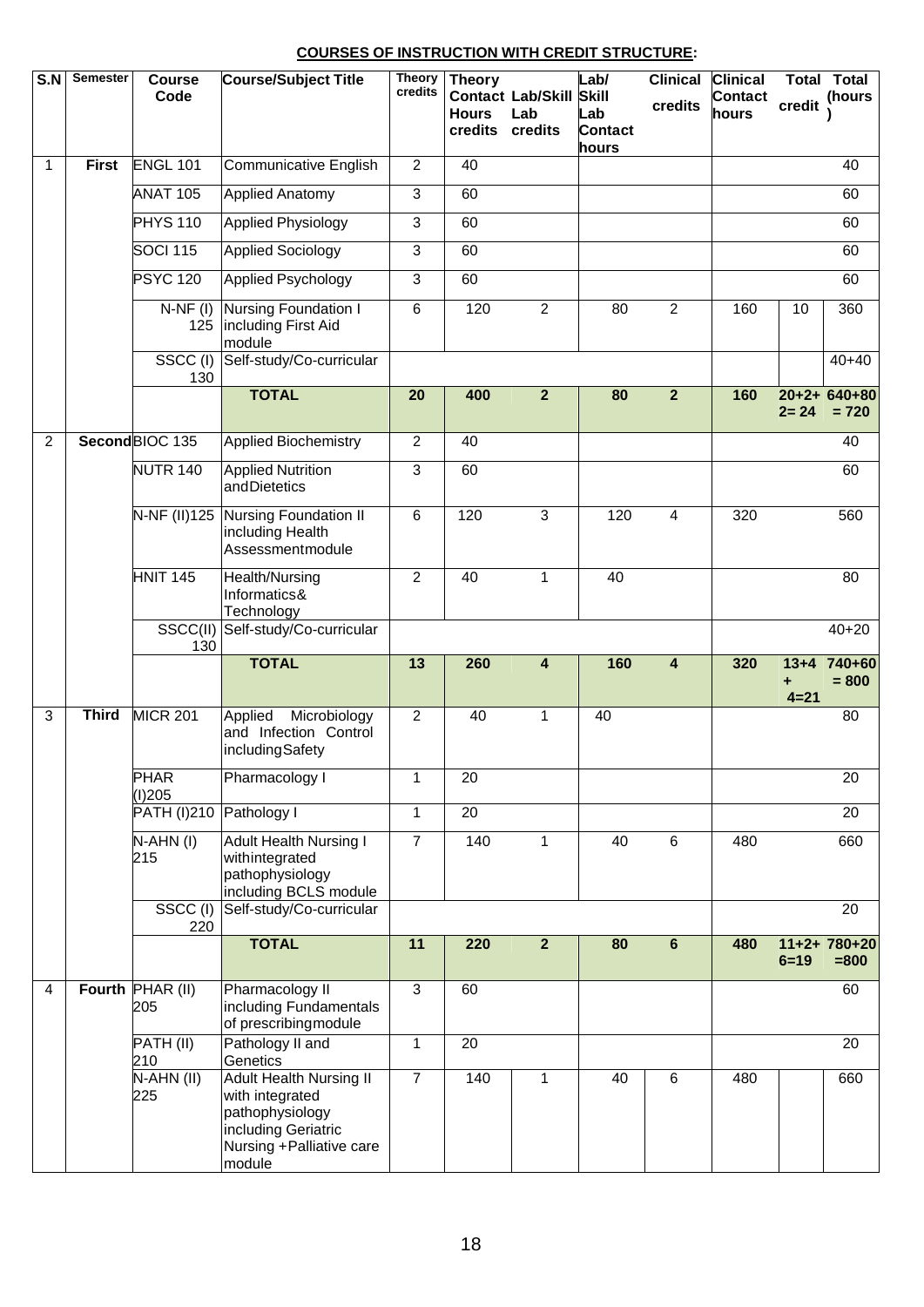| S.N<br>$\mathbf{o}$ | <b>Semest</b><br>er | <b>Course</b><br>Code            | <b>Course/Subject Title</b>                                                                                | credits Conta  |       | Theory Theory Lab/ Skill<br>Lab credits Skill | Lab/                     |                         | <b>Clinica Clinical</b><br><b>Contact</b> | <b>Total</b>           | <b>Total</b><br>(hours |
|---------------------|---------------------|----------------------------------|------------------------------------------------------------------------------------------------------------|----------------|-------|-----------------------------------------------|--------------------------|-------------------------|-------------------------------------------|------------------------|------------------------|
|                     |                     |                                  |                                                                                                            |                | ct    |                                               | Lab                      |                         | hours                                     | credits                |                        |
|                     |                     |                                  |                                                                                                            |                | hours |                                               | Contac                   | credits                 |                                           |                        |                        |
|                     |                     |                                  |                                                                                                            |                |       |                                               | t hours                  |                         |                                           |                        |                        |
|                     |                     | <b>PROF 230</b>                  | Professionalism,<br>ProfessionalValues                                                                     | 1              | 20    |                                               |                          |                         |                                           |                        | 20                     |
|                     |                     |                                  | and Ethics including                                                                                       |                |       |                                               |                          |                         |                                           |                        |                        |
|                     |                     |                                  | bioethics<br>SSCC(II) Self-study/Co-                                                                       |                |       |                                               |                          |                         |                                           |                        | 40                     |
|                     |                     |                                  | 220 curricular                                                                                             |                |       |                                               |                          |                         |                                           |                        |                        |
|                     |                     |                                  | <b>TOTAL</b>                                                                                               | 12             | 240   | $\mathbf{1}$                                  | 40                       | $6\phantom{a}$          | 480                                       | $12 + 1 +$<br>$6 = 19$ | 760+40<br>$= 800$      |
| 5                   | <b>Fifth</b>        | $N$ -CHN(I)<br>301               | Child Health Nursing I<br>including Essential<br>NewbornCare<br>(ENBC), FBNC,<br>IMNCI and PLS,<br>modules | 3              | 60    | 1                                             | 40                       | $\overline{2}$          | 160                                       |                        | 260                    |
|                     |                     | $N-MHN(I)$<br>305                | <b>Mental Health Nursing</b>                                                                               | $\overline{3}$ | 60    |                                               |                          | $\mathbf{1}$            | 80                                        |                        | 140                    |
|                     |                     | $N$ -COMH(I)<br>310              | <b>Community Health</b><br>Nursing lincluding<br>Environmental<br>Science &<br>Epidemiology                | $\overline{5}$ | 100   |                                               |                          | $\overline{2}$          | 160                                       |                        | 260                    |
|                     |                     | <b>EDUC 315</b>                  | Educational<br>Technology/N<br>ursing<br>Education                                                         | $\overline{2}$ | 40    | 1                                             | 40                       |                         |                                           |                        | 80                     |
|                     |                     | N-FORN<br>320                    | Introduction to<br>ForensicNursing<br>and Indian laws                                                      | 1              | 20    |                                               |                          |                         |                                           |                        | 20                     |
|                     |                     | SSCC(I)<br>325                   | Self-study/Co-<br>curricular                                                                               |                |       |                                               |                          |                         |                                           |                        | $20 + 20$              |
|                     |                     |                                  | <b>TOTAL</b>                                                                                               | 14             | 280   | $\overline{2}$                                | 80                       | 5                       | 400                                       | $14 + 2 +$<br>$5 = 21$ | 760+40<br>$= 800$      |
| 6                   | <b>Sixth</b>        | N-CHN(II)<br>301                 | Child Health Nursing II                                                                                    | $\overline{2}$ | 40    |                                               |                          | 1                       | 80                                        |                        | 120                    |
|                     |                     | N-MHN(II)<br>305                 | <b>Mental Health Nursing</b><br>Ш.                                                                         | $\overline{2}$ | 40    |                                               |                          | $\overline{2}$          | 160                                       |                        | 200                    |
|                     |                     | <b>NMLE 330</b>                  | Nursing<br>Management &<br>Leadership                                                                      | $\overline{3}$ | 60    |                                               |                          | $\mathbf{1}$            | 80                                        |                        | 140                    |
|                     |                     | $N-MIDW(I) /$<br><b>OBGN 335</b> | Midwifery/Obstetrics<br>and Gynaecology<br>(OBG) Nursingl<br>including SBA module                          | $\overline{3}$ | 60    | 1                                             | 40                       | $\overline{3}$          | 240                                       |                        | 340                    |
|                     |                     | SSCC(II)                         | Self-study/Co-<br>325 curricular                                                                           |                |       |                                               |                          |                         |                                           |                        |                        |
|                     |                     |                                  | <b>TOTAL</b>                                                                                               | 10             | 200   | $\mathbf{1}$                                  | 40                       | $\overline{7}$          | 560                                       | $10 + 1 +$<br>$7 = 18$ | 800                    |
| $\overline{7}$      | $\mathsf{h}$        | Sevent N-COMH(II)<br>401         | <b>Community Health</b><br>NursingII                                                                       | 5              | 100   |                                               |                          | $\overline{2}$          | 160                                       |                        | 260                    |
|                     |                     | <b>NRST 405</b>                  | Nursing<br>Research &<br><b>Statistics</b>                                                                 | $\overline{2}$ | 40    | $\overline{2}$                                | 80<br>(Projec<br>$t-40)$ |                         |                                           |                        | 120                    |
|                     |                     | N-MIDW(II)/<br><b>OBGN 410</b>   | Midwifery/Obstetrics<br>and Gynaecology<br>(OBG) NursingII<br>including Safe<br>delivery app module        | $\overline{3}$ | 60    | $\mathbf{1}$                                  | 40                       | $\overline{\mathbf{4}}$ | 320                                       |                        | 420                    |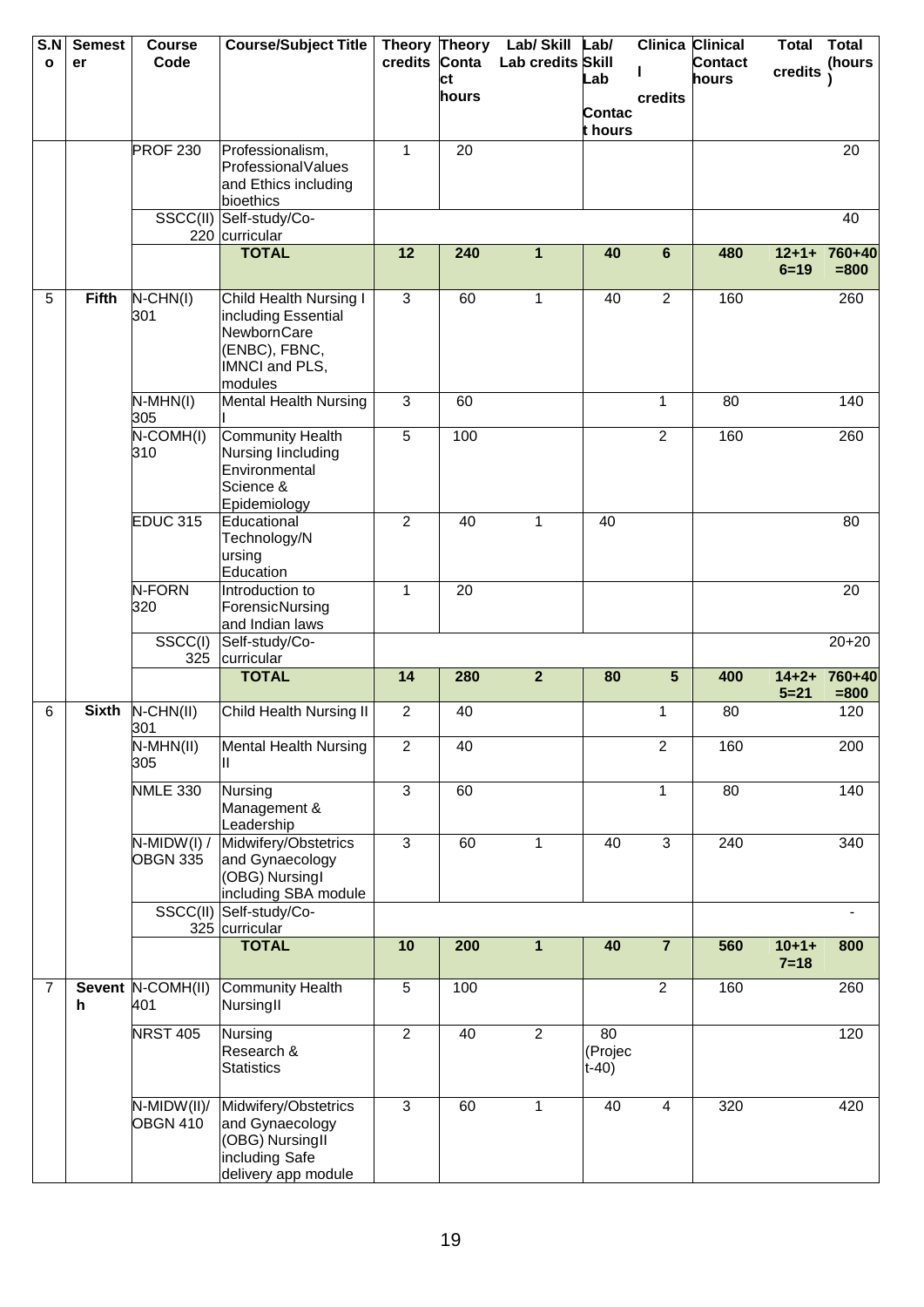| S.No           | <b>Semester</b> | Course<br>Code     | <b>Course/Subject</b><br><b>Title</b>      | credits Conta | ct<br>hours | Theory Theory Lab/ Skill Lab/<br>Lab<br>credits | <b>Skill</b><br>Lab<br>Conta<br>ct<br>hours | <b>Clinical</b><br>credits                                                        | <b>Clinic</b><br>al<br>Conta<br>ct<br>hours | <b>Total</b><br>credits | <b>Total</b><br>(hours)                                                                                                                                |
|----------------|-----------------|--------------------|--------------------------------------------|---------------|-------------|-------------------------------------------------|---------------------------------------------|-----------------------------------------------------------------------------------|---------------------------------------------|-------------------------|--------------------------------------------------------------------------------------------------------------------------------------------------------|
|                |                 |                    | Self-study/Co-<br>curricular               |               |             |                                                 |                                             |                                                                                   |                                             |                         |                                                                                                                                                        |
|                |                 |                    | <b>TOTAL</b>                               | 10            | 200         | $\mathbf{3}$                                    | 120                                         | $6\phantom{a}$                                                                    | 480                                         | $10 + 3 +$<br>$6 = 19$  | 800                                                                                                                                                    |
| $\overline{8}$ | <b>Eight</b>    | <b>INTE</b><br>415 | <b>Community Health</b><br>Nursing-4 weeks |               |             |                                                 |                                             |                                                                                   |                                             |                         |                                                                                                                                                        |
|                | (Internship)    |                    |                                            |               |             |                                                 |                                             |                                                                                   |                                             |                         |                                                                                                                                                        |
|                |                 | <b>INTE</b><br>420 | <b>Adult Health Nursing -</b><br>6 weeks   |               |             |                                                 |                                             |                                                                                   |                                             |                         |                                                                                                                                                        |
|                |                 | <b>INTE</b><br>425 | Child Health Nursing-<br>4 weeks           |               |             |                                                 |                                             |                                                                                   |                                             |                         |                                                                                                                                                        |
|                |                 | <b>INTE</b><br>430 | <b>Mental Health Nursing</b><br>-4 weeks   |               |             |                                                 |                                             |                                                                                   |                                             |                         |                                                                                                                                                        |
|                |                 | <b>INTE</b><br>435 | Midwifery - 4 weeks                        |               |             |                                                 |                                             |                                                                                   |                                             |                         |                                                                                                                                                        |
|                |                 |                    | TOTAL = 22 weeks                           |               |             |                                                 |                                             | $\overline{12}$<br>(1 credit<br>$= 4$<br>hours<br>per<br>week<br>per<br>semester) |                                             |                         | 1056<br>(4)<br>hours x<br>22<br>$weeks =$<br>88<br>hours x<br>12<br>credits<br>$=$<br>1056<br>hours)<br>(48)<br>hours<br>per<br>week<br>x 22<br>weeks) |

1 credit theory – 1 hour per week per semester

1 credit practical/lab/skill lab/simulation lab – 2 hours

per week per semester

1 credit clinical – 4 hours per week per semester

1 credit elective course – 1 hour per week per semester

**Total Semesters = 8**

(**Seven semesters:** One semester = 20 weeks × 40 hours per week = 800 hours)

(**Eighth semester – Internship:** One semester = 22 weeks × 48 hours per week = 1056 hours)

**Total number of course credits including internship and** 

**electives-156 (141+12+3)**

 **Distribution of credits and hours by courses, internship and electives** 

| S.No. | <b>Credits</b> | <b>Theory</b><br>(Cr/Hrs)      | Lab<br>(Cr/Hrs) | <b>Clinical</b><br>(Cr/Hrs) | <b>Total</b><br>credits | <b>Hours</b> |
|-------|----------------|--------------------------------|-----------------|-----------------------------|-------------------------|--------------|
|       | Course credits | 90 credit<br>per 1800<br>hours | 15/600          | 36/2880                     | 141                     | 5280         |
| ◠     | Internship     |                                |                 |                             | 12                      | 1056         |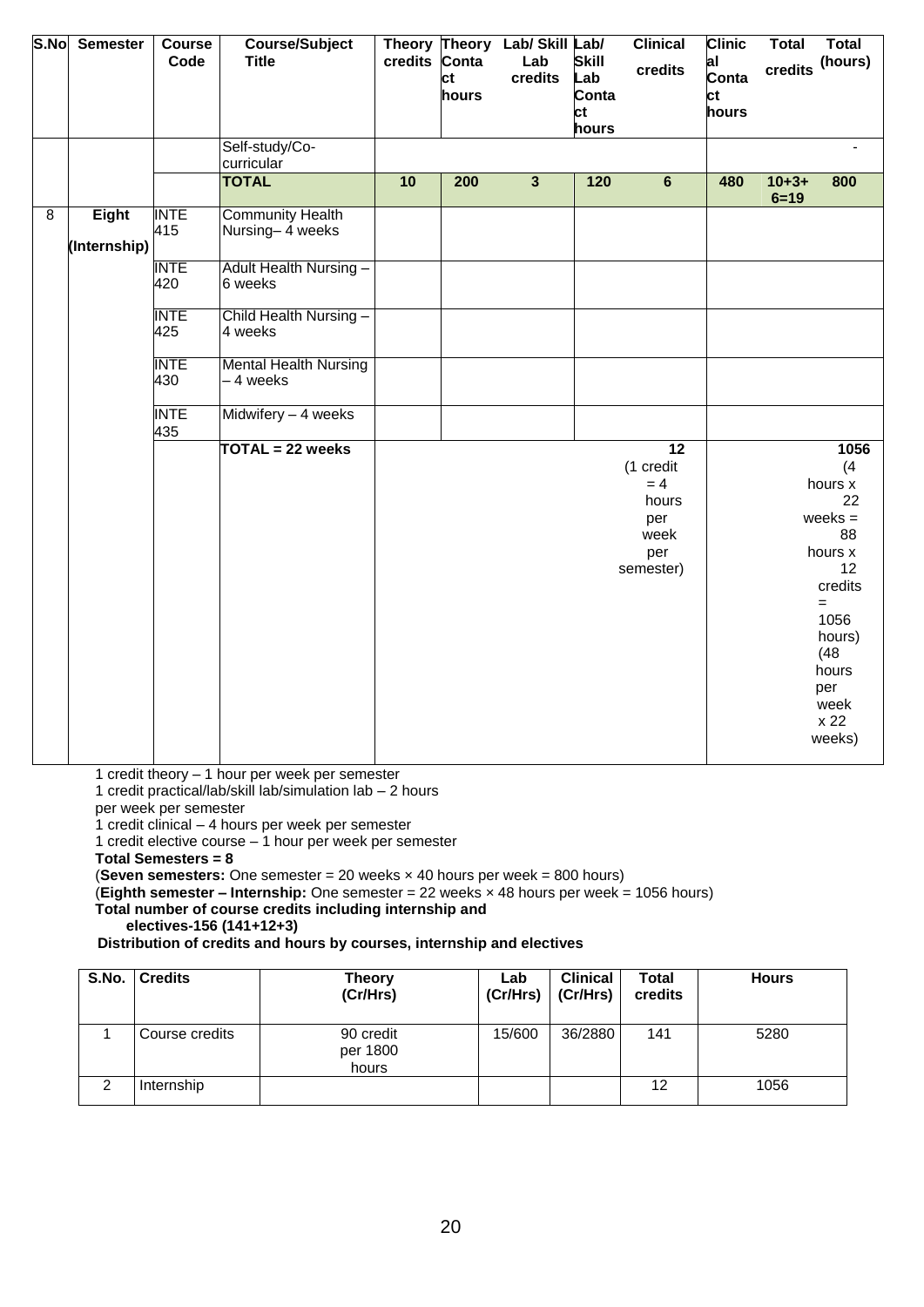| 3 | Electives                          |                                                                                                        |  |     | 60         |
|---|------------------------------------|--------------------------------------------------------------------------------------------------------|--|-----|------------|
|   | <b>TOTAL</b>                       |                                                                                                        |  | 156 | 6396       |
| 4 | Self-study<br>andCo-<br>curricular | Saturdays (one semester $=$ 5 hours per<br>week $\times$ 20 weeks $\times$ 7 semesters = 700<br>hours) |  | 35  | 240<br>700 |
|   |                                    |                                                                                                        |  | 47  | 940        |

# Distribution of credits, hours and percentage for theory and practicum (Skill Lab & Clinical) across eight semesters

| S.No. | Theory & Practicum (Skill Lab & Clinical) | <b>Credits</b> | <b>Hours</b>  | Percentage |
|-------|-------------------------------------------|----------------|---------------|------------|
|       | Theory                                    | 90             | 1800          | 28         |
| 2     | Lab/Skill Lab                             | 15             | 600           | 10         |
| 3     | Clinical                                  | 36             | 3936          | 62         |
|       | <b>Total</b>                              | 141            | 6336<br>hours | 100        |

#### **Practicum (7 semesters) excluding internship:**

Lab/skill lab/simulation lab – 600 (17%) Clinical – 2880 (83%) Total – 3480

Lab/skill lab/simulation lab = 17% of the total practicum planned

**Note:** Besides the stipulated lab and clinical hours, a maximum of 13% (400-450 hours) from the clinical hours can be usedin simulation lab/skill lab for skill lab/simulation learning and not to exceed 30% of total hours.

#### **4. SCHEME OF EXAMINATION**

The distribution of marks in internal assessment, End Semester College Exam, and End Semester University Exam for eachcourse is shown below.

#### **I SEMESTER**

| S.No.          | <b>Course</b>                             | <b>Assessment (Marks)</b> |                                                  |                                                  |                |                    |  |  |
|----------------|-------------------------------------------|---------------------------|--------------------------------------------------|--------------------------------------------------|----------------|--------------------|--|--|
|                |                                           | Internal                  | <b>End</b><br><b>Semester</b><br>College<br>Exam | <b>End Semester</b><br><b>University</b><br>Exam | <b>Hours</b>   | <b>Total Marks</b> |  |  |
|                | <b>Theory</b>                             |                           |                                                  |                                                  |                |                    |  |  |
| 1              | <b>Communicative English</b>              | 25                        | 25                                               |                                                  | $\overline{2}$ | 50                 |  |  |
| $\overline{2}$ | Applied Anatomy & Applied Physiology      | 25                        |                                                  | 75                                               | 3              | 100                |  |  |
| 3              | Applied Sociology & Applied<br>Psychology | 25                        |                                                  | 75                                               | 3              | 100                |  |  |
| 4              | <b>Nursing Foundations I</b>              | $*25$                     |                                                  |                                                  |                |                    |  |  |
|                | <b>Practical</b>                          |                           |                                                  |                                                  |                |                    |  |  |
| 5              | <b>Nursing Foundations I</b>              | *25                       |                                                  |                                                  |                |                    |  |  |

 **\*Will be added to the internal marks of Nursing Foundations II Theory and Practical respectively in the next semester (Total weightage remains the same)**

#### **Example:**

**Nursing Foundations Theory:** Nursing Foundations I Theory Internal marks in 1<sup>st</sup> semester will be added to Nursing Foundations II Theory Internal in the 2<sup>nd</sup> semester and average of the two semesters will be taken.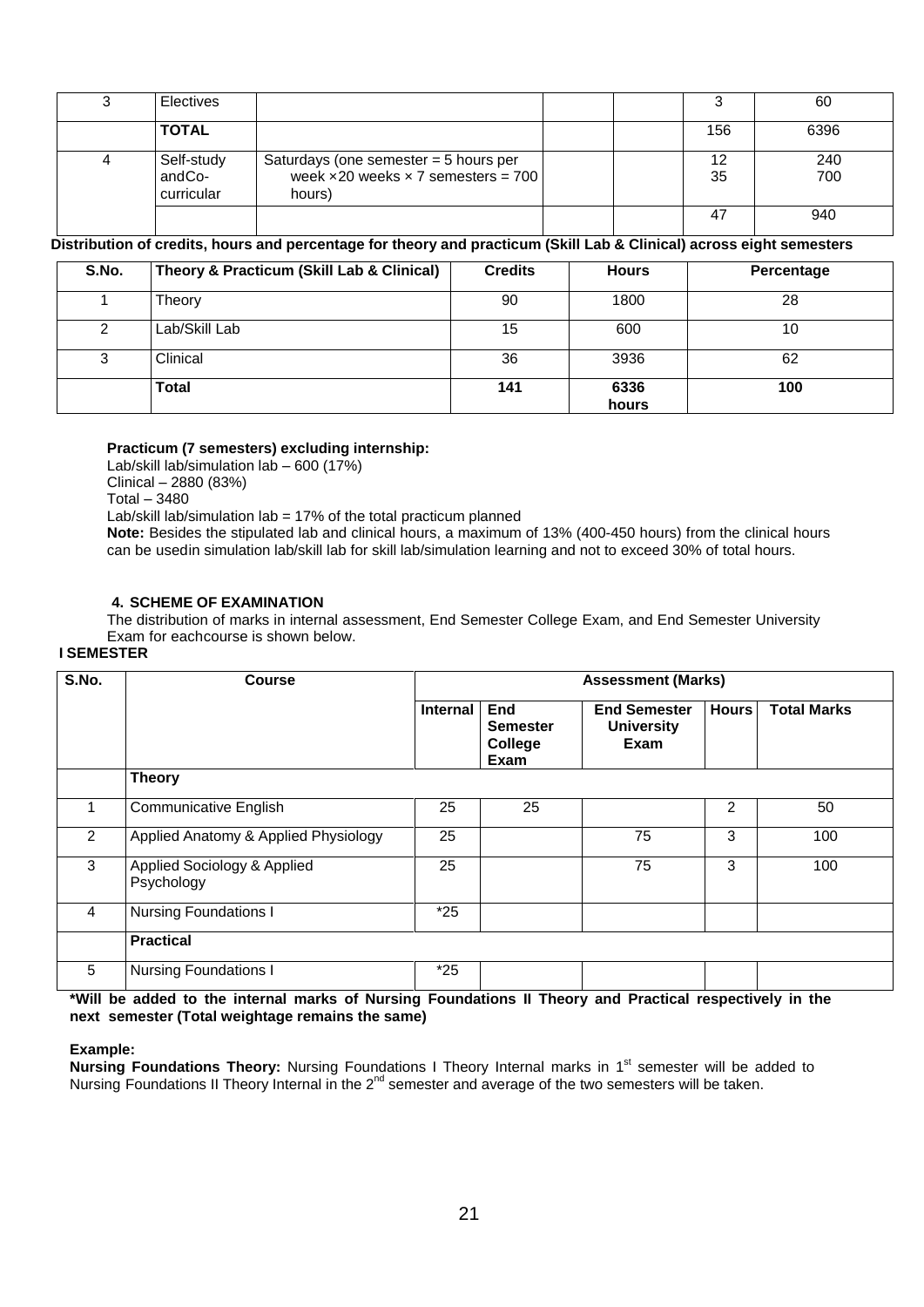#### **II SEMESTER**

| S.No.          | <b>Course</b>                                                        |                                                                      |                                           | <b>Assessment (Marks)</b>                           |                |                    |
|----------------|----------------------------------------------------------------------|----------------------------------------------------------------------|-------------------------------------------|-----------------------------------------------------|----------------|--------------------|
|                |                                                                      | <b>Internal</b>                                                      | End<br><b>Semester</b><br>College<br>Exam | End<br><b>Semester</b><br><b>University</b><br>Exam | Hour<br>s      | <b>Total Marks</b> |
|                | <b>Theory</b>                                                        |                                                                      |                                           |                                                     |                |                    |
| 1              | Applied Biochemistry and Applied<br><b>Nutrition &amp; Dietetics</b> | 25                                                                   |                                           | 75                                                  | 3              | 100                |
| 2              | Nursing Foundations (I & II)                                         | 25<br>I Sem-25<br>&<br>II Sem-<br>25<br>(with<br>average of<br>both) |                                           | 75                                                  | 3              | 100                |
| $\overline{3}$ | Health/Nursing Informatics<br>&Technology                            | 25                                                                   | $\overline{25}$                           |                                                     | $\overline{2}$ | 50                 |
|                | <b>Practical</b>                                                     |                                                                      |                                           |                                                     |                |                    |
| 4              | Nursing Foundations (I & II)                                         | 50<br>I Sem-25<br>&<br>II Sem-<br>25                                 |                                           | 50                                                  |                | 100                |

#### **III SEMESTER**

| S.No. | <b>Course</b>                                                         | <b>Assessment (Marks)</b> |                                           |                                                     |           |                   |
|-------|-----------------------------------------------------------------------|---------------------------|-------------------------------------------|-----------------------------------------------------|-----------|-------------------|
|       |                                                                       | <b>Internal</b>           | End<br><b>Semester</b><br>College<br>exam | End<br><b>Semester</b><br><b>University</b><br>Exam | Hour<br>s | <b>Totalmarks</b> |
|       | <b>Theory</b>                                                         |                           |                                           |                                                     |           |                   |
|       | Applied Microbiology and Infection<br><b>Control including Safety</b> | 25                        |                                           | 75                                                  | 3         | 100               |
| 2     | Pharmacology I and Pathology I                                        | $*25$                     |                                           |                                                     |           |                   |
| 3     | <b>Adult Health Nursing I</b>                                         | 25                        |                                           | 75                                                  | 3         | 100               |
|       | <b>Practical</b>                                                      |                           |                                           |                                                     |           |                   |
| 4     | <b>Adult Health Nursing I</b>                                         | 50                        |                                           | 50                                                  |           | 100               |

 **\*Will be added to the internal marks of Pharmacology II and Pathology II & Genetics in the next**

#### **semester**

#### **(Totalweightage remains the same).**

#### **IVSEMESTER**

| S.No.<br><b>Course</b> |                                                  |                                                                  |                                           | <b>Assessment (Marks)</b>                                  |           |                   |  |
|------------------------|--------------------------------------------------|------------------------------------------------------------------|-------------------------------------------|------------------------------------------------------------|-----------|-------------------|--|
|                        |                                                  | <b>Internal</b>                                                  | End<br><b>Semester</b><br>College<br>exam | <b>End</b><br><b>Semester</b><br><b>University</b><br>Exam | Hour<br>s | <b>Totalmarks</b> |  |
|                        | <b>Theory</b>                                    |                                                                  |                                           |                                                            |           |                   |  |
|                        | Pharmacology & Pathology (I & II)<br>andGenetics | 25<br>Sem-25<br>Ш<br>&<br>Sem-25<br>IV<br>(with<br>average<br>οf |                                           | 75                                                         | 3         | 100               |  |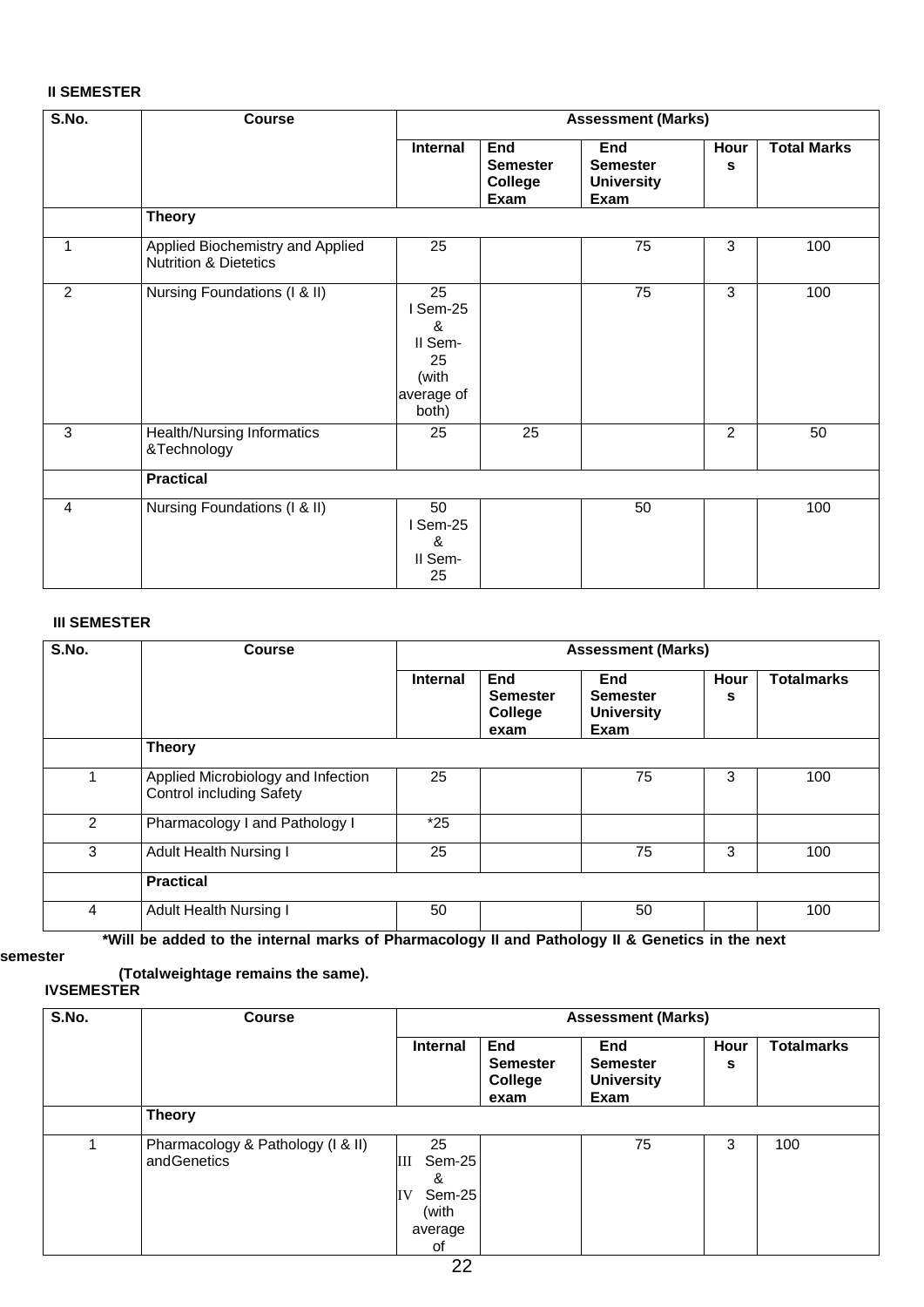|   |                                                   | both) |    |    |   |     |
|---|---------------------------------------------------|-------|----|----|---|-----|
|   | Adult Health Nursing II                           | 25    |    | 75 | 3 | 100 |
|   | Professionalism, Ethics and<br>ProfessionalValues | 25    | 25 |    |   | 50  |
|   | <b>Practical</b>                                  |       |    |    |   |     |
| 4 | Adult Health Nursing II                           | 50    |    | 50 |   | 100 |

#### **V SEMESTER**

| S.No.          | <b>Course</b>                                                                          | <b>Assessment (Marks)</b> |                                           |                                                     |           |                   |
|----------------|----------------------------------------------------------------------------------------|---------------------------|-------------------------------------------|-----------------------------------------------------|-----------|-------------------|
|                |                                                                                        | Internal                  | End<br><b>Semester</b><br>College<br>exam | End<br><b>Semester</b><br><b>University</b><br>Exam | Hour<br>s | <b>Totalmarks</b> |
|                | <b>Theory</b>                                                                          |                           |                                           |                                                     |           |                   |
| 1              | Child Health Nursing I                                                                 | $*25$                     |                                           |                                                     |           |                   |
| $\overline{2}$ | Mental Health Nursing I                                                                | $*25$                     |                                           |                                                     |           |                   |
| 3              | <b>Community Health Nursing I</b><br>including Environmental Science &<br>Epidemiology | 25                        |                                           | 75                                                  | 3         | 100               |
| 4              | Educational<br>Technology/Nursing<br>Education                                         | 25                        |                                           | 75                                                  | 3         | 100               |
| 5              | Introduction to Forensic Nursing<br>andIndian Laws                                     | 25                        | 25                                        |                                                     | 2         | 50                |
|                | <b>Practical</b>                                                                       |                           |                                           |                                                     |           |                   |
| 6              | Child Health Nursing I                                                                 | $*25$                     |                                           |                                                     |           |                   |
| 7              | Mental Health Nursing I                                                                | $*25$                     |                                           |                                                     |           |                   |
| 8              | <b>Community Health Nursing I</b>                                                      | 50                        |                                           | 50                                                  |           | 100               |

Will be added to the internal marks of Child Health Nursing II and Mental Health Nursing II in both\* **theory andpractical respectively in the next semester (Total weightage remains same).**

### **VI SEMESTER**

| S.No.          | <b>Course</b>                  | <b>Assessment (Marks)</b>                                           |                                                  |                                                  |           |                   |
|----------------|--------------------------------|---------------------------------------------------------------------|--------------------------------------------------|--------------------------------------------------|-----------|-------------------|
|                |                                | Internal                                                            | End<br><b>Semester</b><br><b>College</b><br>exam | <b>End Semester</b><br><b>University</b><br>Exam | Hour<br>s | <b>Totalmarks</b> |
|                | <b>Theory</b>                  |                                                                     |                                                  |                                                  |           |                   |
| 1              | Child Health Nursing (I & II)  | 25<br>Sem V-25<br>&<br>Sem VI-<br>25<br>(with<br>average<br>ofboth) |                                                  | 75                                               | 3         | 100               |
| $\overline{2}$ | Mental Health Nursing (I & II) | 25<br>Sem V-25<br>&<br>Sem VI-<br>25<br>(with<br>average<br>ofboth) |                                                  | 75                                               | 3         | 100               |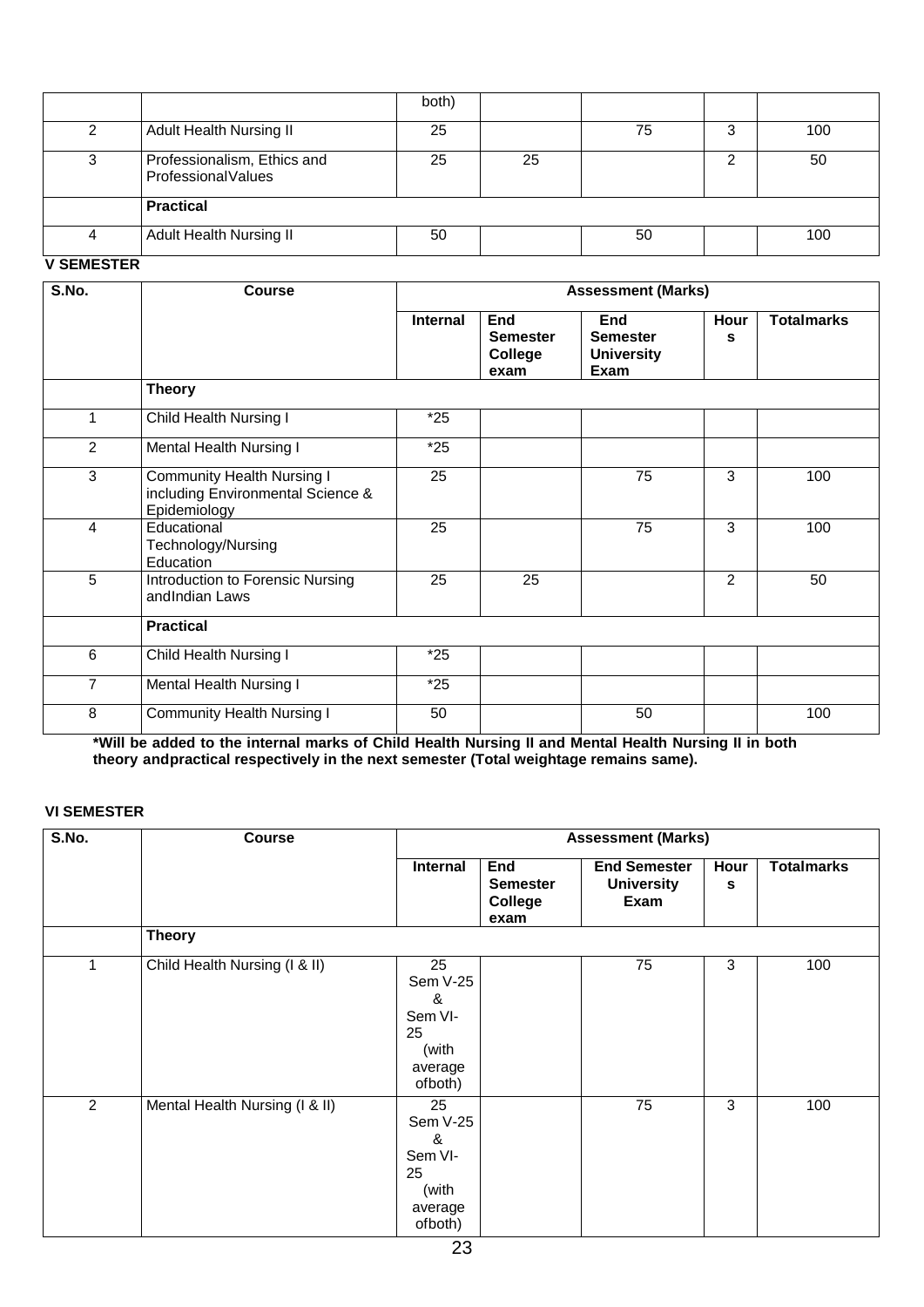| 3 | Nursing Management & Leadership     | 25                                      | 75 | 3 | 100 |
|---|-------------------------------------|-----------------------------------------|----|---|-----|
| 4 | Midwifery/Obstetrics & Gynecology I | $*25$                                   |    |   |     |
|   | <b>Practical</b>                    |                                         |    |   |     |
| 5 | Child Health Nursing (I & II)       | 50<br>(Sem V-25)<br>&<br>Sem VI-<br>25) | 50 |   | 100 |
| 6 | Mental Health Nursing (I & II)      | 50<br>(Sem V-25<br>&<br>Sem VI-<br>25)  | 50 |   | 100 |
| 7 | Midwifery/Obstetrics & Gynecology I | $*25$                                   |    |   |     |

### **\*Will be added to Internal marks of Midwifery II theory and practical respectively in the next semester (Totalweightage remains the same)**

| <b>VII SEMESTER</b> |  |  |
|---------------------|--|--|

| S.No. | <b>Course</b>                                                 |                                                                   |                                                  | <b>Assessment (Marks)</b>                           |           |                   |
|-------|---------------------------------------------------------------|-------------------------------------------------------------------|--------------------------------------------------|-----------------------------------------------------|-----------|-------------------|
|       |                                                               | <b>Internal</b>                                                   | End<br><b>Semester</b><br><b>College</b><br>Exam | End<br><b>Semester</b><br><b>University</b><br>Exam | Hour<br>s | <b>Totalmarks</b> |
|       | <b>Theory</b>                                                 |                                                                   |                                                  |                                                     |           |                   |
| 1     | <b>Community Health Nursing II</b>                            | 25                                                                |                                                  | 75                                                  | 3         | 100               |
| 2     | Nursing Research & Statistics                                 | 25                                                                |                                                  | 75                                                  | 3         | 100               |
| 3     | Midwifery/Obstetrics and<br>Gynecology (OBG) Nursing (I & II) | 25<br>Sem VI-25<br>&<br>Sem VII-25<br>(with<br>average<br>ofboth) |                                                  | 75                                                  | 3         | 100               |
|       | <b>Practical</b>                                              |                                                                   |                                                  |                                                     |           |                   |
| 4     | <b>Community Health Nursing II</b>                            | 50                                                                |                                                  | 50                                                  |           | 100               |
| 5     | Midwifery/Obstetrics and<br>Gynecology (OBG) Nursing (I & II) | 50<br>(Sem VI-25<br>&<br>Sem VII-<br>25)                          |                                                  | 50                                                  |           | 100               |

### **VIII SEMESTER**

| S.No. | <b>Course</b>                | <b>Assessment (Marks)</b> |                                    |                                                            |              |                   |
|-------|------------------------------|---------------------------|------------------------------------|------------------------------------------------------------|--------------|-------------------|
|       |                              | <b>Internal</b>           | End<br>Semester<br>College<br>Exam | <b>End</b><br><b>Semester</b><br><b>University</b><br>Exam | <b>Hours</b> | <b>Totalmarks</b> |
|       | <b>Practical</b>             |                           |                                    |                                                            |              |                   |
|       | <b>Competency Assessment</b> | 100                       |                                    | 100                                                        |              | 200               |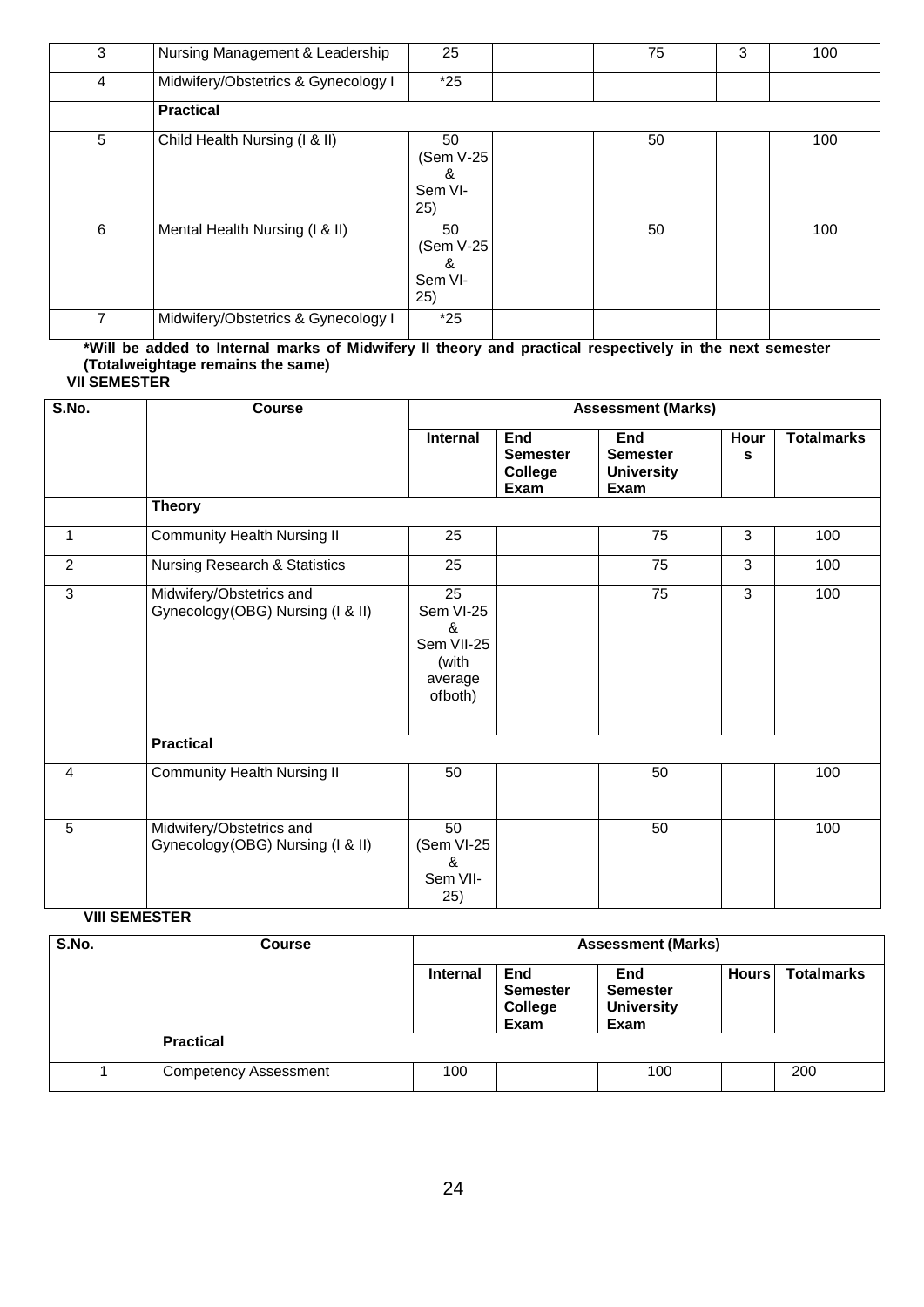### **Internal Examination**

59. Tests are held from time to time to evaluate the progress of students. The internal assessment of the student is based on these examinations. Students must pass both internaland external examinations.

### **FEES AND REFUNDS**

60. **Fee Structure.** The annual fee structure of Institute and hostel are as under :-

| (a) | Institute Fee                        | For Army Wards       | Rs 80,538/- |
|-----|--------------------------------------|----------------------|-------------|
|     |                                      | <b>For Civilians</b> | Rs 82,028/- |
|     | (b)   Hostel Fee (IncludingMessing & | For Army Wards       | Rs 42,242/- |
|     | Laundry charges)                     | <b>For Civilians</b> | Rs 42,820/- |

| (c) | Refundable Security Deposit (College). | For Army Wards       | Rs 10,000/- |
|-----|----------------------------------------|----------------------|-------------|
|     | (To be paid at the time of admission)  | <b>For Civilians</b> | Rs 15,000/- |
| (d) | Refundable Security Deposit (Hostel).  | For Army Wards       | Rs 5,000/-  |
|     | (To be paid at the time of admission)  | <b>For Civilians</b> | Rs 7,500/-  |

**(**Security deposit without interest is refunded after adjusting dues if any when leaving after completion of studies)

| (e) | Admission Fees (One Time).                       | For Army Wards       | Rs. 4,000/-    |
|-----|--------------------------------------------------|----------------------|----------------|
|     |                                                  | <b>For Civilians</b> | Rs. 5,000/-    |
|     | <b>Group Personnel Accident Insurance Policy</b> |                      | $120/-$<br>Rs. |

(g) University Fees (Registration Fees, Migration Fees, will be paid by students as per rules of university).

### **NOTE:**

**(i)** Institute and Hostel fee will be paid in one installment for first year and secondto fourth year fee will be paid in two equal installment i.e. fees for six months at the time of beginning of the academic year and remaining during the first week of Apr.

**(ii)** The Institute and Hostel fees for subsequent years can be paid in full or in two equal installments on a six monthly basis during first week of Oct and Apr.

**(iii)** Admission Fee, Group Personnel Accident Insurance Policy and Security Deposit of Institute and Hostel will be paid in full at the time of admission.

**(iv)** Dhobi charges, Messing Charges & Bus Charges will be charged as per actual and are subject to change based on average price index of essential commodities.

**(v)** The above fee structure is for academic session 2022-23 only. Fees and expenses aresubject to revision by the competent authority from time to time. Increase of fees if any, will be intimated separately and will be payable for the academic session.

**(vi)** All fees will be paid by Bank Demand Draft/Online SB Collect for Institute and Hostel SEPARATELY. DD will be prepared in favor of 'Army Institute of Nursing, Guwahati' & 'Army Institute of Nursing Hostel' respectively payable at State Bank of India, Guwahati Medical College Branch, Guwahati (Branch Code-7700).

**(vii)** University fees will be paid separately as and when applicable. The students will be intimated by the college authorities as and when the university circulars are given.

**(viii)** Uniforms as per Institute Regulations have to be stitched by the students. The cost willbe borne by the students. However it will be centrally arranged.

**(ix)** Candidates can apply for education loan on "Central Sector Interest SubsidyScheme (CSISS) of Ministry of HRD (website- mhrd.gov.in).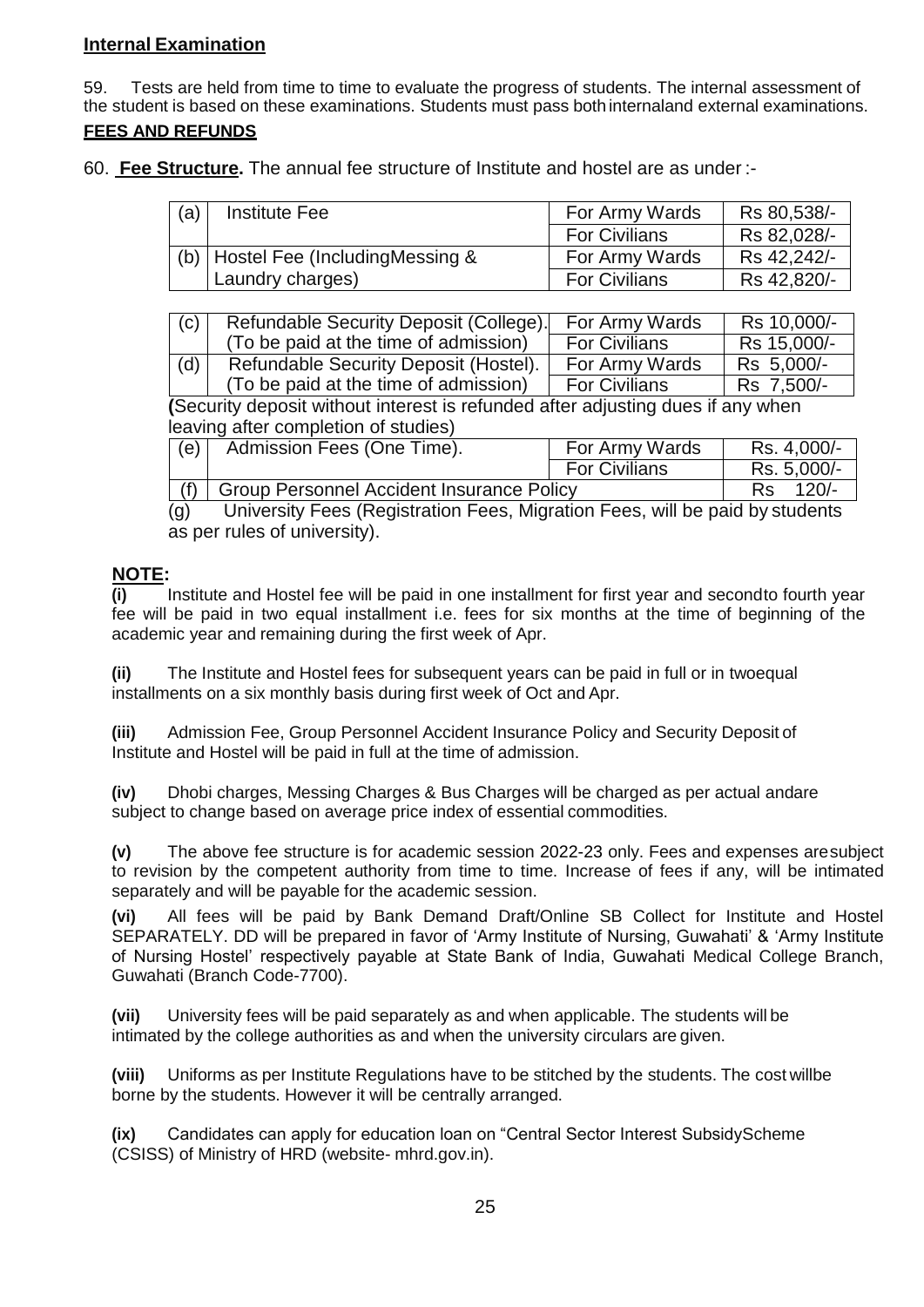### 61. **UGC Notification on "Remittance and Refund of Fees and Other Centric Issues"**

### a. Verification and Non retention of Students Academic and Personal testimonials

No **Institution of Higher Education (HEI)** shall insist upon a student to submit the original academic and personal certificates and testimonials like marksheets, school leaving certificates and other such documents at the time of submitting admission form.

- $\Box$  In line with instructions issued by Ministry of Personnel, Public Grievances & Pension, Department of Administrative Reforms, PG & Pension, the Commission has already written to Institution of Higher Education about allowing self attestation of documents such as mark-sheets, birth certificate etc by the applicant where there is a system of verification of the original certificates and testimonials at any stage before the finalization of the process of admission.
- $\Box$  AIN, Guwahati will physically verify the original documents at the time of admission of the student in her presence and return them immediately after satisfying themselves about their authenticity and veracity, keeping the self attested copies for their record.
- $\Box$  The self attested testimonials of students shall be held valid and authentic by institution concerned and /or the affiliating university for all purposes and administrative requirements and should there be a need for physical verification at any time during the course of program of study, such verification shall be undertaken in the presence of the student and certificates and testimonials thus verified shall be returned immediately to the student.
- $\Box$  Taking the certificates and testimonials into institutional custody under any circumstances or pretexts is strictly prohibited for it is a coercive tactic which can be misused for blackmailing students who wish to withdraw admission from the institute for better prospects or other compulsions.
- $\Box$  In case of any suspicion over the authenticity or genuineness of the testimonials, the reference may be made to the university or the Board which issues certificates to the student and the admission be subjected to the authentication, but original certificates shall not be retained under any circumstances.
- b. Remittance and Refund of
	- $\Box$  AIN, Guwahati will not make it mandatory for applicants to purchase the institutional prospectus any time during the course of the program of study. Purchasing prospectus shall be the personal choice of the student and she has all rights to decide against it in case she wishes to access the information from institutional website. As laid down in the UGC Guidelines on Students' entitlement, AIN Guwahati will disclose on their website and prospectus information like the status of the institution, its affiliation, accreditation rating, physical assets and amenities, course-wise sanctioned intake of students, details of faculty, membership of governing bodies and minutes of the meetings of bodies like Academic/Executive council, sources of income and the financial situation and any other information about its functioning necessary for a student to make a fully informed choice.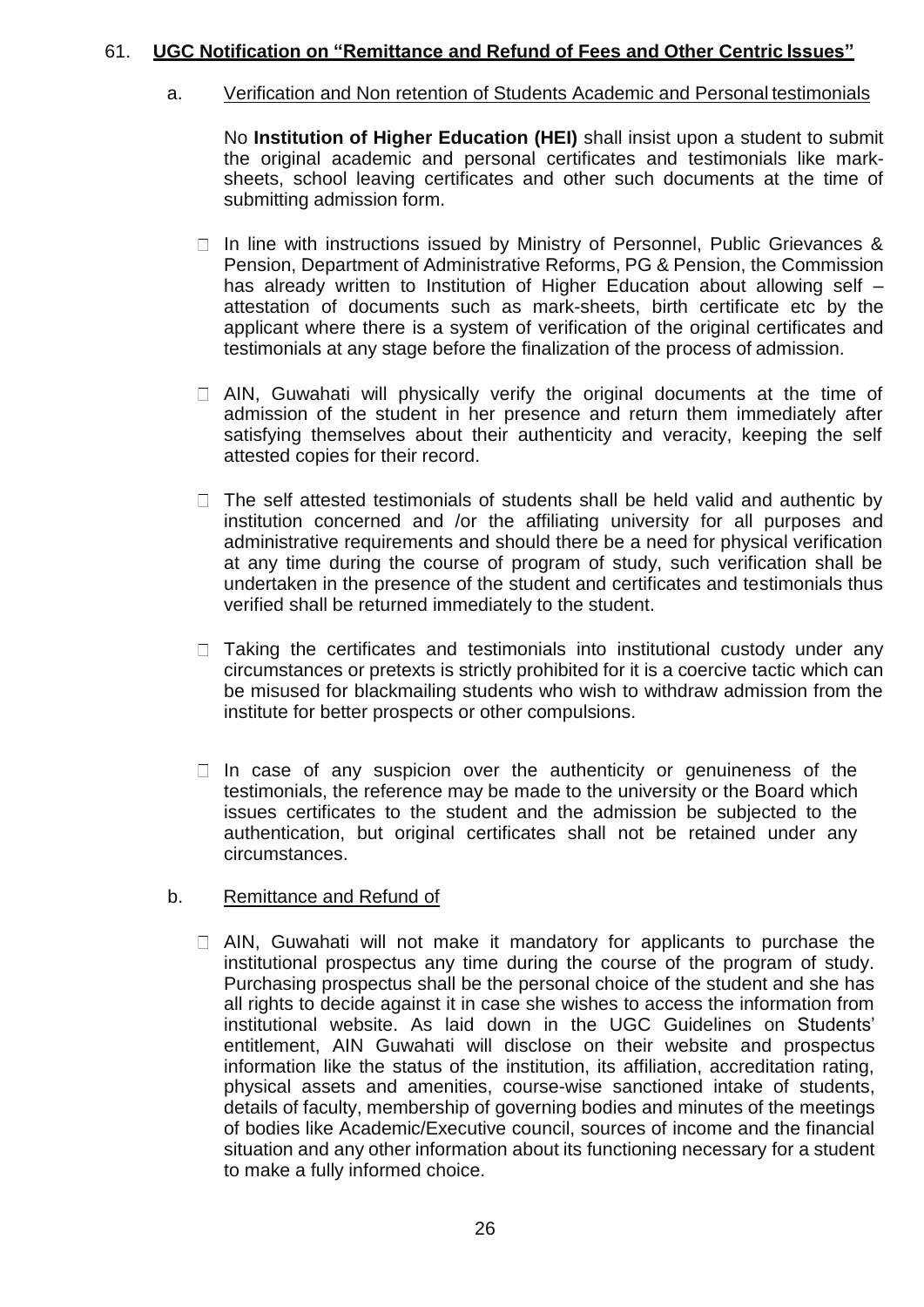- $\Box$  AIN Guwahati will charge fees in advance only for the semester/year in which a student is to engage in academic activities. Collecting advance fees for entire program of study or for more than one semester/year in which a student is enrolled is strictly prohibited as it restricts the student from exercising other options of enrolment elsewhere. This enabling provision is in line with the UGC guidelines on Choice-Based Credit System (CBCS) and Model Curricula which are geared towards promoting a student's inter institutional mobility.
- $\Box$  If a student chooses to withdraw from the programme of study in which she is enrolled, the institution concerned shall follow the following four-tier system for the refund of fees remitted by the student :-

| Ser               | Percentage of Refund | Point of time when notice of withdrawal of                                                     |
|-------------------|----------------------|------------------------------------------------------------------------------------------------|
|                   | Aggregate fees*      | admission is served to HEI                                                                     |
| $\left( 1\right)$ | 100%                 | 15 days before the formally notified last date<br>of admission.                                |
| (ii)              | 80%                  | Not more than 15 days after the formally-<br>notified last date of admission                   |
| (iii)             | 50%                  | More than 15 days but less than 30 days<br>after formally- notified last date of<br>admission. |
| (iv)              | 00%                  | More than 30 days after formally- notified<br>last date of admission.                          |

\*(Inclusive of course fees and non-tuition fees but exclusive of caution money and security deposit)

In case of (i) in the table above, AIN, Guwahati will deduct an amount not more than 10% of the aggregate fees as processing charges from the refundable amount.

Fees shall be refunded by AIN, Guwahati to an eligible student within fifteen days from the date of receiving a written application from him/her in this regard.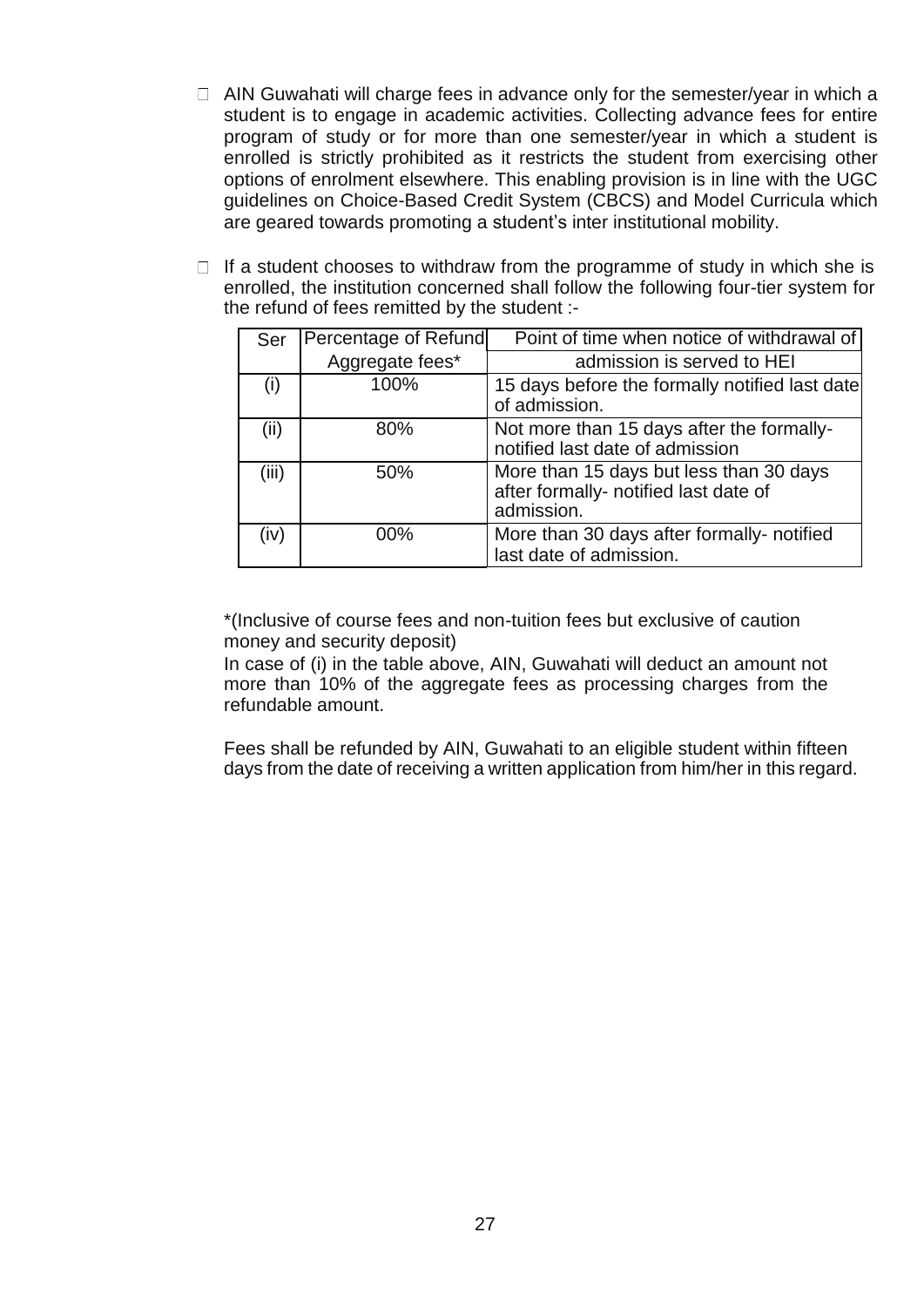# (c) **Refund of Fees after Commencement of Course if Seat Remains Vacant**

The rules of refund : -

| (i) Initial Registration<br>Fees             | No Refund                                                               |
|----------------------------------------------|-------------------------------------------------------------------------|
| (ii) Admission Fee<br>(iii) Security Deposit | No Refund<br>To be refunded                                             |
| (iv) Student Association                     |                                                                         |
| Fees                                         | No Refund                                                               |
| (v) Tuition Fees                             | One year fees to be retained (adjusted against)<br>security deposit)    |
| (vi) Hostel Charges                          | One year hostel charges to be retained                                  |
| (vii) Messing                                | As per actual. A single day of the month will be<br>treated as a month. |
| (viii) Other charges                         | As per actual. A single day of the month will be<br>treated as a month. |

(d) **Withdrawal of Student after First Year/Subsequent Years.** If a student withdraws after first year or later due to any reason whatsoever, clearance certificate would only be given to her after ensuring the following:-

| (i) Admission Fee                 | No Refund                                                                         |
|-----------------------------------|-----------------------------------------------------------------------------------|
| (ii) Security Deposit             | To be adjusted against tuition fee for balance<br>period of the four year course. |
| (iii) Student association<br>fees | No Refund.                                                                        |
| (iv) Tuition Fees                 | To be charged for the balance period of the<br>entire four year course            |
| (v) Hostel Charges                | Room rent for complete duration of the four<br>year course to be charged.         |
| (vi) Messing                      | As per actual. A single day of the month will be<br>treated as a month.           |
| (vii) Other charges               | As per actual. A single day of the month will be<br>treated as a month.           |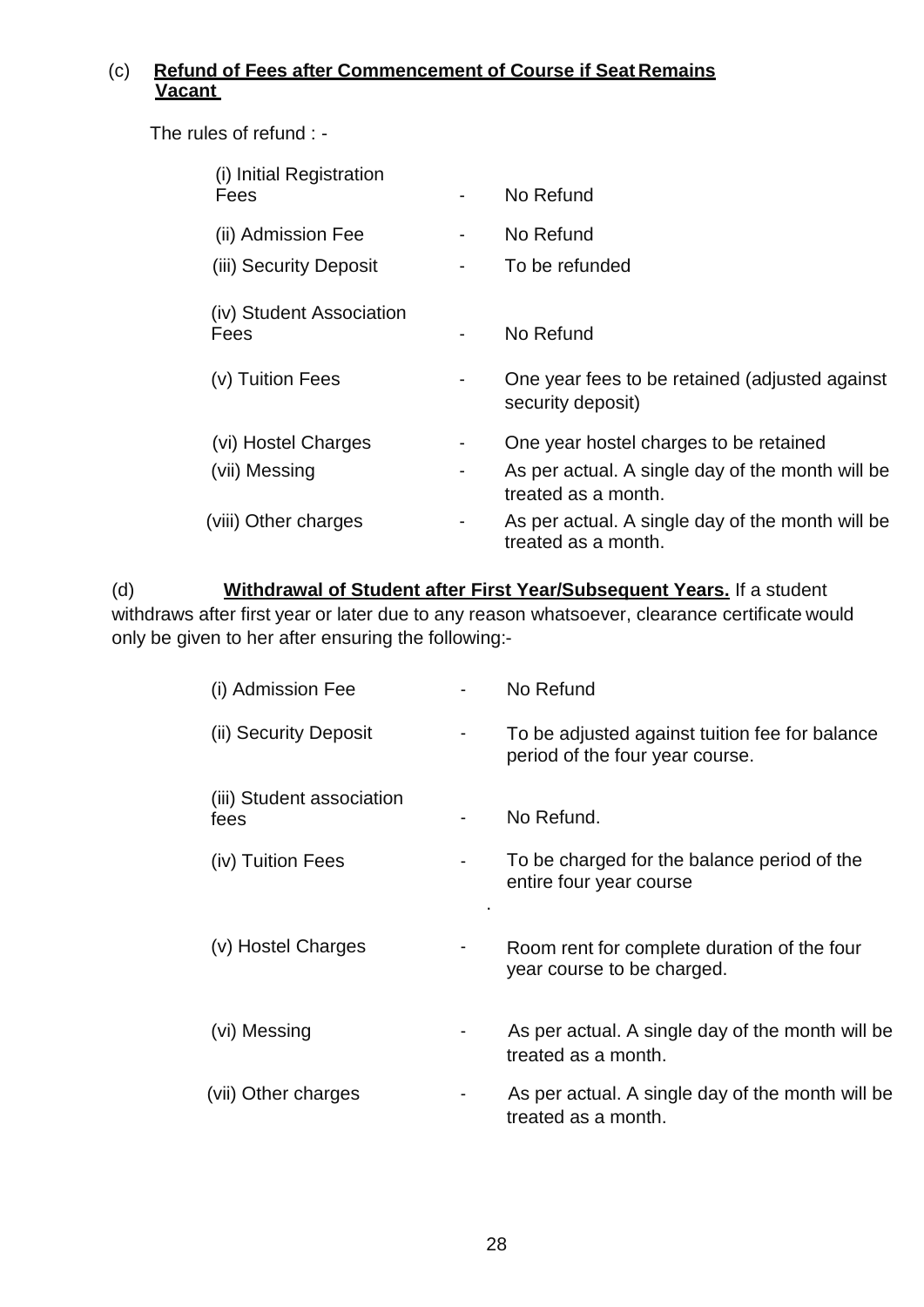### **JOINING INSTRUCTIONS**

62. Initially joining instructions will be issued to first 50 successful candidates only. Non reporting for counseling/ admission on due date by the candidates or their representatives will result in cancellation of admission and seats will be allotted to the candidate next on merit.

 63. The Institute authorities are taking all precautions for proper care of the students. However, the Institute will not be responsible for any unforeseen accident or death of the students during the training and stay at the college.

64. The discipline and good behaviour of the students will be governed by the University and Institute regulations framed from time to time. The University empowers the Institute authorities to take disciplinary action including rustication of those students found indulging in any kind of indiscipline or Ragging.

### **ENQUIRIES**

65. Queries on admission/ counseling dates after announcement of results can be

enquired from Principal or Registrar AIN on Mobile Numbers 6901299910, E-mai[l:](mailto:ainguwahati@yahoo.co.in) [ainguwahati@yahoo.co.in](mailto:ainguwahati@yahoo.co.in) before 23 Jul 2022.

### **LEGAL JURISDICTION**

66. Any dispute regarding the terms and conditions of admission, conduct of admission, course, fees, examination, promotion, attendance, pass marks and evaluation of papers etc., concerning the Army Institute of Nursing, Guwahati, c/o 151 Base Hospital, c/o 99 APO shall be subject to the jurisdiction of the courts situated at Guwahati, Assam.

### **ARBITRATION**

67. Any dispute concerning the interpretation of any of the terms and conditions of admission and any of the paragraphs of this prospectus or any dispute concerning the sale of prospectus, conduct of admission, course, fees, examination, promotion, attendance, pass marks, evaluation of papers etc., shall be resolved amicably. If the student or any parent representing any minor student and the Institute fails to resolve the dispute amicably, the matter should be referred to the sole Arbitration of the Chairman or any other person(s) nominated by the Chairman. The award passed by the sole Arbitrator shall bind both the parties. The place of arbitration shall be at Guwahati or the Institute premises only and the provisions of Arbitration and Conciliation Act, 1996 shall apply to the arbitration proceedings. The courts situated at Guwahati alone shall have the jurisdiction to entertain any application or litigation concerning the arbitration.

### **APPEAL**

 68. Any student aggrieved by any order or orders passed by any authority or authorities of AIN Guwahati shall be entitled to prefer an appeal before the Managing Committee represented by the Member Secretary and the Registrar within a period of 30 days from the date of any such order and the Member Secretary shall place the appeal before the Managing Committee for passing appropriate orders. The Managing Committee presided over by the Chairman may provide the right of hearing to the student or the parent and pass appropriate orders in the form of resolution and communicate the decision of the Managing Committee/Appellate Authority. Unless and until the remedy of appeal is availed by the student/parent, the arbitration clause cannot be invoked. The Appellate Authority or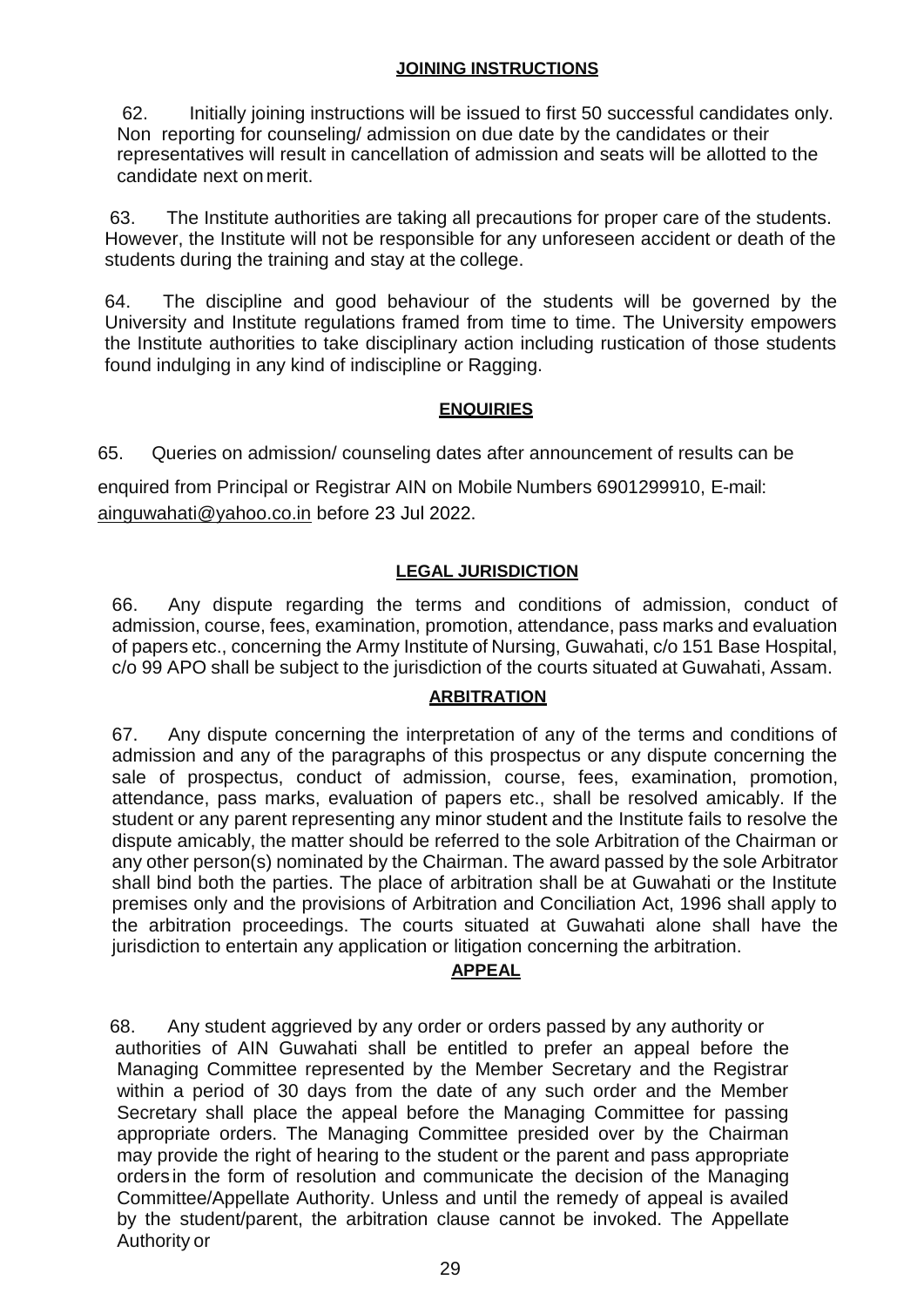Managing Committee shall have the jurisdiction to entertain appeal concerning any grievance of the student connected with payment of fees, disciplinary action taken by the college, punishment imposed in case of malpractice or any act of misconduct, promotion, attendance, pass marks, valuation of papers etc. Wherever the matter concerns the interpretation of rules, regulations, ordinances of Srimanta Sankaradeva University of Health Sciences, Managing Committee/Appellate Authority shall have the right to direct the student(s)/parent(s) to Srimanta Sankaradeva University of Health Sciences, Guwahati or any other authority or authorities for the relief prayed for. The Appellate shall not pass any order or orders concerning any matters covered by the rules, regulations, ordinances, etc, to be interpreted by Srimanta Sankaradeva University of Health Sciences, Guwahati.

### **RAGGING**

### 69. **"RAGGING IS NOT ALLOWED IN THE COLLEGE. STUDENTS ACCUSEDOF RAGGING AND FOUND GUILTY AFTER DUE INVESTIGATION, WOULD BE EXPELLED FROM THE INSTITUTE."**

### **ACCIDENTS**

70. The Institute authorities are taking all precautions for proper care of the students.

However, the Institute will not be held responsible for any unforeseen accident or deathof the student during the training and stay at the Institute Hostel.

### 71**. Prime Minister's Scholarship Scheme**

**a.** Prime Minister's Scholarship Scheme was introduced from the Academic year 2006-07 to encourage higher technical and professional education for the dependent wards of Ex Serviceman/Ex Coast Guard personnel and their widows. For more details, please visit Kendriya Sainik Board website **[www.ksb.gov.in](http://www.ksb.gov.in/)**

### 72. **Award of Scholarships under education Scholarship Scheme for Army Personnel (ESSA)**

b. Education Scholarship Scheme for Army Personnel (ESSA) was introduced to encourage education for the dependent wards of serving Army personnel. For more details, please visit Army Welfare Education Society website **www(dot)awes India(dot)com**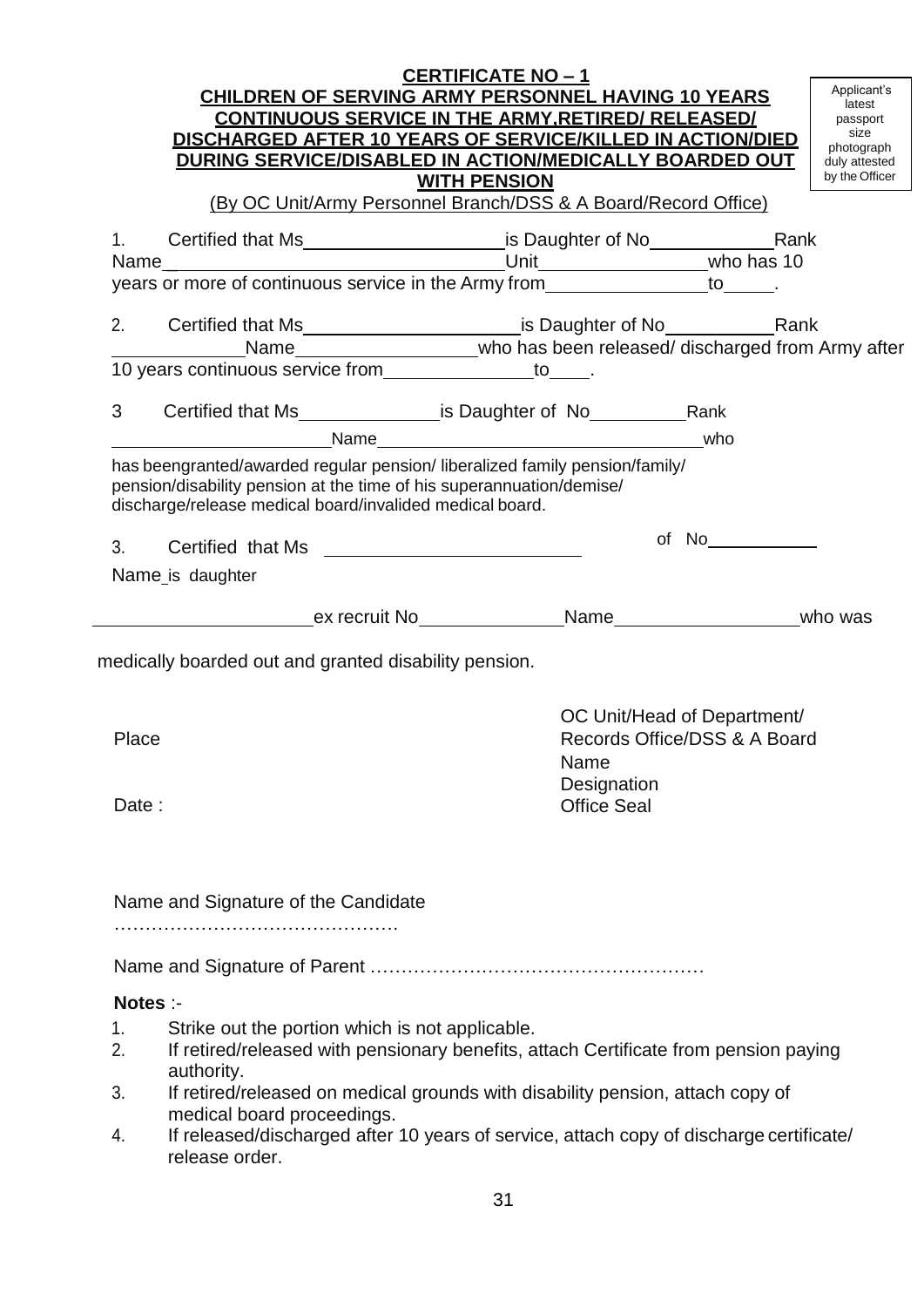# **CERTIFICATE NO – 2**

### **STEP CHILDREN OF ARMY PERSONNEL WHO WERE BORN FROM WEDLOCK WHERE AT LEAST ONE PARENT BELONGED TO THE ARMY/ADOPTED CHILDREN OF ARMY PERSONNEL WHO HAVE BEEN ADOPTED AT LEAST 5 YEARS PRIOR TO COMMENCEMENT OF COURSE** (By Personnel Branch Army HQ/OC Unit)

Applicant's latest passport size photograph duly attested by the Officer

1. Certified that Ms **is Daughter of No is Daughter of No is Daughter of No is Daughter of No is Daughter of No is Daughter of No is Daughter of No is Daughter of No is Daughter of No is Daughter of No** Rank Name Unit Unit and she was born from wedlock where the father / mother belonged to Army and had served in the Army for 10 years or is serving in the Army and has minimum 10 years of service.

2. Certified that Ms is Daughter of No Rank\_Name\_\_\_\_\_\_\_who has 10 years of service in the Army and she was adopted on\_\_\_\_\_\_ (5 years prior to commencement of course).

………………………………………………. Signature & No, Rank and Name of the Parent

Date:

Signature of the concerned Place : OC Unit / Concerned Record Officer Name **Designation** Office Seal

Name and Signature of the Candidate ……………………………………….

### **Notes** :-

- 1. Attach copy of legal papers and Part II Order of adoption of child.
- 2. Attach Certificate / Part II Order of birth and copy of kindred roll.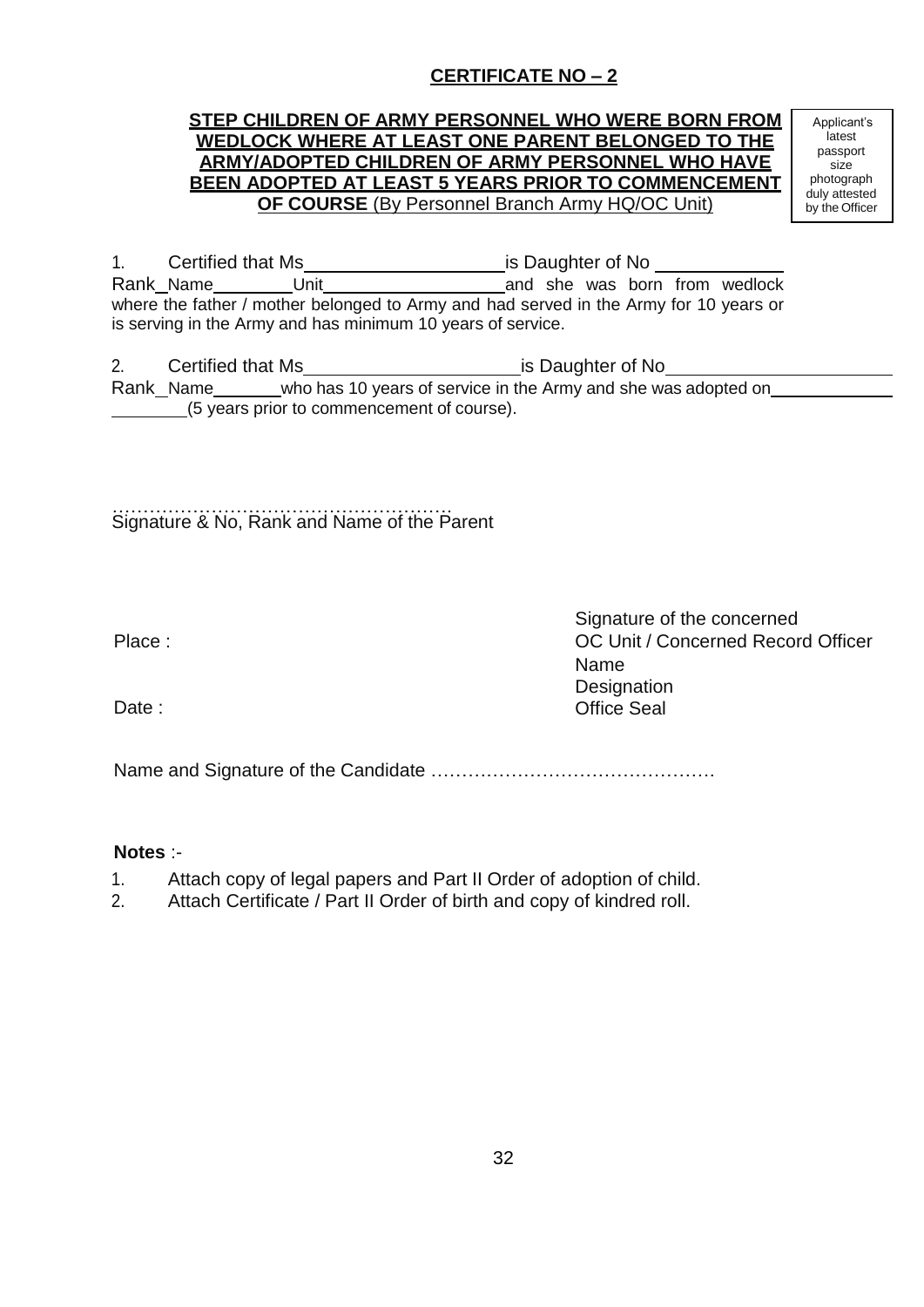### **CERTIFICATE NO – 3 CHILDREN OF ARMY MEDICAL CORPS / AD CORPS OFFICERS SERVING IN AIR FORCE / NAVY MEDICAL ESTABLISHMENT / MNS/ APS AND TA PERSONNEL** (By Parent, Countersignature by OC Unit)

Applicant's latest passport size photograph duly attested by the Officer

1. I, No **Campaign:** Rank
<u>Certify that:-</u>
Name
Certify that: Father / Mother of

(a) I am/was commissioned in Army Medical/Army Dental Corps and have/have Not seconded to Navy or Air Force and 10 been seconded to Navy or Air Forceand have 10 years of service in the Army.

(b) I am/was commissioned in Army Medical / Army Dental Corps and have been Transferred to Navy or Air Force but I have served in the Army for minimum ten years.

I am an APS personnel on deputation who has put in more than 10 years of Service in the Army from to to the service in the Army from the service of the service of the service of the service of the service of the service of the service of the service of the service of the service of the service

Or

(d) I am an APS personnel directly recruited into APS and who is still servingin Army wef .

(e) I am a TA personnel who is in receipt of pension/who and has put in more than 10 years of embodied service in TA from to .

(f) I am MNS personnel and who is in receipt of pension/who has put in morethan 10 years of service as member of MNSD.

Date:

Place : Signature : Signature : Signature : Signature : Signature : Signature : Signature : Signature : Signature : Signature : Signature : Signature : Signature : Signature : Signature : Signature : Signature : Signature Name, Designation and Unit

### **CERTIFICATE (BY OC UNIT)**

and The facts in the above mentioned undertaking have been verified from official records

found correct.

OC Unit (for serving personnel) Date : Date : DSS & A Bd (for retired

Office Seal Name, Designation and Unit

# **COUNTERSIGNED**

personnel)

Concerned Staff Officer of Fmn HQs (for serving personnel) Date : Date : DSS & A Bd (for retired personnel) Office Seal Name, Designation

Name and Signature of the Candidate …………………….

- 1. Strike out the portion / Para not applicable.
- 2. Attach relevant document of service records.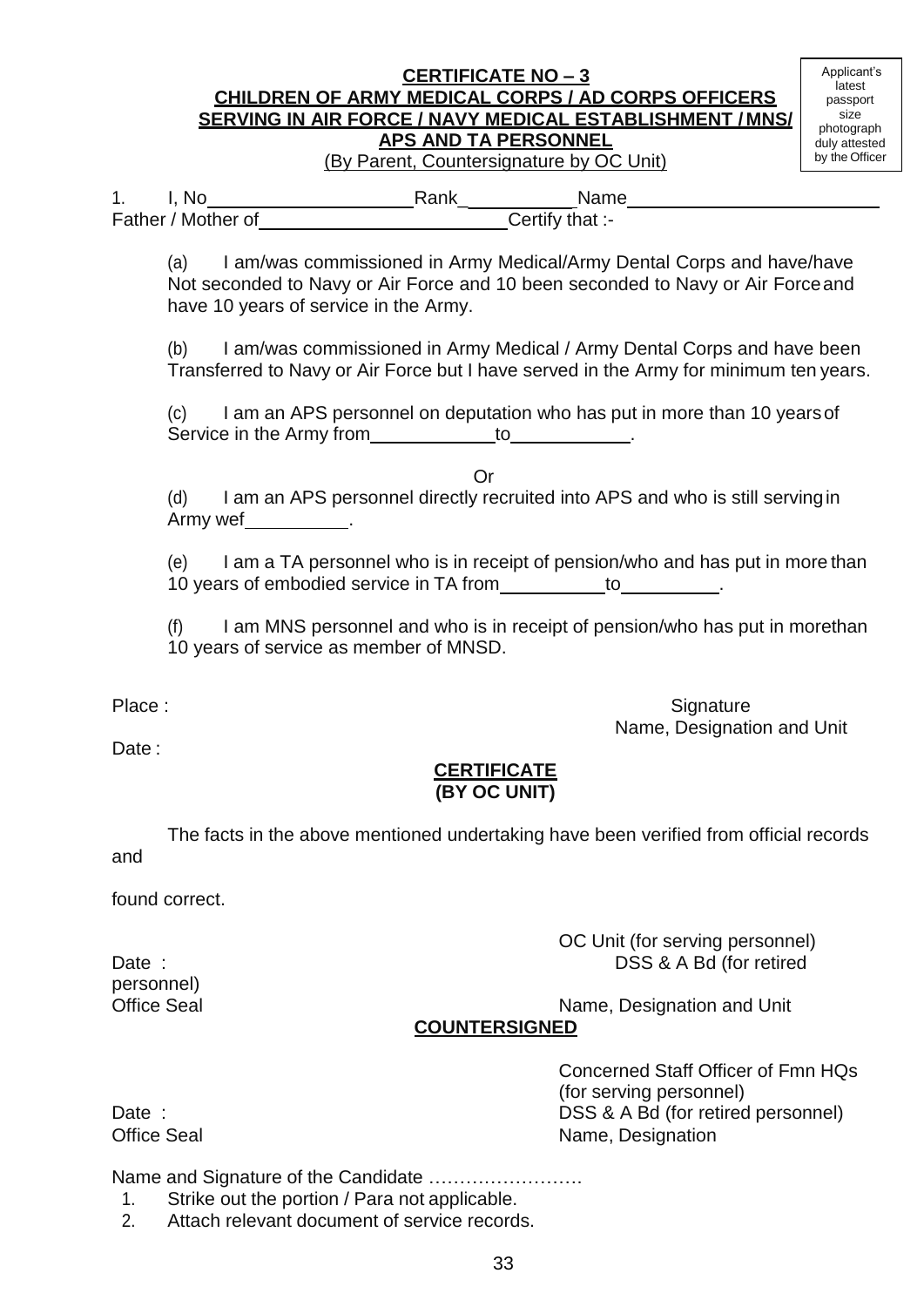# **CERTIFICATE NO –4**

# **CLAIMING WEGHTAGE TO GALLANTRY AWARD WINNERS / WARDS OF WAR DIDOWS (By AG's Branch, Army HQ/Records Office/DSS & A Board)** It is certified that Ms is daughter of No Rank Name serving / retired from Army (Unit), has been awarded for Gallantry in the Year during Operation. Or It is certified that Ms\_\_\_\_\_\_\_\_\_\_\_\_\_\_\_\_\_\_\_\_\_\_\_\_\_\_is daughter of No\_\_\_\_\_\_\_\_\_\_\_\_\_\_Rank Name of Battalion who was killed in action due to be a set on the on the on in Operation and was a 'Battle Casualty'. OC/Head of Department Record Office / DSS & A Board Name ………………….

Office Seal

Designation ……………

Note : Strike out which ever is not applicable.

Please attach a certified copy of the Part II Order / Gazette Notification conferring the award / copy of the award certificate for claiming the weightage.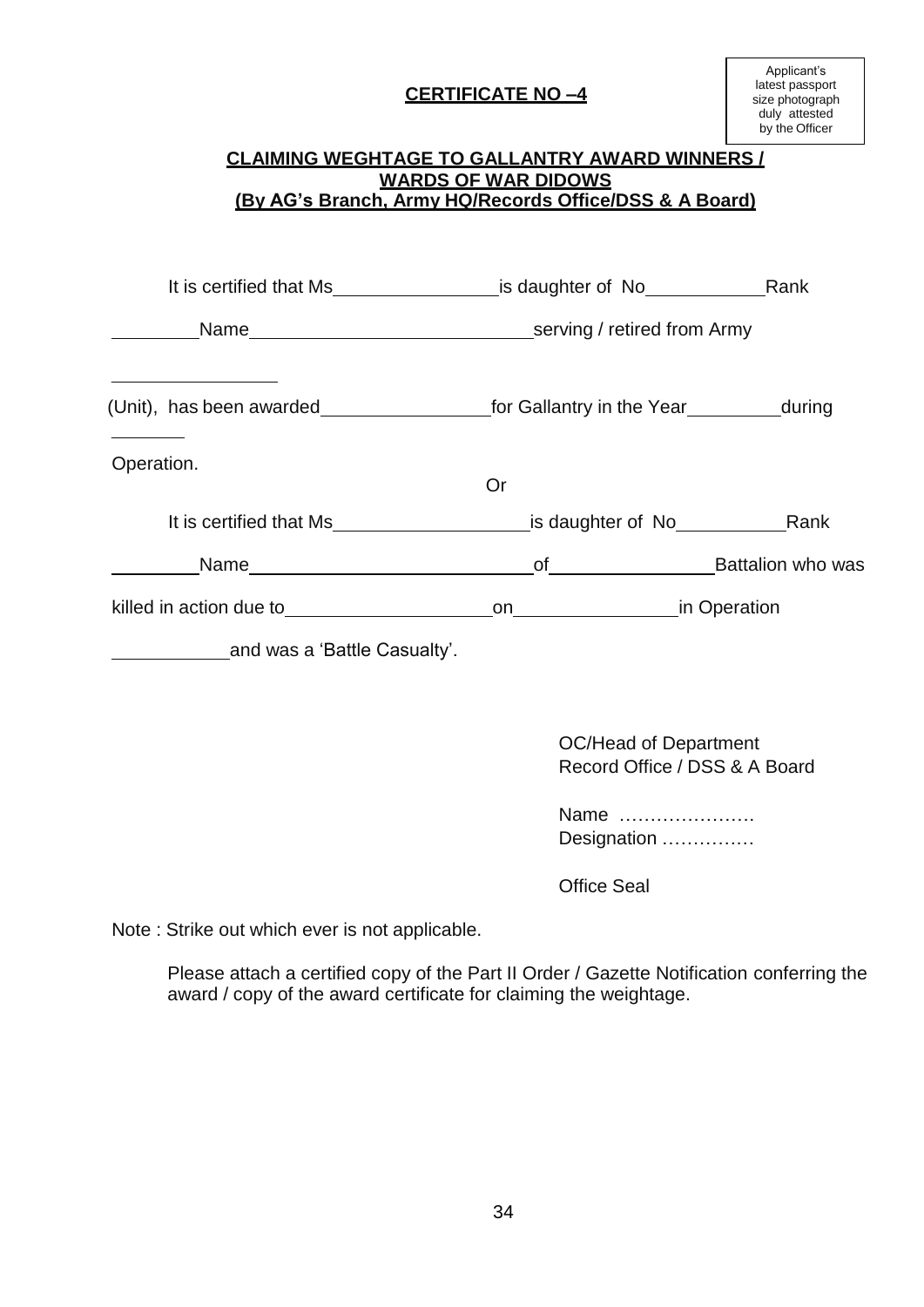Applicant's latest passport size photograph duly attested by Medical Officer

# **CERTIFICATE No 5**

# **MEDICAL FITNESS**

# (By OC MH/Registered Medical Practitioner)

|        | It is certified that I have carefully examined Ms_______________________________              |                                                               |
|--------|-----------------------------------------------------------------------------------------------|---------------------------------------------------------------|
|        |                                                                                               |                                                               |
|        | and further certify that she has good physical and mental health and is free from any         |                                                               |
|        | disability likely to interfere in her undergoing <b>B Sc (Nursing)</b> course. She has no     |                                                               |
|        | abnormality in the heart and lungs and history of mental disease or epileptic fits. Her major |                                                               |
|        | test results are as under: -                                                                  |                                                               |
| (a)    | cm <sub>S</sub>                                                                               |                                                               |
| (b)    | _Kgs<br>Weight :_________________________                                                     |                                                               |
| (c)    | cms                                                                                           | cms                                                           |
|        |                                                                                               |                                                               |
| (d)    | Vision: Better Eye                                                                            |                                                               |
|        | (i)<br><b>Distance</b><br>Vision                                                              |                                                               |
|        | (Corrected)                                                                                   |                                                               |
|        | <b>Near</b><br>(ii)<br>Vision                                                                 |                                                               |
|        | (Corrected)                                                                                   |                                                               |
|        | $(e)$ Hearing :                                                                               |                                                               |
| (f)    | <b>Blood Group</b>                                                                            |                                                               |
| Place: | Name                                                                                          | Signature of OC MH/<br><b>Registered Medical Practitioner</b> |
| Date:  |                                                                                               | Designation                                                   |
|        |                                                                                               | <b>Office Seal</b>                                            |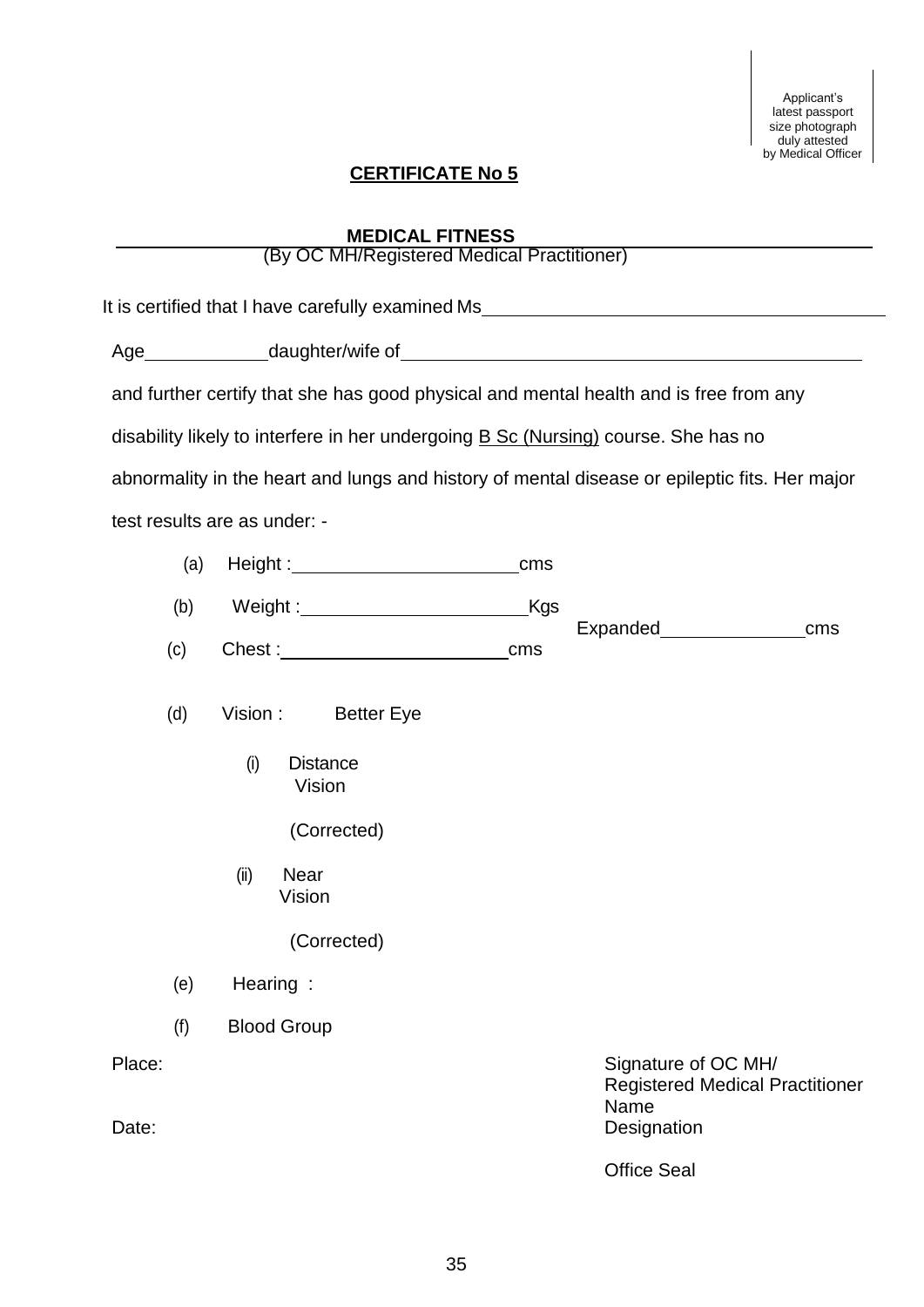### **SAMPLE QUESTION PAPERS**

### **BIOLOGY (BOTANY AND ZOOLOGY)**

(1 to 20 Questions) **Type of questions** 1. Energy Currency of a cell is (a) ATP molecule (b) DNA (c) Golgi body (d) Mitochondria 2. How many chromosomes are present in a somatic cell of a human being (a) 48 (b) 47 (c) 46 (d) 23 3 Physical basis of life is (a) Cytoplasm (c) Protoplasm (b) (d) Hyaloplasm Nucleo plasm 4. In vessels the thickenings of the cell wall is due to the deposition of (a) Cutin (b) Lignin (c) Chitin (d) Suberin 5. Cutaneous glands are almost absent in (a) Anura (b) Eutheria (c) Matatheria (d) Aves 6. E. Coli are used in production of (a) Rifampicin (b) LH (c) Ecdyson (d) Interferon 7. Locomotor organs in snakes are (a) Ribs (b) Limbs (c) Sternum (d) Quadrate 8. Which hormone is responsible for Ovulation ? (a) FSH (b) Testosterone (c) LH (d) Oestrogen 9. Cartilage of Santorini is a band on (a) Cricoid (c) Thyroid (b) (d) Artenoid None of the above 10. Botulism affects on which system of the body? (a) Digestive System (b) Reproductive System (c) Respiratory System (d) Nervous System 28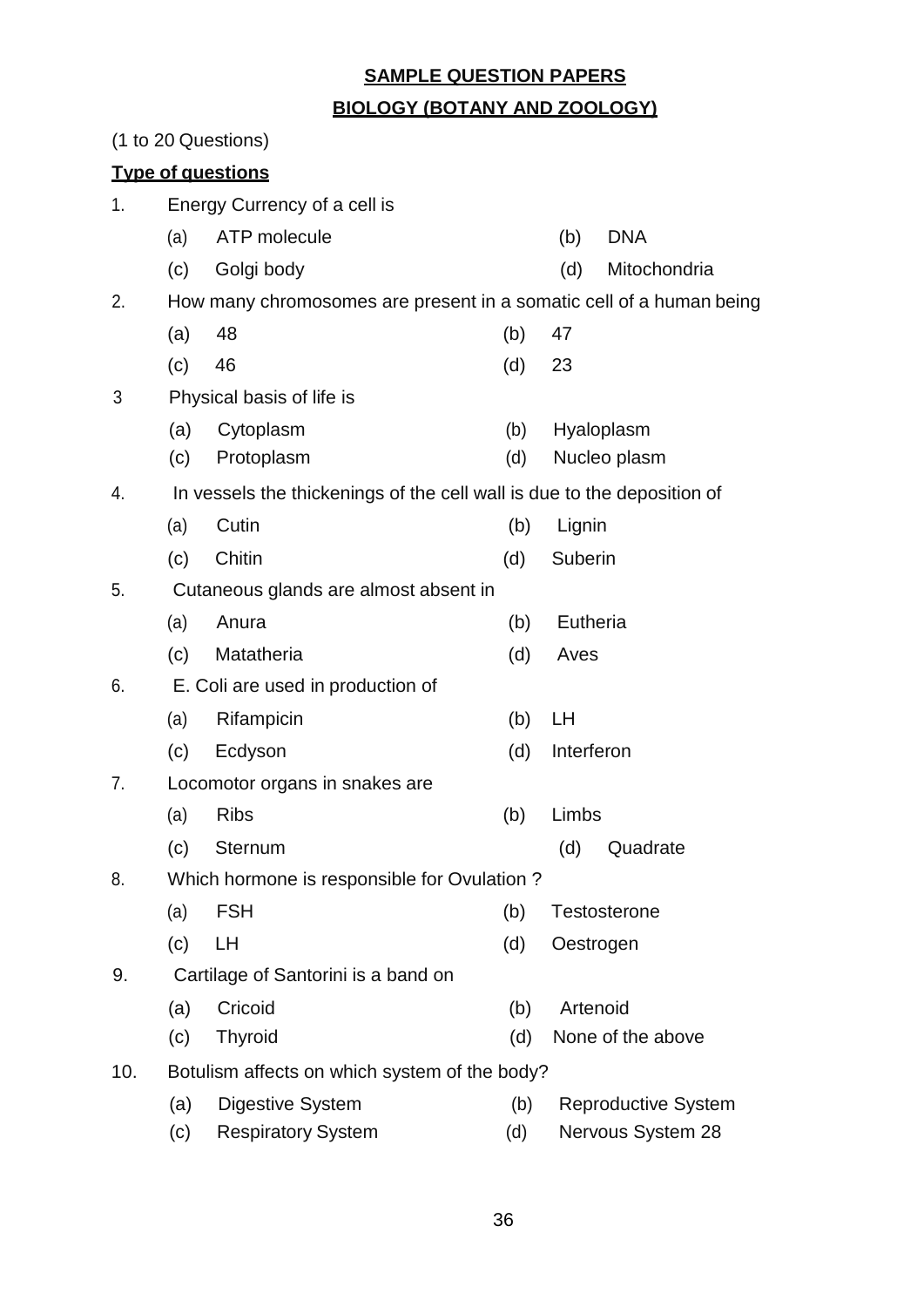|     |                                                                       |                                                   |          | <b>PHYSICS</b>                                                 |
|-----|-----------------------------------------------------------------------|---------------------------------------------------|----------|----------------------------------------------------------------|
|     |                                                                       | (21 to 40 Questions)                              |          |                                                                |
| 21. |                                                                       | Surface tension depends upon                      |          |                                                                |
|     | (a)                                                                   | vapour pressure                                   | (b)      | thermal and electrical pressure                                |
|     | (c)                                                                   | electrical pressure                               | (d)      | thermal, electrical and vapour pressure                        |
| 22. |                                                                       | The SI unit of flux is                            |          |                                                                |
|     | (b)                                                                   | Weber                                             | (b)      | gauss                                                          |
|     | (c)                                                                   | volt                                              | (d)      | pascal                                                         |
| 23. | The magnifying power of convex lens of focal length 5 cm is           |                                                   |          |                                                                |
|     | (a)                                                                   | 3                                                 | (b)      | 5                                                              |
|     | (c)                                                                   | 6                                                 | (d)      | 20                                                             |
| 24. |                                                                       | Wavelength of X-rays is of order                  |          |                                                                |
|     | (a)                                                                   | $10^{-4}$ cm                                      | (b)      | $10^{-8}$ cm                                                   |
|     | (c)                                                                   | $10^{-2}$ cm                                      | (d)      | $10^{-6}$ cm                                                   |
| 25. | At the magnetic pole in the northern hemisphere the angle of dip is:- |                                                   |          |                                                                |
|     | (a)                                                                   | 0                                                 | (b)      | 90 <sup>0</sup>                                                |
|     | (c)                                                                   | $450^0$                                           | (d)      | $180^\circ$                                                    |
|     |                                                                       |                                                   |          | <b>CHEMISTRY</b>                                               |
|     | (41-60 Questions)                                                     |                                                   |          |                                                                |
| 41. |                                                                       | The isobars contain same number of                |          |                                                                |
|     | (a)                                                                   | neutrons                                          | (b)      | protons plus neutrons                                          |
|     | (c)                                                                   | Protons                                           | (d)      | electrons                                                      |
| 42. |                                                                       | The metal extracted by leaching with a cyanide is |          |                                                                |
|     | (a)                                                                   | Na                                                | (b)      | Mg                                                             |
|     | (d)                                                                   | Cu                                                | (d)      | Ag                                                             |
| 43. |                                                                       |                                                   |          | Maximum number of valency electrons in oxygen and sulpher is:- |
|     | (a)                                                                   | $\overline{2}$                                    | (b)      | 4                                                              |
|     | (c)                                                                   | 6                                                 | (d)      | 8                                                              |
| 44. |                                                                       | Crystal structure of NaCl is:-                    |          |                                                                |
|     | (a)                                                                   | <b>BCC</b>                                        | (b)      | Simple cubic structure                                         |
|     | (c)                                                                   | <b>FCC</b>                                        | (d)      | Simple ACC structure 29                                        |
| 45. |                                                                       | Oxydation state of lanthanide element is:-        |          |                                                                |
|     | $(a) + 1$                                                             |                                                   | $(b) +3$ |                                                                |

 $(c) +5$  (d) -1